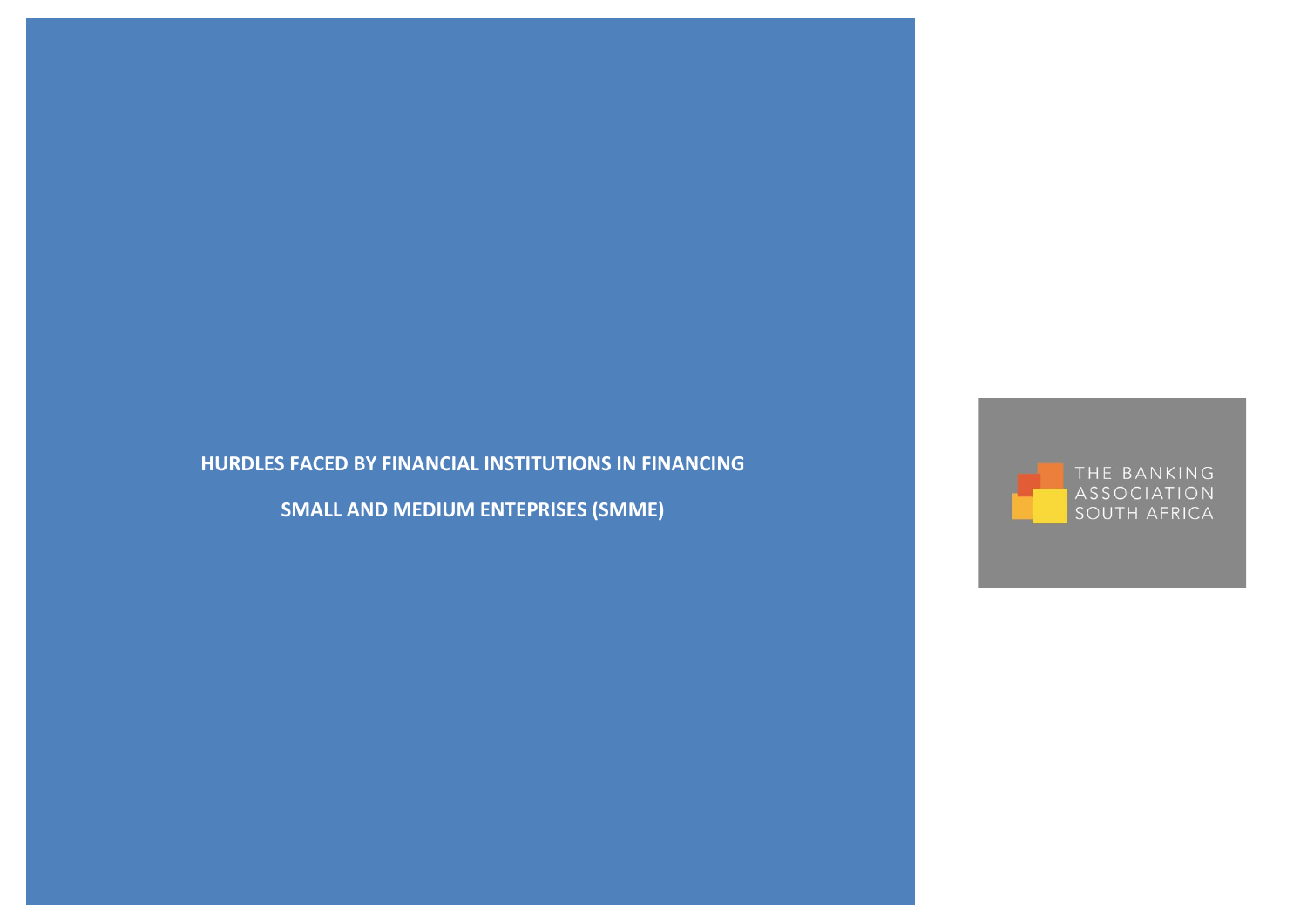# <span id="page-1-0"></span>**EXECUTIVE SUMMARY**

This report presents the results of a study commissioned by the Banking Association of South Africa (BASA) as a follow up to one conducted in 2010 by the Financial Sector Programme. The purpose of this study was to review whether the findings of the 2010 study still hold true and whether there has been progress on solutions and interventions proposed in the 2010 study, to assess whether there are new and additional hurdles, and to examine the extent to which ongoing hurdles still impact on the ability of SMMEs to access finance. The review also sought to assess whether, and to what extent, the interventions identified by the 2010 research had been addressed in the overall SMME finance ecosystem. The ultimate purpose of the current study was to highlight gaps in terms of responses to the hurdles identified in the 2010 study. While, similar to its 2010 predecessor, the current review focuses mainly on financial institutions, its scope also included a limited assessment of the views and experiences of SMMEs themselves. This provides and important counterpoint to the views expressed by financial institutions.

The key findings of this study are as follows:

- 1. Access to finance remains a definite challenge particularly for start-ups which are associated with high cost of servicing and volatility, and for smaller businesses and smaller loan sizes, where demand is greatest. One recent study shows that a total of 44% of SMMEs seek funding of up to R250,000, with a combined 73% seeking funding of up to R1 million (29% seeking funding between R250,000 and R1 million), whereas financiers mostly offer funding from R250,000 to R5 million, pointing to a mismatch between funding demand and supply. International literature suggests that this is not a uniquely South African problem. However, recent OECD analysis suggests that South Africa's low ratio of SMME financing relative to overall private sector financing is out of the norm.
- 2. The funding gap remains very large, with SMME funding estimated by the OECD at only 26% of total private sector funding, and the overall funding gap estimated by Finfind at between R86 billion and R386 billion. Financial sector sources show that the sector continues to fall below its annual Financial Sector Charter targets. The highest estimates show that some R14 billion of financing was offered to SMMEs in 2013 by institutions affiliated to the Financial Sector Charter Council. This compares poorly to the R40,9 billion reportedly sought by just around 11,000 SMMEs on the Finfind platform in 2017, even taking into consideration the passage of time from 2013 to 2017.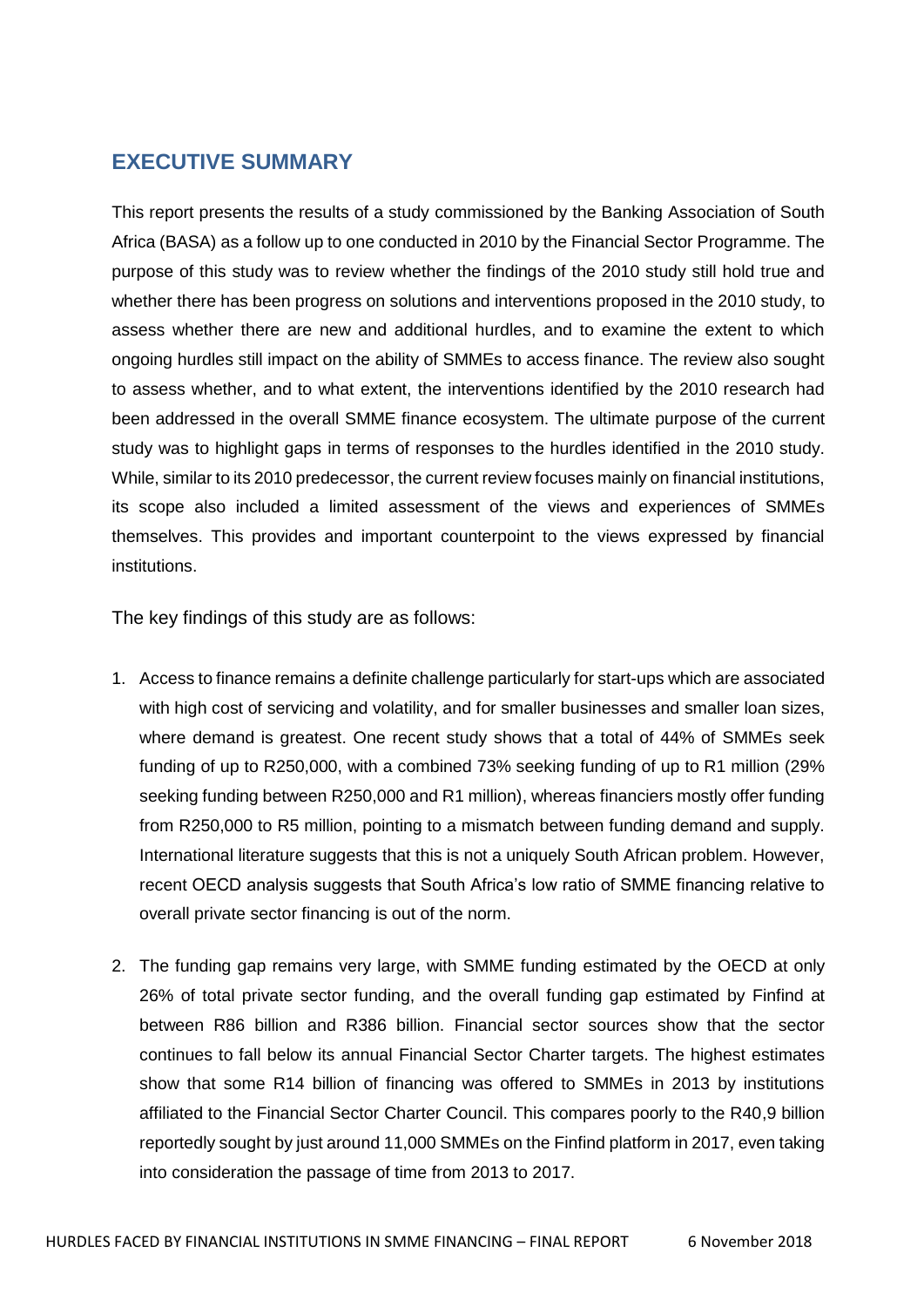- 3. While most respondent financial institutions assert that there has been improvement in SMME access to finance from the institutions themselves, they also agree that in general access has only increased marginally or not increased at all since 2010. SMMEs, on the other hand, don't see any improvement at all. Therefore, the overall finding is that there has been no meaningful improvement in access to finance since the previous study.
- 4. Factors accounting for lack of increase in access to funding remain largely similar to those identified in the 2010 study and are to be found: (a) within the financial institutions themselves, (b) within SMMEs, and (c) within the external environment which both the financial institutions and SMMEs have no control over. SMME issues largely have to do with unviable business proposals, lack of financial management knowledge and discipline, and seeking the wrong type of funding. Financial institution issues, especially within banks, largely derive from strong risk aversion towards SMMEs, particularly start-ups and smaller businesses. In the external environment several factors have a bearing on access to finance: (a) the weak state of the economy which results in high SMME failure rate, (b) the regulatory environment, especially the National Credit Act with is regulation of reckless lending, (c) late payment by government, which has resulted in government business being seen as a risky and unreliable source of cashflow to service the loan, and (d) lack of effective risk mitigation measures such as credit guarantees. Operational difficulties associated with the SEFA credit guarantee scheme have resulted in banks withdrawing from the scheme, leaving it facing total collapse and removing what was meant to be an important risk mitigation measure for SMME lending.
- 5. Available literature points to a significant problem with the availability and quality of data on SMME lending in the country. This makes it difficult to appreciate the full extent of SMME funding issues and dynamics.
- 6. Overall, the study finds that the proposals contained in the 2010 FSP report still hold valid as there is not much evidence that there have been any significant changes since then, both in terms of access to finance and the nature of hurdles preventing increased access. This study recommends six actions to be undertaken by the broader SMME support ecosystem, to improve access to finance for SMMEs: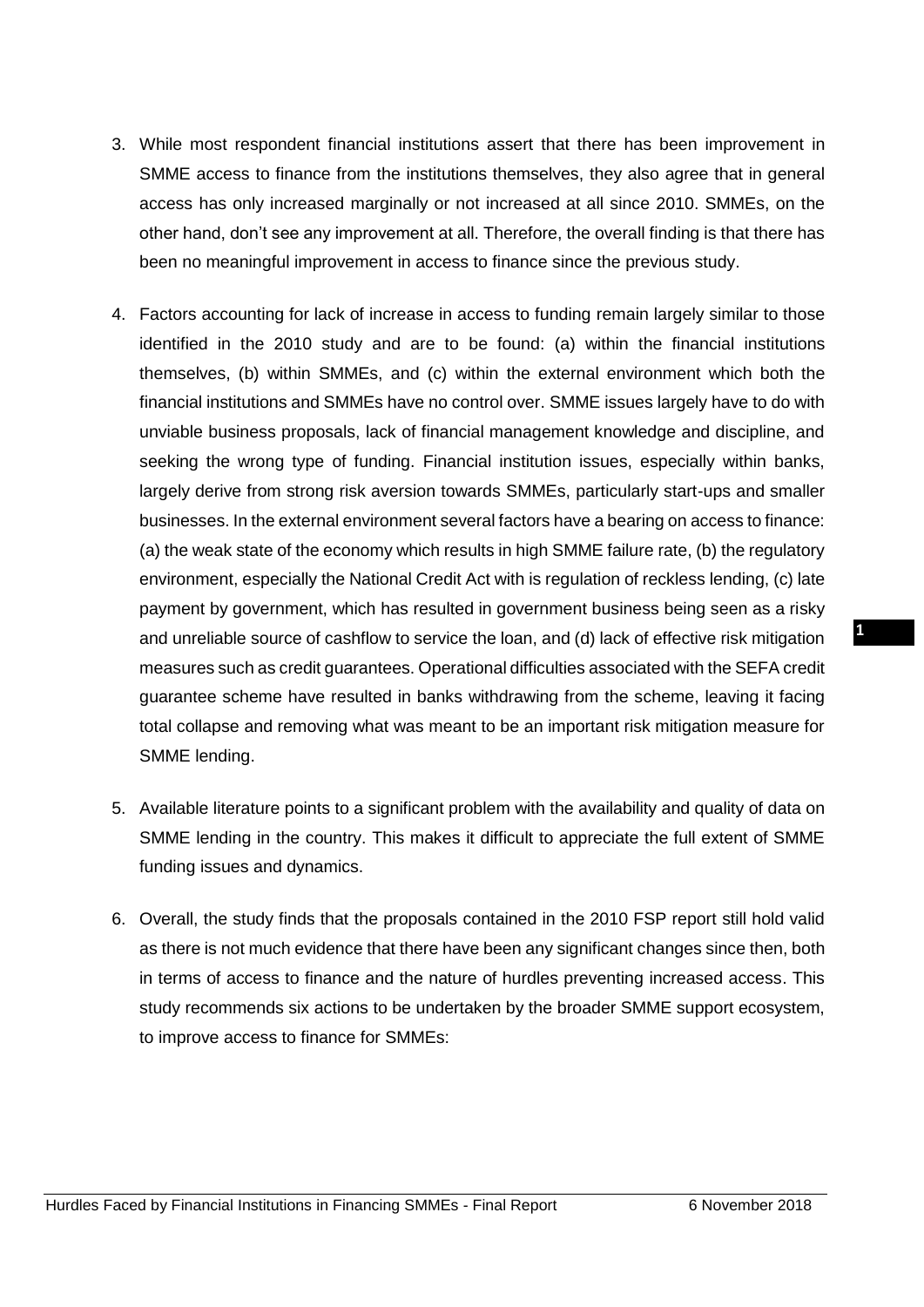Action 1: Undertake a review of the impact of the National Credit Act on SMME lending.

- Action 2: Invest in developing the business and financial acumen of entrepreneurs, particularly those starting out, so that they can identify viable business opportunities and formulate business and funding proposals that demonstrate their full grasp of the opportunities they seek to pursue.
- Action 3: Have an open conversation about the problems experienced by both sides, namely banks and SEFA, with the SEFA credit guarantee scheme and fundamentally redesign the scheme to make it more user-friendly. Simultaneously investigate other risk mitigation mechanisms used successfully in various parts of the world, such as mutual guarantees, to determine their suitability for the South Africa market.
- Action 4: Support initiatives aimed at helping entrepreneurs that have 'thin' credit files to develop positive credit profiles.
- Action 5: Have an open, public dialogue with various stakeholders, including government and SMME representative organisations, about the negative impact that lack of disciplined financial management behaviour and a culture of non-payment on the part of borrowers has on the general environment for SMME financing in the country.
- Action 6: Work with institutions such as the Department of Small Business Development, Financial Sector Charter Council, National Credit Regulator, and South African Reserve Bank to confront the challenge of lack of accurate and credible data on SMME financing in the country.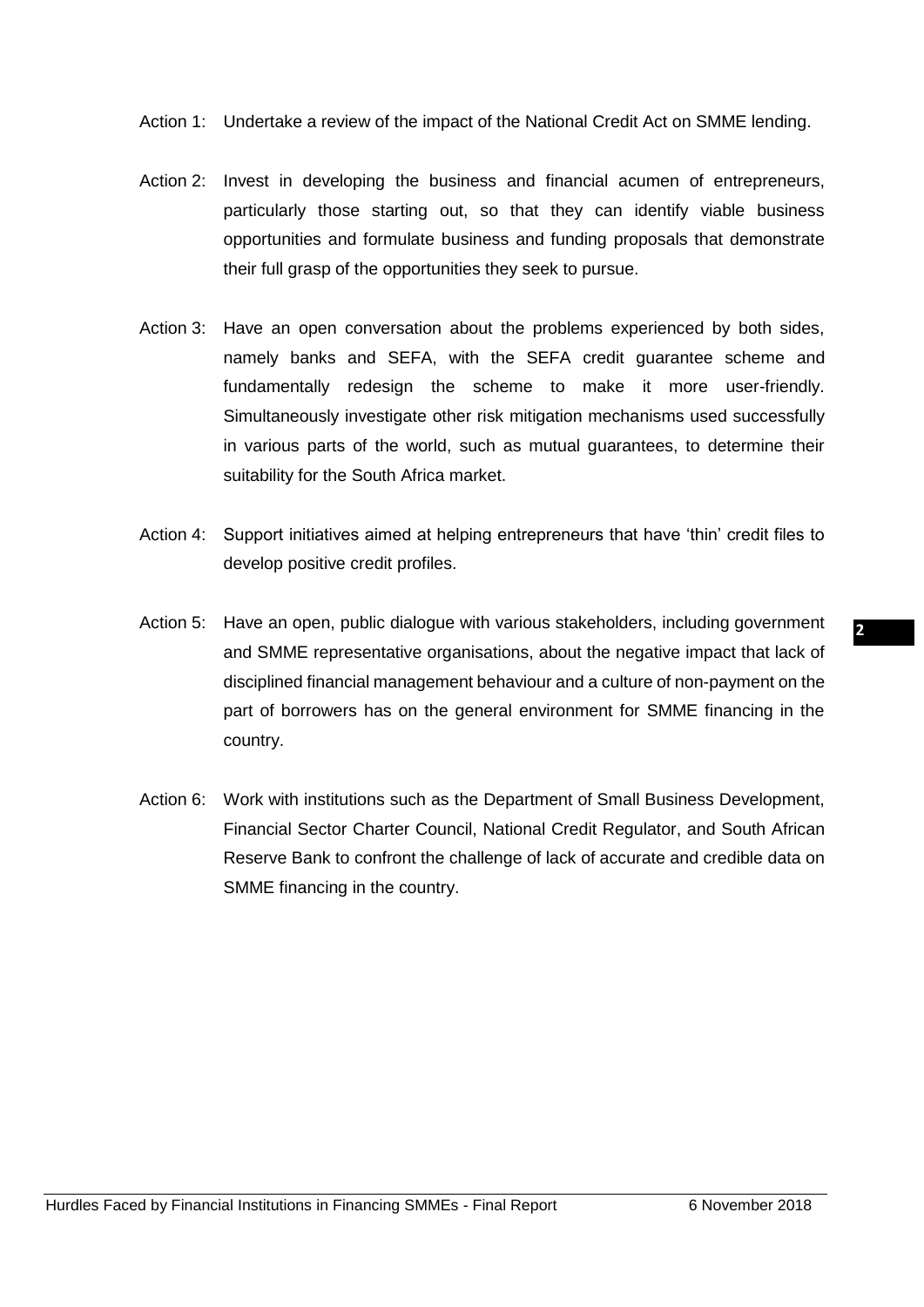# **TABLE OF CONTENTS**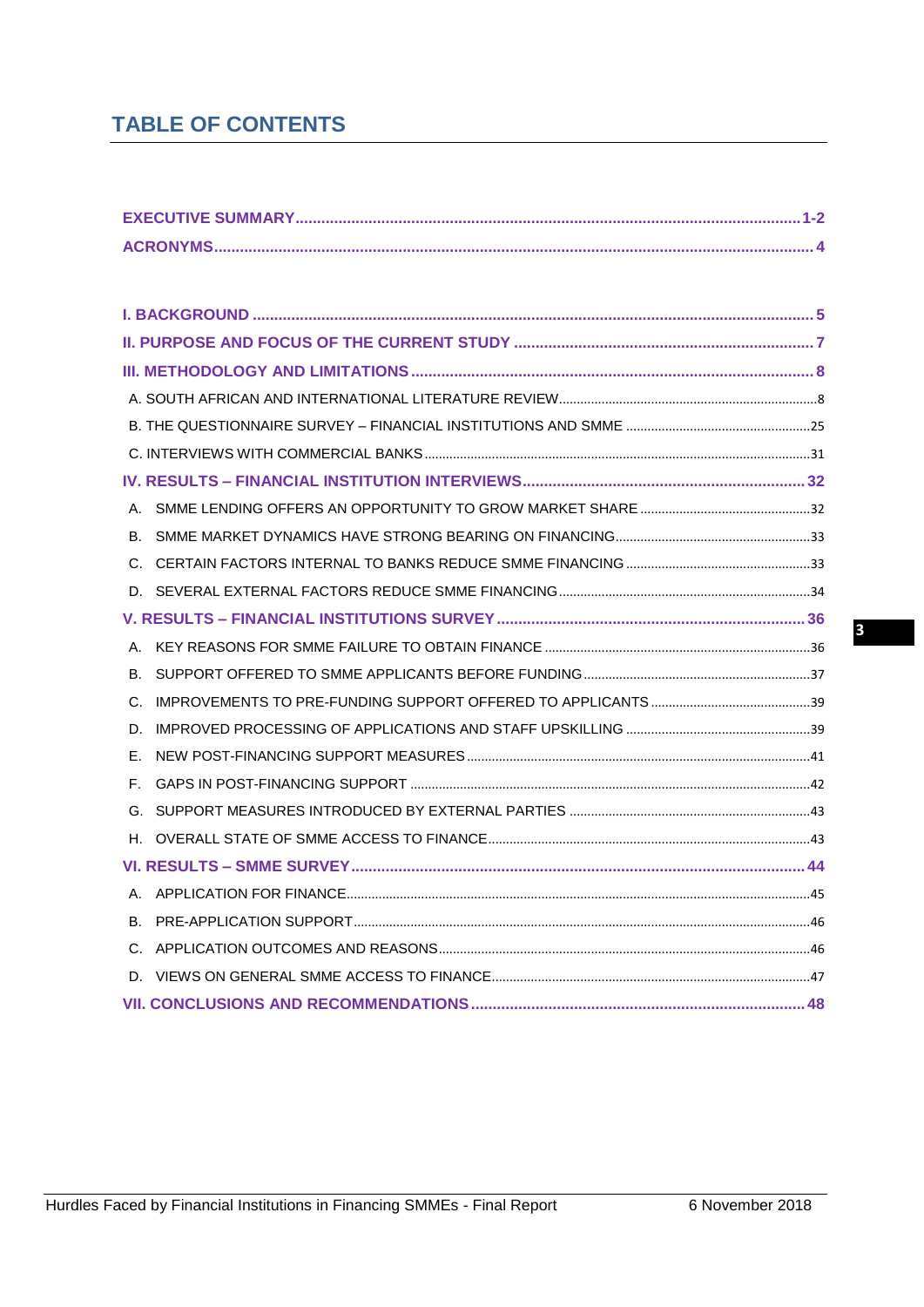# <span id="page-5-0"></span>**ACRONYMS**

| <b>AfDB</b>   | African Development Bank                              |
|---------------|-------------------------------------------------------|
| <b>BASA</b>   | Banking Association of South Africa                   |
| <b>B-BBEE</b> | <b>Broad-based Black Economic Empowerment</b>         |
| <b>BDS</b>    | <b>Business Development Services</b>                  |
| ED            | <b>Enterprise Development</b>                         |
| FI.           | <b>Financial Institutions</b>                         |
| <b>FSCC</b>   | <b>Financial Sector Charter Council</b>               |
| <b>FSP</b>    | <b>Financial Sector Programme</b>                     |
| <b>IFC</b>    | <b>International Finance Corporation</b>              |
| <b>ILO</b>    | International Labour Organisation                     |
| IT            | <b>Information Technology</b>                         |
| <b>KZN</b>    | KwaZulu-Natal                                         |
| <b>NCA</b>    | <b>National Credit Act</b>                            |
| <b>NCR</b>    | <b>National Credit Regulator</b>                      |
| <b>OECD</b>   | Organisation for Economic Cooperation and Development |
| <b>SAVCA</b>  | South African Venture Capital Association             |
| <b>SEFA</b>   | <b>Small Enterprise Finance Agency</b>                |
| <b>SMME</b>   | Small, Micro and Medium Enterprise                    |
| <b>USAID</b>  | United States Agency for International Development    |
|               |                                                       |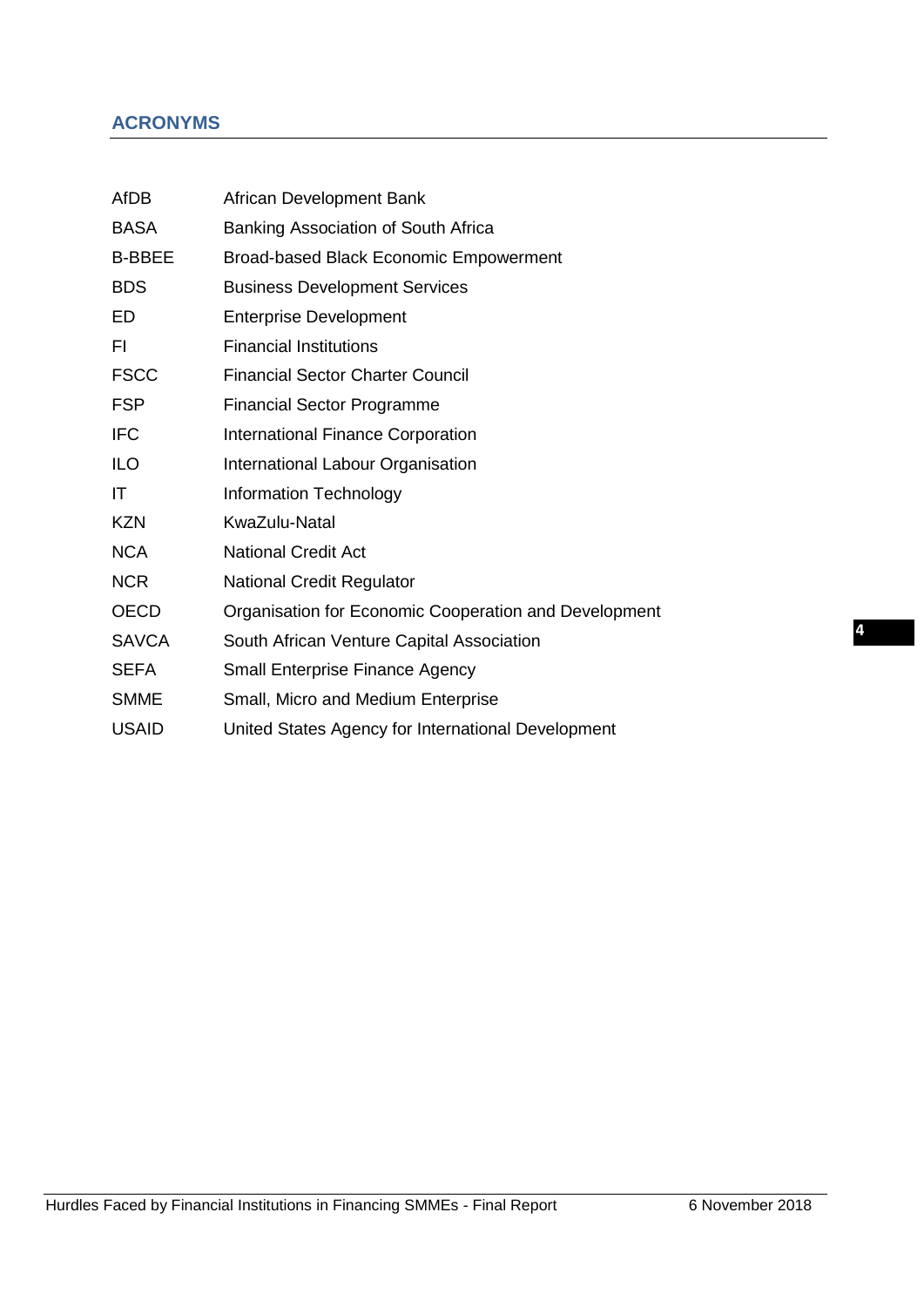# <span id="page-6-0"></span>**I. BACKGROUND**

In 2010 the Banking Association South Africa (BASA), in partnership with USAID's Financial Sector Programme (FSP), which had as one of its key result areas "to enhance the bankability of SMMEs by improving the quality of business development services (BDS) related to finance and enhancing the understanding of BDS providers of the world of small and medium enterprise (SMME) finance", commissioned research titled *Financial Institutions Hurdles to SMME* Financing.<sup>1</sup> The aim of the study was to identify, from the perspective of financial institutions (FIs), what hurdles they faced in financing SMMEs and to propose solutions or interventions, if any, needed to facilitate provision of business development services (BDS) to SMMEs on behalf of financial institutions. The 2010 study examined:

- 1. The overall success of SMMEs applying for finance
- 2. The criteria used by financial institutions to evaluate and approve SMME applications for funding
- 3. Hurdles preventing financial institutions from financing SMMEs
- 4. Factors that account for SMME failure to access finance
- 5. Services, if any, offered by financial institutions to assist SMMEs improve their access to finance or promote bankability of SMMEs
- 6. Interventions required on the part of financial institutions to promote or improve access to finance for SMMEs.

The study found that while most financial institutions financed all categories of SMMEs, greater financing success was recorded among SMMEs with higher turnovers compared to those at the lower end of the market spectrum, where a greater level of ancillary support was required before the SMME could successfully apply for finance. The study also found the most important criteria for evaluating SMME applications for finance were the ability of the SMME to repay the loan, based on its cash flow status, and its own contribution. There was also strong focus in lending processes and decisions on:

- 1. Accurate and up to date financial records, especially financial statements
- 2. A good sales pitch by the entrepreneur

**.** 

- 3. Good business skills and business plans, with the SMME being required to demonstrate understanding thereof
- 4. Demonstrated knowledge by the SMME of its chosen field of operation.

<sup>1</sup> USAID Southern Africa, *Financial Institutions Hurdles to SMME Financing,* March 2010.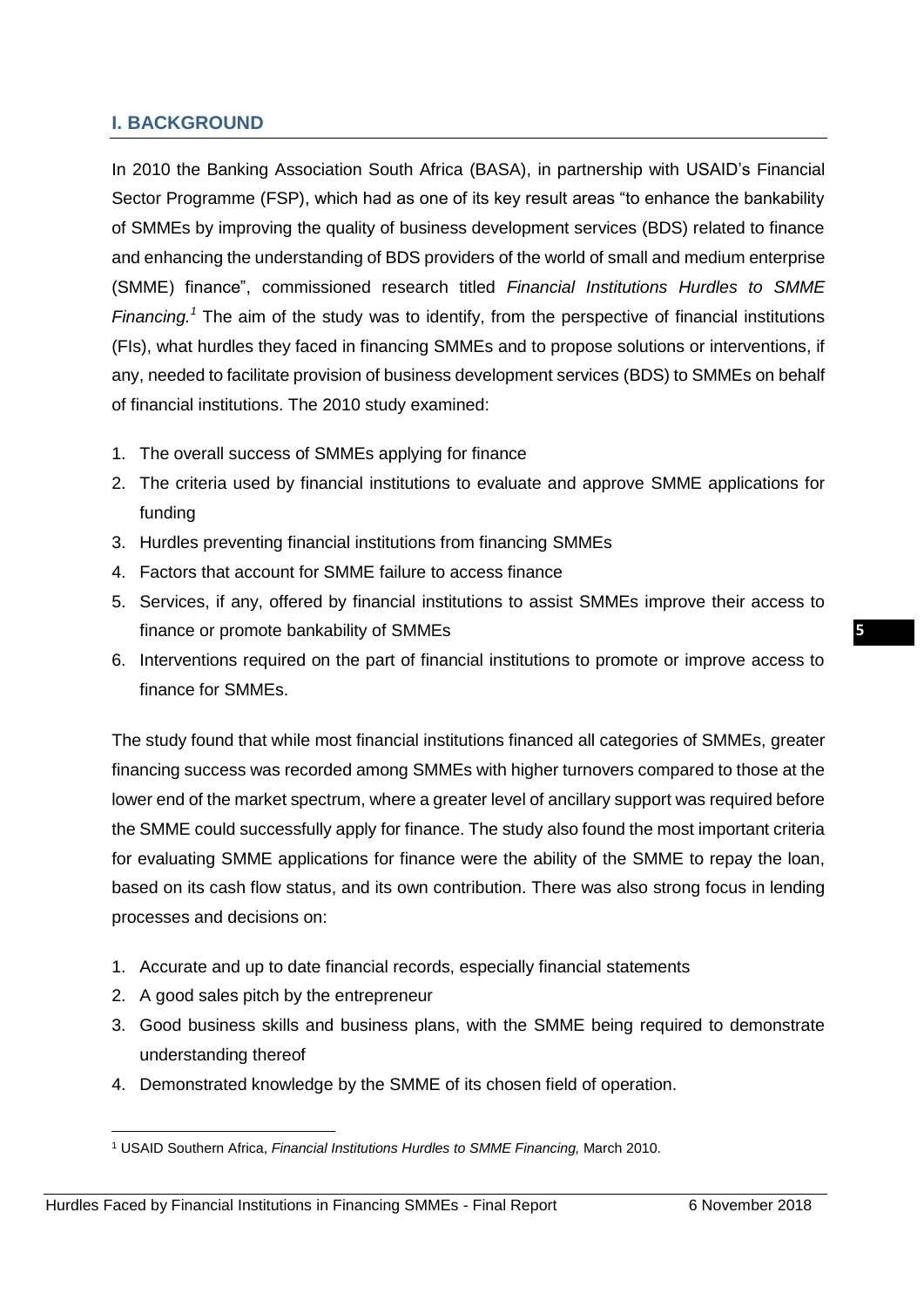Financial institutions identified three key actions they needed to undertake internally to increase the levels of success by SMMEs in accessing finance.

#### **TABLE 1: Internal actions identified by financial institutions to increase SMME financing**

- Make the criteria for evaluating applications for finance more appropriate to the SMME market, with particular reference to the requirement for collateral
- Recognise the need to be more lenient in assessing funding applications, greater willingness to take more risk, and need to offer SMME advice and support
- Offer new products that are more appropriate to SMME financing needs and that are broader in spectrum, with improved costs and value

In addition, financial institutions also felt that SMMEs themselves needed to make certain important improvements in order to ensure their success in seeking financing:

- 1. Do more research on their chosen markets
- 2. Prepare and submit viable business plans to back up their finance applications
- 3. Clean up their credit records, where required to do so
- 4. Prepare their own financial statements instead of relying on outsiders to do this for them
- 5. Actively develop their business skills.

Based on these observations by financial institutions and its overall findings, the study recommended four areas of focus for interventions by financial institutions to improve the success rate of SMMEs applying for finance:

**TABLE 2: Recommended financial institution actions to improve SMME access to finance** 

- Help SMMEs to evaluate their own financial status and make their own risk assessments before approaching an FI for financing
- Offer services prior to the application for finance stage, focusing on one-on-one assistance as well as on mentoring and training
- Focus assistance on helping SMMEs to reduce their risk status and to prepare and understand their own financial statements, proposals and business plans
- Assist SMMEs to actively develop their business skills, particularly in managing their finances, understanding cash flow, and understanding their market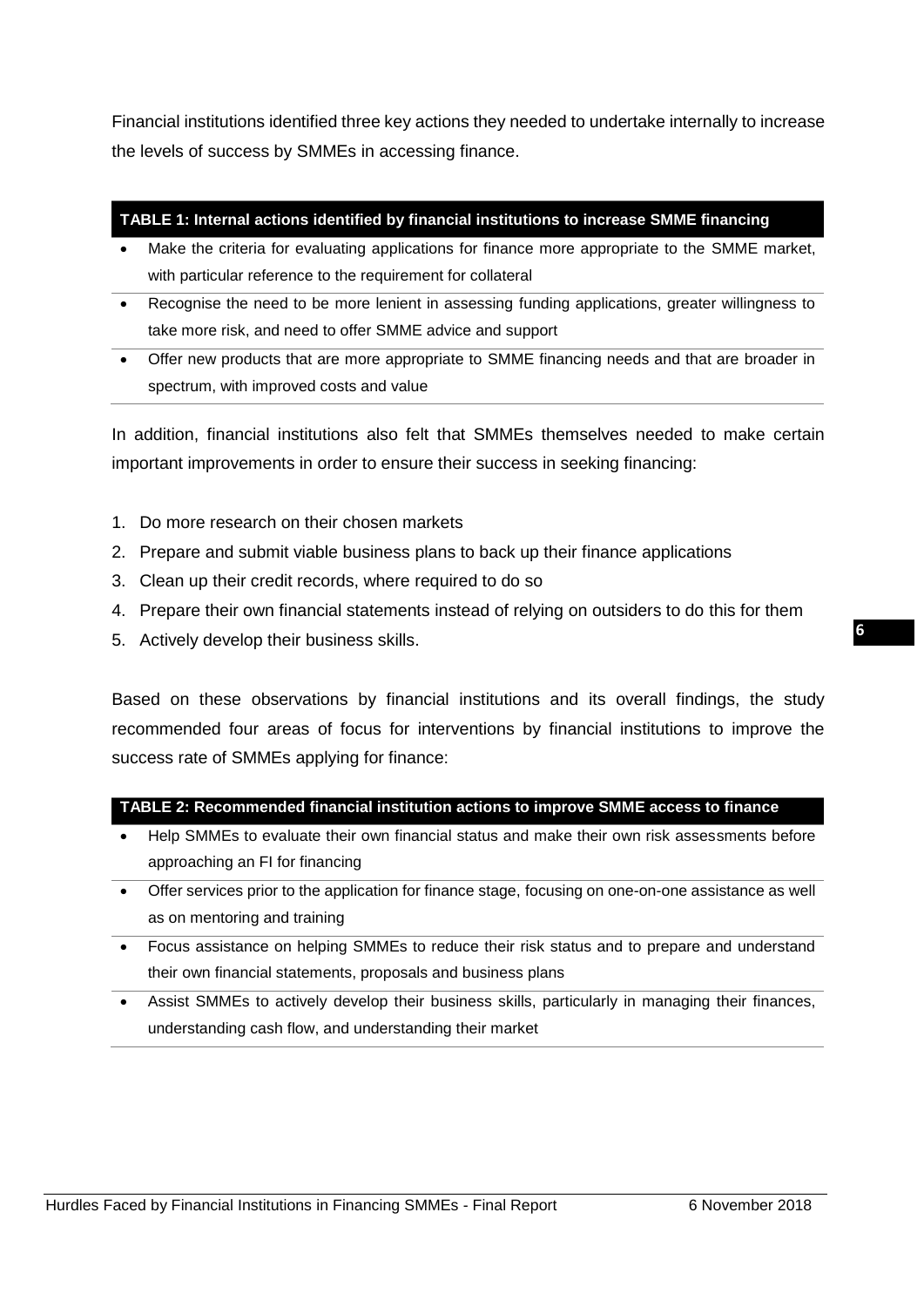# <span id="page-8-0"></span>**II. PURPOSE AND FOCUS OF THE CURRENT STUDY**

BASA commissioned this study as a follow up to the 2010 one, to review whether he findings of the 2010 study still hold true and whether there has been progress on proposed solutions and interventions since the previous study, to assess whether there are new and additional hurdles, and to examine the extent to which ongoing hurdles still impact on the ability of SMMEs to access finance. The review also sought to assess whether, and to what extent, the interventions identified by the 2010 research had been addressed in the overall SMME finance ecosystem. The ultimate purpose of the current study was to highlight gaps in terms of responses to the hurdles identified by the 2010 study.

In broad terms, the current study sought to examine whether:

- a) Any changes have taken place within the financial institutions themselves to better service SMMEs, and, if so, what they were.
- b) Any new offerings have been introduced by financial institutions to assist SMMEs improve their chances of obtaining finance and, if so, what these are.
- c) As a result of (a) and (b) above, there has been any meaningful reduction in obstacles faced by SMMEs, and whether new obstacles have arisen.
- d) Any gaps remain in terms of responses to the hurdles identified in the 2010 study.

While, similar to its 2010 predecessor, the current review focused mainly on financial institutions, its scope also included a limited assessment of the views and experiences of SMMEs themselves. This provides and important counterpoint to the views and claims expressed by financial institutions. This broadening of the study to include SMMEs has proved useful in shedding light on those areas where there is broad convergence of views between financial institutions and SMMEs, and where there is divergence. The latter raises an important question as to how a more common definition and understanding of the challenges can be inculcated, without which chances of finding common ground and successfully tackling the obstacles to SMME financing would seem to be remote.

**7**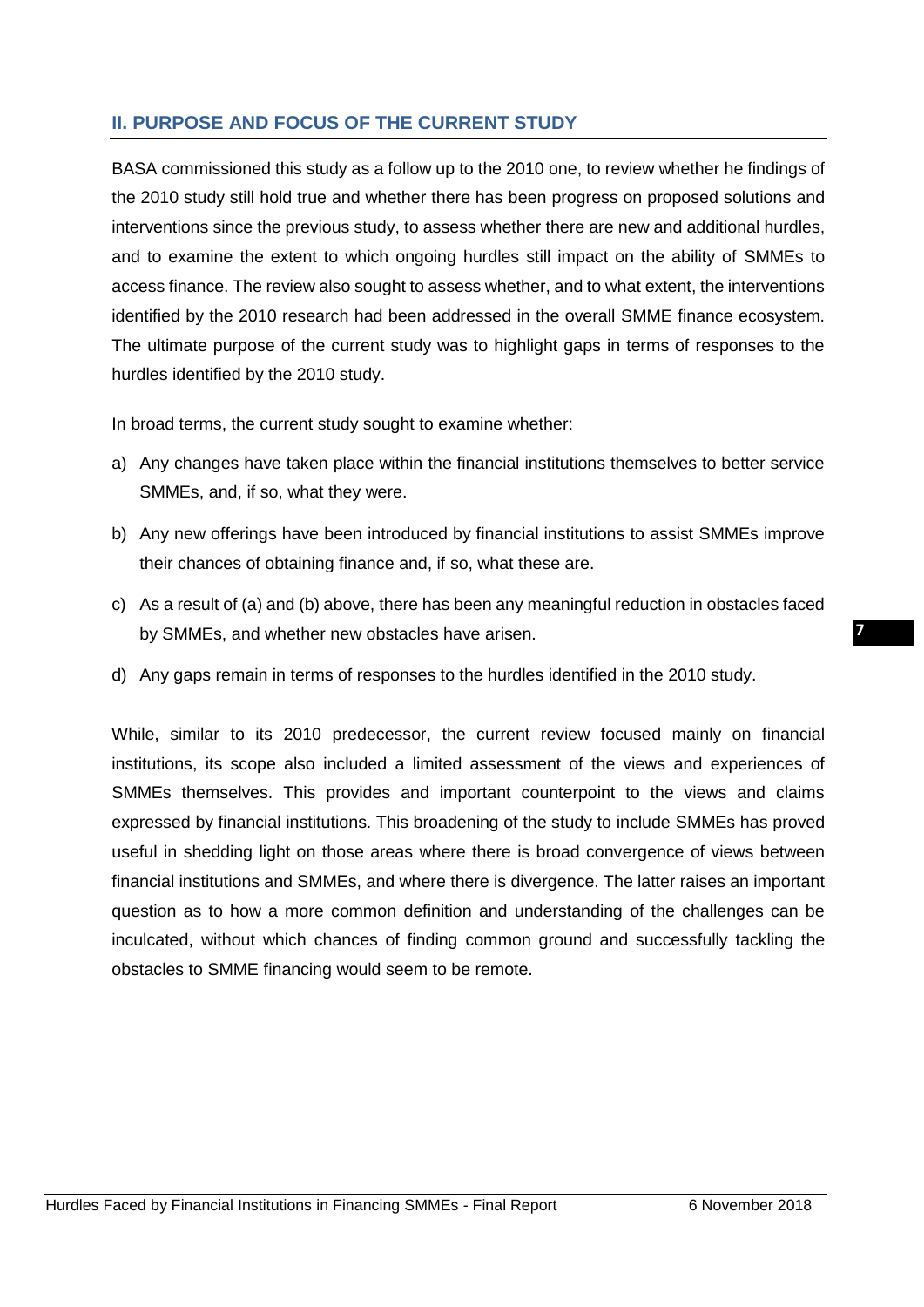# <span id="page-9-0"></span>**III. METHODOLOGY AND LIMITATIONS**

The methodology for the study comprised literature review on SMME financing and a sample survey of financial institutions and SMMEs. A limited number of face-to-face interviews were conducted with officials dealing with SMME financing and development at the country's four major commercial banks. It bears stressing at the outset that this study, more limited in scope and duration that its predecessor, is largely exploratory in nature and was not meant to be representative of either the financing sector or SMMEs. It merely sought to explore key issues in the field, without an intention to generalise across the field. The report should therefore be read with that caveat in mind.

# <span id="page-9-1"></span>**A. SOUTH AFRICAN AND INTERNATIONAL LITERATURE REVIEW**

In 2015 the Banking Association of South Africa commissioned Osiba Management to undertake a desktop review on SMME financing in South Africa. <sup>2</sup> This covered and extensive review of both South African and international literature on the subject. Thus, an extensive review of literature was not intended in the current study, which must be read in conjunction with the 2015 review report, to gain a complete picture on issues pertaining to SMME financing. In this section we firstly present a brief synopsis of the findings of the 2015 review. This is followed by a review of the limited material that has been published on the subject more recently.

# 1. ISSUES IN SMME FINANCING –BRIEF INTERNATIONAL OVERVIEW

In 2010 the International Finance Corporation (IFC) conducted an extensive review of literature on SMME financing in the developing world and an analysis of 164 cases of SMME finance interventions in G20 member countries, non-member countries, development finance institutions, and a variety of private sector players. $3$  The key highlights from the study were as follows:

# 1.1 Access to finance is one of the barriers to SMME growth

The IFC study found that in middle income countries (South Africa falls within this group), access to finance ranks among the top six barriers to growth, which include corruption and regulations<sup>4</sup> (just over 40% each), electricity and tax rates (just under 40% each), competition in the informal sector (just over 30%) and access to finance (30%), making the latter the sixth most significant

1

<sup>2</sup> *Desktop study on financing of SMMEs in South Africa: Mapping the Ecosystem and Assessing the Gaps*, July 2015

<sup>3</sup> *Scaling-Up SMME Access to Financial Services in the Developing World*, October 2010

<sup>4</sup> Regulations include licenses and permits, tax administration, labour regulation, and functioning of courts.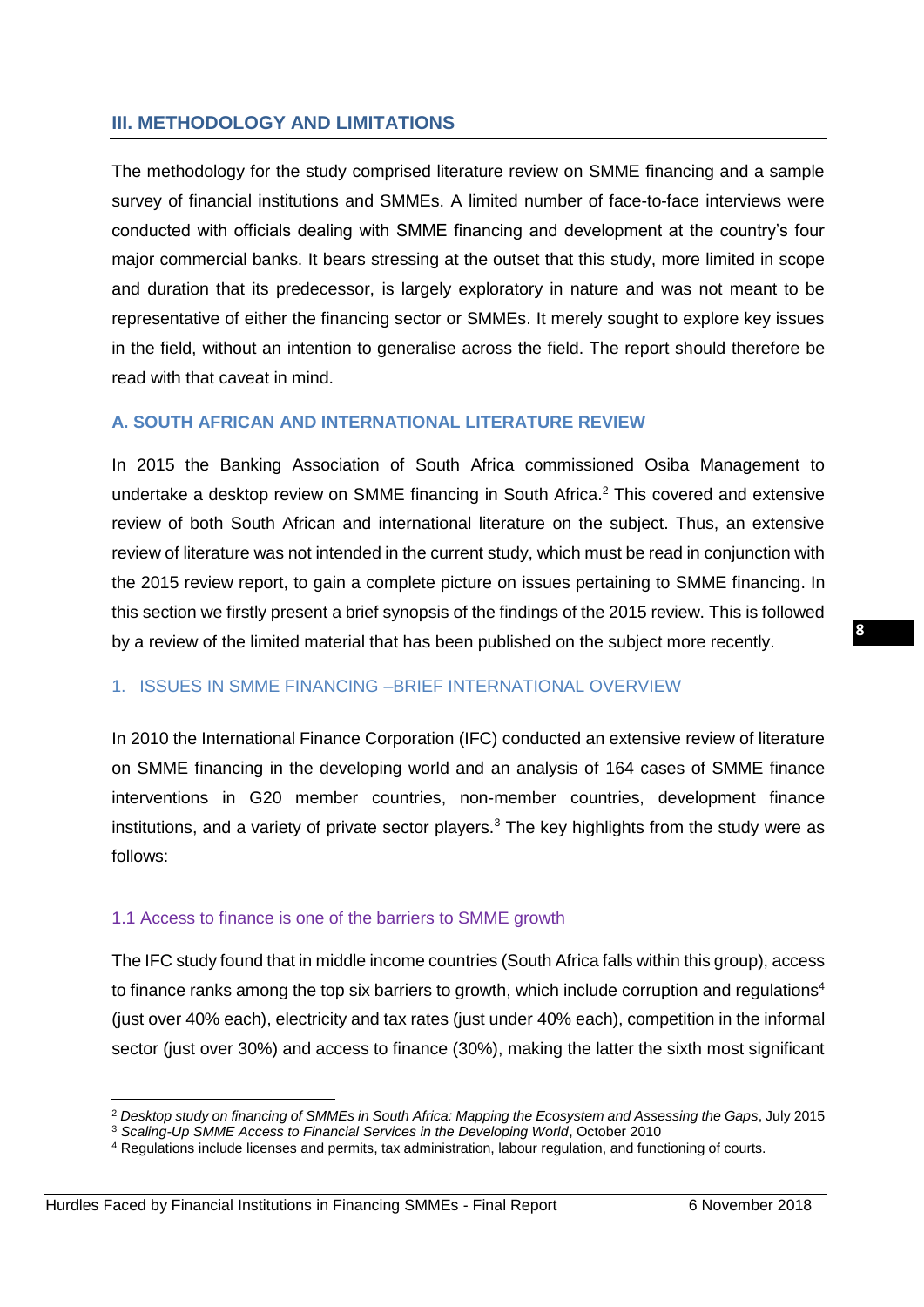barrier to SMME growth in the countries examined. In high income countries, access to finance ranked fifth in importance.

# 1.2 Banks are a key source of SMME finance but offer limited access to start-ups

The IFC study observes that bank financing remains by and large the most important source of external finance for SMMEs and that "SMMEs typically need a variety of additional financial services (cash management, insurance, transfers, and other transactional products) that only commercial banks are well-positioned to provide." Using the typology below, the report depicts the types of external funding needed by SMMEs during the different phases of their growth, clearly showing bank financing to a significant external funding source for formal small and medium firms.





Source: Cited in Rethinking Small Business Support in South Africa, the **dti**, 2011, p64.

Similarly, a UK Banking Review report, cited in a 2004 report compiled for South Africa's National Treasury, showed that banks are one of the main sources of external funding for operating small businesses. However, it is worth noting that banks do not feature at all as a source of finance for start-up SMMEs in this particular study.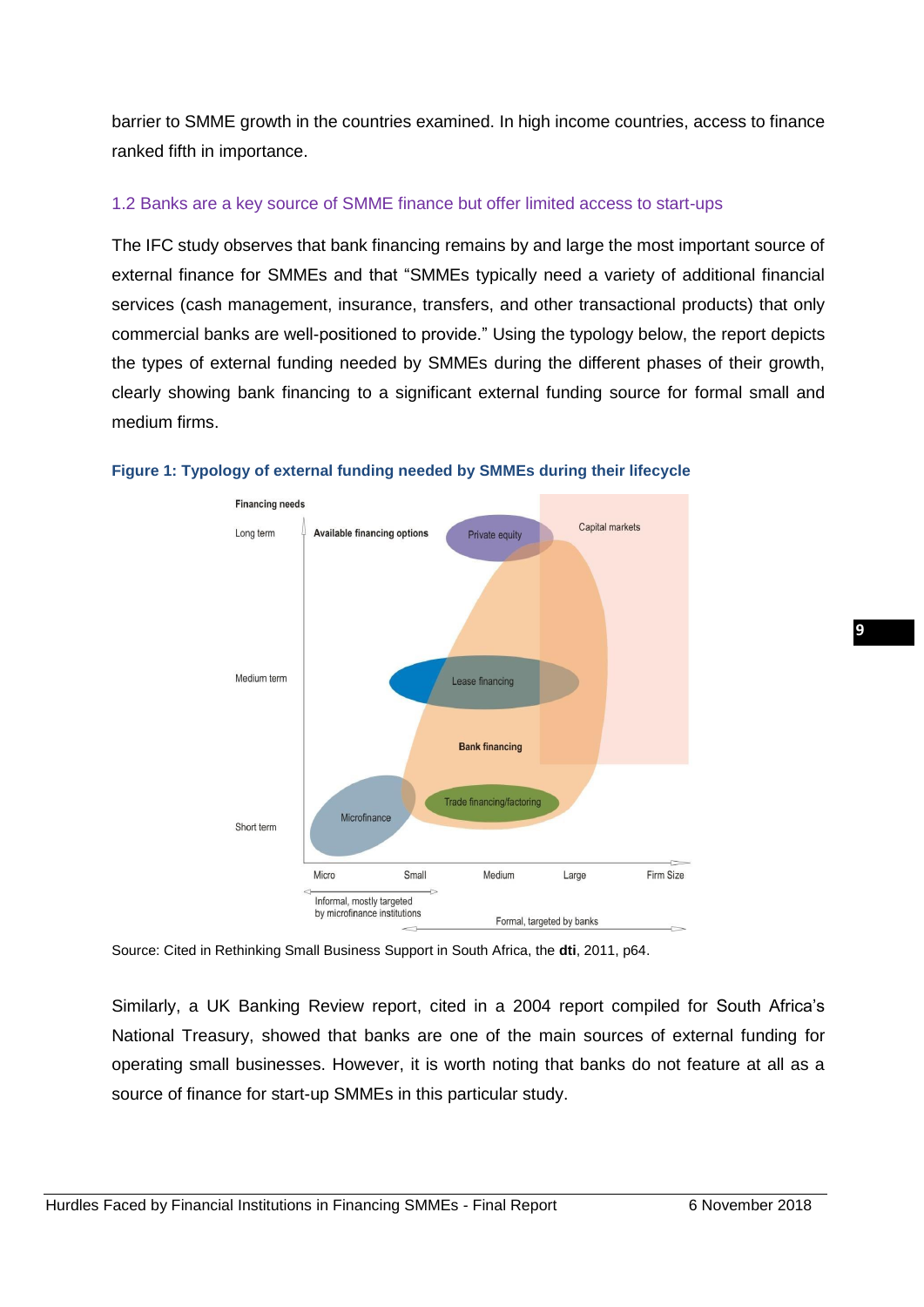| TABLE 3: SMME growth phases and funding cycles in the UK                                           |                                                                                                      |                                                                                                        |                                                                 |                                                                                                       |  |
|----------------------------------------------------------------------------------------------------|------------------------------------------------------------------------------------------------------|--------------------------------------------------------------------------------------------------------|-----------------------------------------------------------------|-------------------------------------------------------------------------------------------------------|--|
|                                                                                                    |                                                                                                      | <b>Main source of funding</b>                                                                          |                                                                 |                                                                                                       |  |
| <b>Type of SMME</b>                                                                                | Start-up phase                                                                                       | <b>Growth phase</b>                                                                                    | <b>Stable</b>                                                   | Exit                                                                                                  |  |
| Traditional,<br>providing income<br>for an individual,<br>family or small<br>group of<br>employees | $\bullet$ Family<br>$\bullet$ Friends<br>• Savings<br>$\bullet$ Equity in<br>residential<br>property | • Asset-backed<br>finance<br>$\bullet$ Factoring<br>• Bank debt<br>• Trade credit                      | • Often none,<br>but debt if<br>required                        | • Not applicable                                                                                      |  |
| High potential, with<br>growth aspirations                                                         | • Angel finance<br>• Team equity<br>• Some venture<br>capital                                        | • Venture capital<br>• Private equity<br>placement<br>• Asset-backed<br>finance<br>• Some bank<br>debt | • Venture capital<br>• High-yield debt<br>market<br>• Bank debt | $\bullet$ Either exit via<br>capital markets<br>or direct access<br>to competitive<br>capital markets |  |
| Attractive, with<br>high-tech<br>information and life<br>sciences IPR                              | $\bullet$ Angel finance<br>• Venture capital<br>• Corporates                                         | • Venture capital<br>• Corporates<br>• Asset-backed<br>finance                                         | Corporates<br>$\bullet$<br>Bank debt<br>$\bullet$               | $\bullet$ Exit typically via<br>trade sale                                                            |  |

Source: Cited in Hans Falkena, et al., *SMMEs' access to finance in South Africa – A supply-side regulatory review*, 2004, p47.

# 1.3 Generally, there are greater SMME financing difficulties in developing countries

The IFC study found that an estimated 45 to 50 per cent of formal SMMEs in developing countries are completely unserved – they need credit but cannot access it. Just under onequarter (21-24%) are underserved and therefore also identify access to financing as a constraint. Only 8-10 per cent had a loan and did not identify any financing constraint, and 16- 20 per cent reported that they did not need credit at all. Very small formal enterprises were significantly (49-59%) more likely than their medium-size counterparts (18-22%) to have difficulties accessing finance. SMMEs in Africa and Asia were more likely to experience significant difficulties in gaining access to finance.

However, a 2014 study carried out in the United States would seem to suggest that limited access to finance is a challenge in some developed countries too. The United States study observed that, "A majority of small firms (with revenue less than \$1m) and start-ups (under 5 years in business) were unable to secure any credit. It's a tough market for the smaller firms and start-ups."<sup>5</sup> Consequently, US start-ups and growing firms identified lack of credit availability as their number 1 and 2 challenges, respectively, with growing firms identifying it as their number two challenge.

**<sup>.</sup>** <sup>5</sup> Federal Reserve Banks of New York, Atlanta, Cleveland and Philadelphia, *Joint Small Business Credit Survey Report 2014*.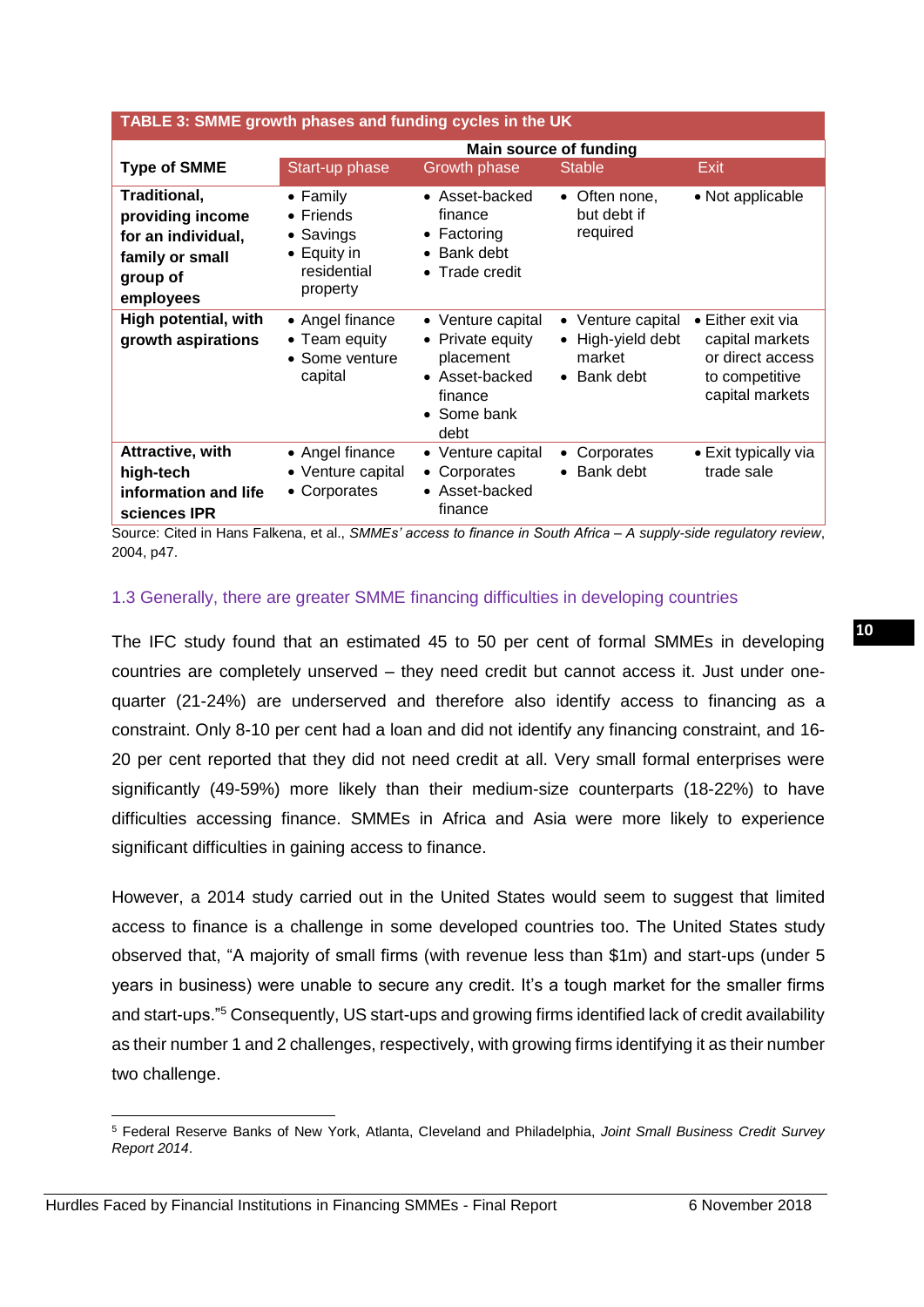| TABLE 4: Top three challenges faced by SMMEs in the US during the first half of 2014 |                                     |                                   |  |  |  |
|--------------------------------------------------------------------------------------|-------------------------------------|-----------------------------------|--|--|--|
| <b>Start-ups</b>                                                                     | <b>Growing firms</b>                | <b>Mature firms</b>               |  |  |  |
| (<5 years in business)                                                               | (Profitable and increased revenues) | (>5 years in business, 10+ staff) |  |  |  |
| 1. Lack of credit availability                                                       | 1. Uneven cash flow                 | 1. Uneven cash flow               |  |  |  |
| 2. Difficulty attracting customers                                                   | 2. Lack of credit availability      | 2. Increased business costs       |  |  |  |
| 3. Uneven cash flow                                                                  | 3. Hiring and/or retaining staff    | 3. Lack of credit availability    |  |  |  |

Source: Based on the US Federal Reserve Banks 2014 study (see footnote 5)

Micro and small businesses in the US study were more likely to not receive any of the funding they had applied for, compared to their medium-sized and larger counterparts. This confirms the other studies cited earlier that show that younger and smaller businesses face greater hurdles in accessing external funding.



#### **Figure 2: Outcome of SMME funding applications (USA)**

Source: Based on the US Federal Reserve Banks 2014 study (see footnote 5)

# 1.4 However, there are stronger indications of bank-SMME engagement in East Africa

In 2012 the African Development Bank (AfDB) carried out a study on bank financing for SMMEs in four East African countries,<sup>6</sup> prompted by a World Bank assertion that (according to the AfDB study) only 20 per cent of SMMEs in Sub-Saharan Africa – less than half the number in Latin

1

<sup>6</sup> Pietro Calice, Victor M. Chando and Sofiane Sekioua, *Bank Financing to Small and Medium Enterprises in East Africa: Findings of a Survey in Kenya, Tanzania, Uganda and Zambia*, African Development Bank Group Working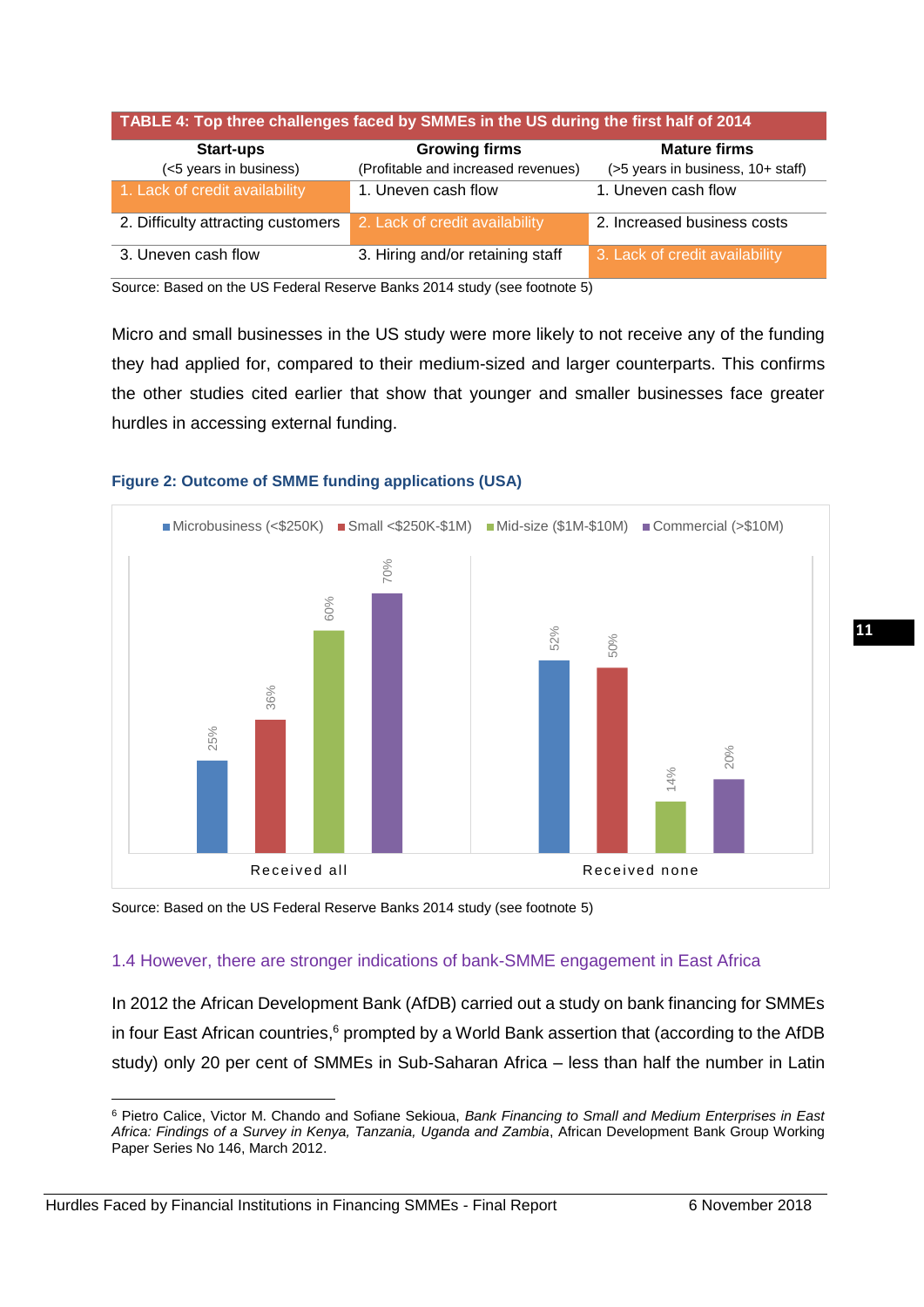America and the Caribbean – have a line of credit from a financial institution. The AfDB study sought to investigate the main drivers and obstacles to SMME financing in East Africa, as well as banks' operational approaches towards SMMEs. The main highlights of the findings of the study are briefly as follows:

# 1.4.1 Bank engagement with SMMEs

The study found a relatively high level of bank engagement with SMMEs in Kenya and significant engagement in both Tanzania and Uganda, as depicted by the average amount of SMME deposits and loans as a percentage of total private sector deposits and loans.



#### **Figure 3:Average SMME loans and deposits relative to total private sector**

Source: Based on the AfDB 2012 study (see footnote 6)

# 1.4.2 Large commercial banks dominate SMME lending

Although the region boasts a diversity of institutions dealing with SMMEs, including a mix of public and private banks plus domestic and foreign banks, large commercial banks play a dominant role in financing SMMEs. This is partly in response to intense competition from small and niche banks, some of which are former microfinance institutions with a strong tradition of serving SMMEs.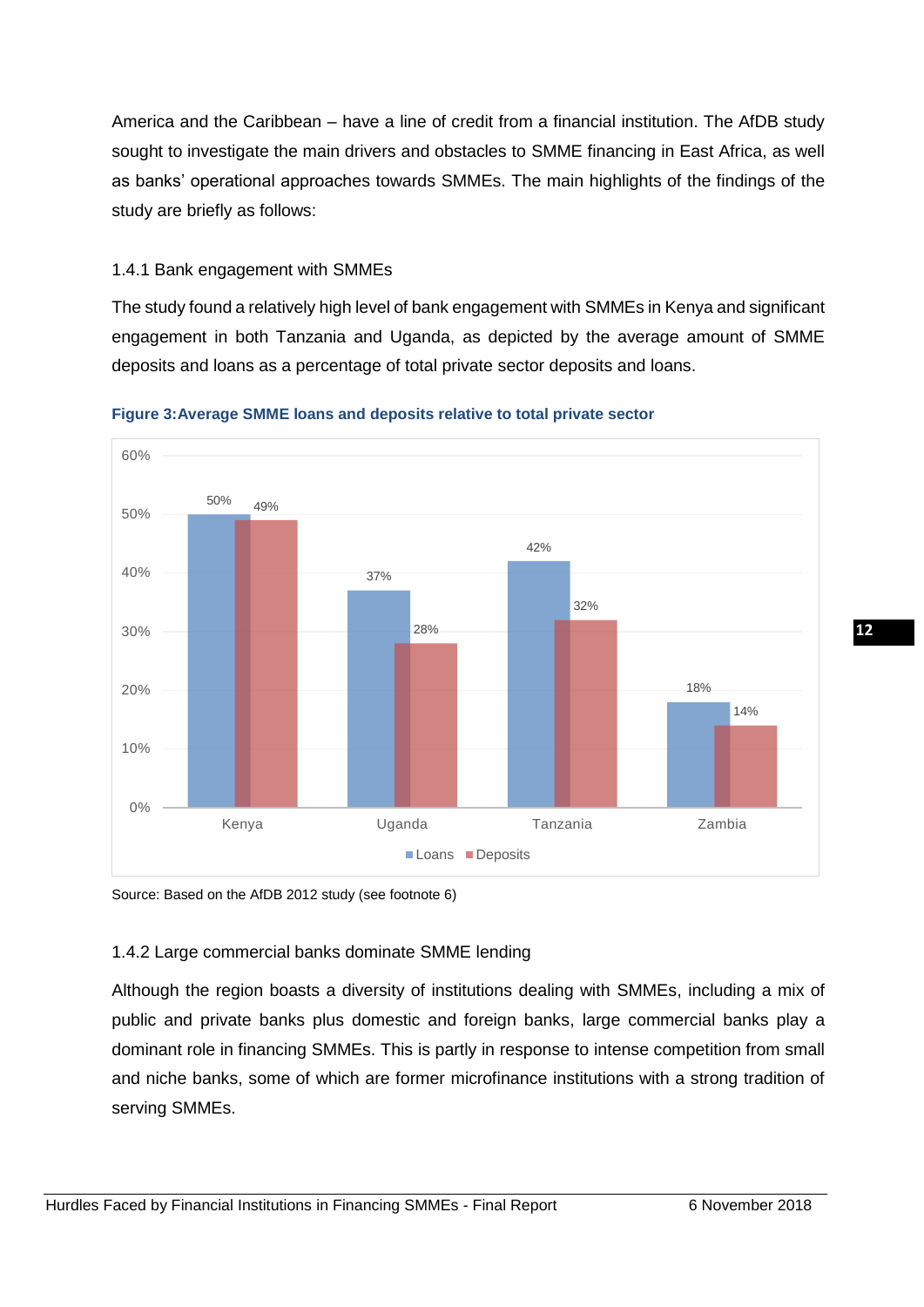



Source: Based on the AfDB 2012 study (see footnote 6)

#### 1.4.3 SMME lending is predominantly driven by this market segment's profitability

Regional banks view SMMEs as a large market with a positive future growth outlook and see lending to them as a profitable activity.<sup>7</sup> SMMEs are also seen as presenting an important opportunity for cross-selling. Besides profitability and future growth prospects, other reasons for involvement in the SMME market were intense competition for corporate business (33%) and the opportunity to use existing relationships with large corporate clients to seek out new SMME clients linked to the large client companies' value chains (20%).





 $7$  Sixty-three per cent of respondent banks were drawn by the high profitability of the SMME segment, which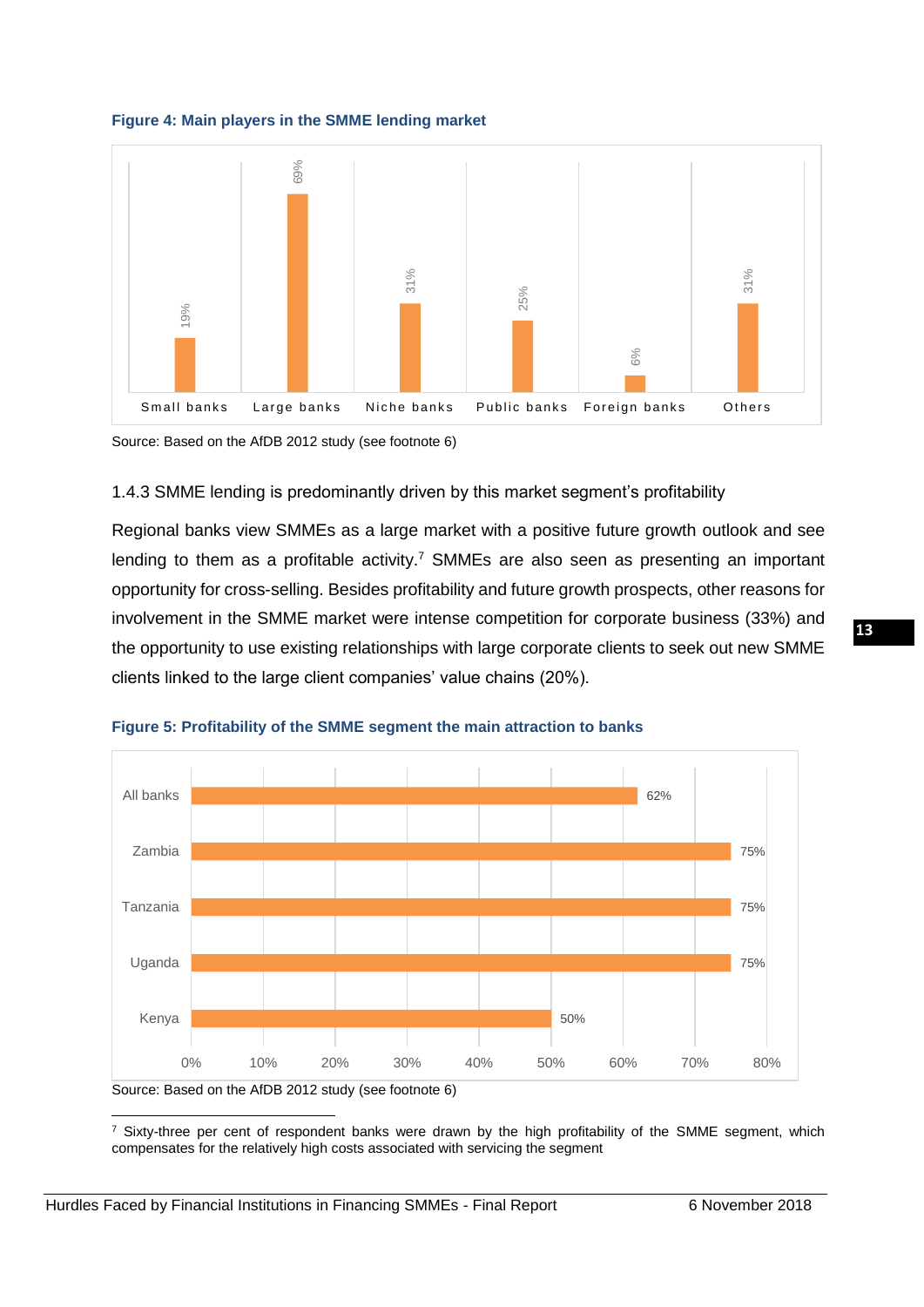# 1.4.4 Lack of quality information the main challenge in SMME lending

Lack of quality information was the main barrier to banks' dealings with SMMEs across the region. In Kenya and Tanzania, the SMME information quality challenge was considered so pressing that some of the banks reported that they had allocated internal budgetary resources to assist SMMEs through business training.



#### **Figure 6: SMME-related obstacles to bank lending**

Source: Based on the AfDB 2012 study (see footnote 6)

# 1.4.5 Banks cite lack of technology and skilled staff as the main internal challenges

Bank-related barriers did not feature prominently among the impediments to lending to SMMEs. The main barrier in this category was lack of appropriate technology and skilled staff, with general operational inefficiency coming in second.



# **Figure 7: Bank internal barriers to SMME lending**

Source: Based on the AfDB 2012 study (see footnote 6)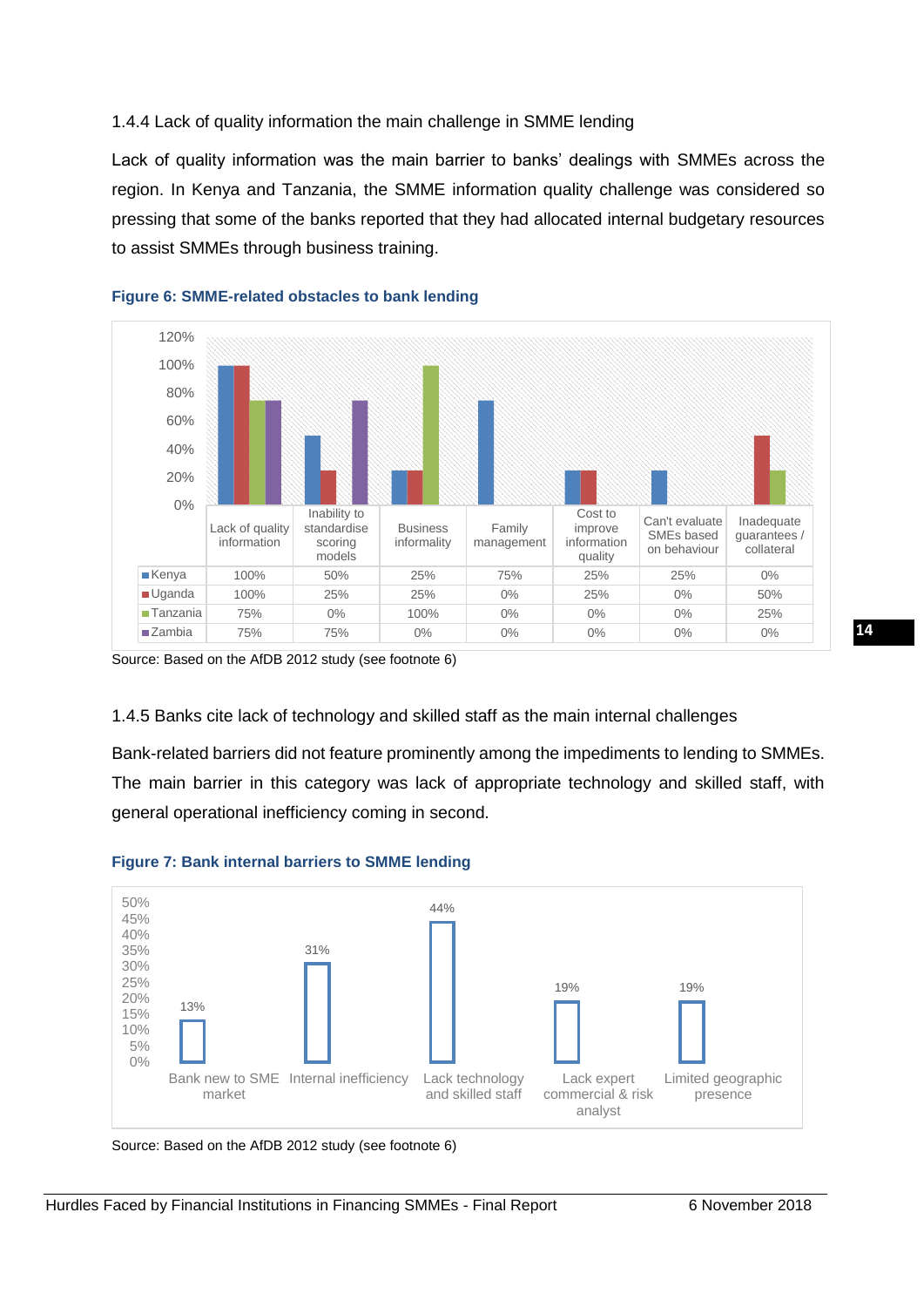Thus, while there is some debate about the extent to which access to finance is a real problem faced by SMMEs, the main conclusion of the studies reviewed for the 2015 report on SMME financing, and some more recent ones (discussed next in this report), is consistent, namely, that access to finance remains one of the key challenges facing small businesses, particularly in developing nation contexts. There is general acknowledgment that the access to finance challenge is significant, with access to finance cited among all studies reviewed as falling within the top five challenges faced by SMMEs, warranting ongoing analysis and focused efforts to find workable responses to the issue at both governmental level and within the financial services industry itself.

# 2. OVERVIEW OF SMME FINANCING IN SOUTH AFRICA

In the main, recent reports in South Africa point to ongoing challenges in SMME financing.

# 2.1 The OECD Economic Survey

The 2017 OECD Economic Survey of South Africa concluded that formal SMME lending in the country is dominated by banks and, most importantly, is relatively low, accounting for just about one quarter (26%) of all business lending in 2016. Informal finance, an important source of financing for start-ups, is less accessible and there has been a sharp decrease in microfinance provision. Consequently, in a 2016 ILO study, respondents ranked microfinance last out of eleven possible sources of funding.

#### 2.2 SAVCA Review

The 2017 SAVCA survey report<sup>8</sup> reveals significantly higher investment, in percentage terms, in start-ups by the venture capital industry compared to the commercial banking industry. This is followed by growth capital as the second highest area of investment. Seed funding is a paltry 4%. Almost all of the country's venture capital is invested in only two provinces – Gauteng and Western Cape – with the two accounting for 90% of all investment.

**<sup>.</sup>** <sup>8</sup> SAVCA 2017 Venture Capital Survey (no date).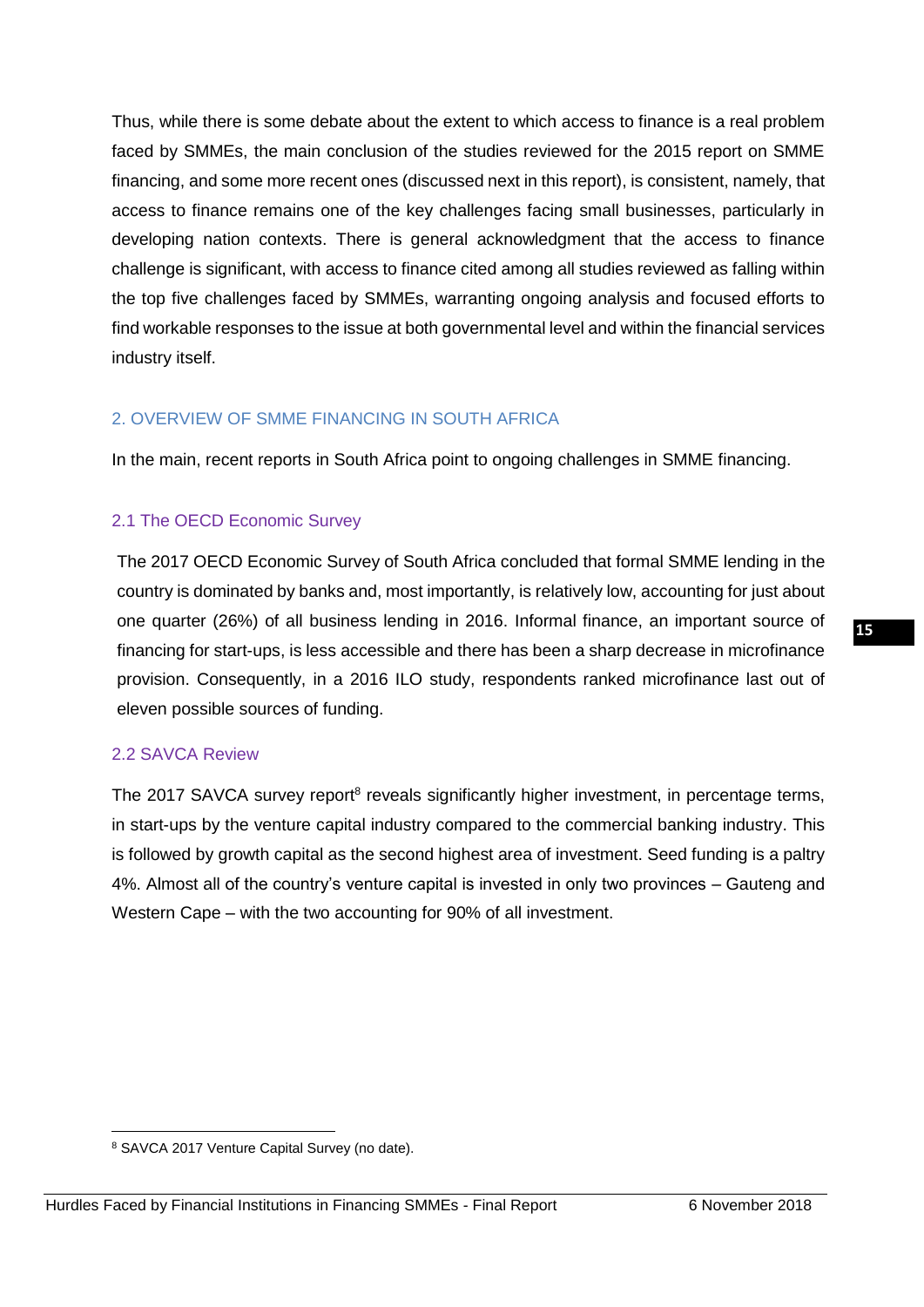



#### **Figure 8: Investment by stage and value Figure 9: Investment by province and value**



#### **GLOSSARY OF VENTURE CAPITAL TERMS**

**Seed funding** – initial capital used to start a business, typically used to pay for market research and product development. Seed Funding is not usually provided by VC fund managers in Southern Africa.

**Start-up capital** – early funding used for setting up operations, commercialising intellectual property, and for other start-up activities.

**Development capital** – finance used after start-up capital to further launch the business and to support growth in market share in order to become profitable.

**Growth capital** – funding used to assist established but still high-risk ventures in expanding activity such as launching into foreign markets, creating new product/technology lines, accelerating production and/or acquiring competitors.

Source: SAVCA, 2017 (see footnote 8)

# 2.3 Financial Sector Charter Council Review

Empowerment financing, which measures several areas of targeted investments that include Black SMME financing, Black agricultural financing, affordable housing initiatives and transformational infrastructure, features as one of the two unique elements in the financial sector's Broad-based Black Economic Empowerment (B-BBEE) Code.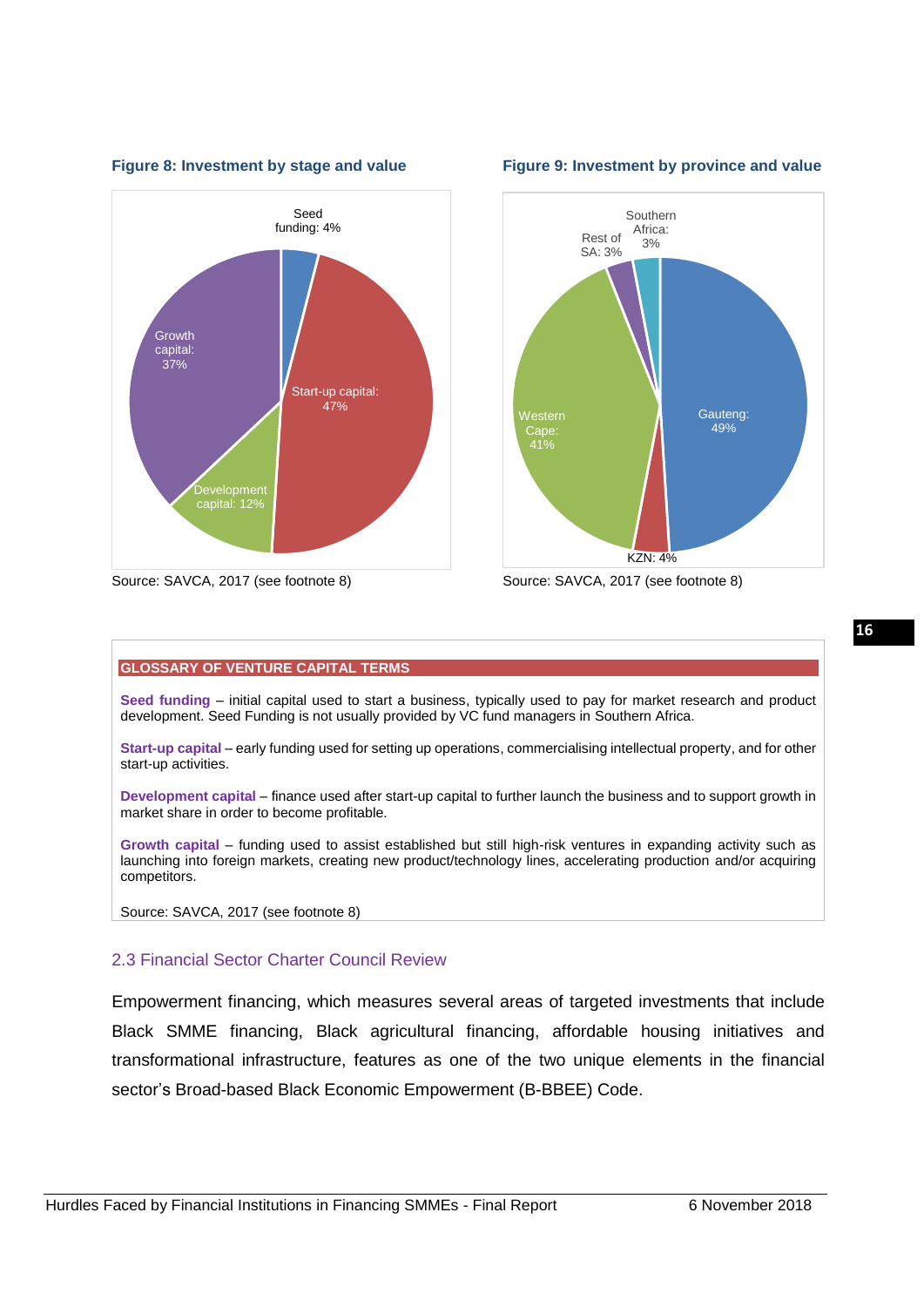According to the latest FSCC report (2016), annual financing targets for this broad element were R48 billion for the banking industry (FS601) and R27 billion for the long-term insurance industry (FS602), a combined total of R75 billion.

There are no specifics as to the exact target amount for SMME financing alone as a specific component. This combined target represents a low figure compared to the funding gap for SMME financing alone, which is estimated by Finfind to be in the region of R86 billion to R346 per annum. If this estimate is correct, reading the two figures together would indicate that South Africa is a long way from meeting the funding needs of SMMEs.

The FSCC report further indicates that over the period 2014 to 2016, the sector fell short of meeting its funding targets, particularly in 2016, meaning that even the seemingly significantly low SMME financing targets (compared to estimated demand) are not being met (figure 10). Indeed, while stating that "the level of performance in the Enterprise Development (ED) element…is encouraging", the FSCC report also, importantly, acknowledges that "transaction financing is the weakest area."<sup>9</sup>



#### **Figure 10: Enterprise development average score (out of 5)**

Source: FSCC, 2016 Review (see footnote 9)

**<sup>.</sup>** <sup>9</sup> Financial Sector Charter Council, *Transformation of the South African Financial Sector, 2016 Annual Report Summary*, pages 43, 45 and 46.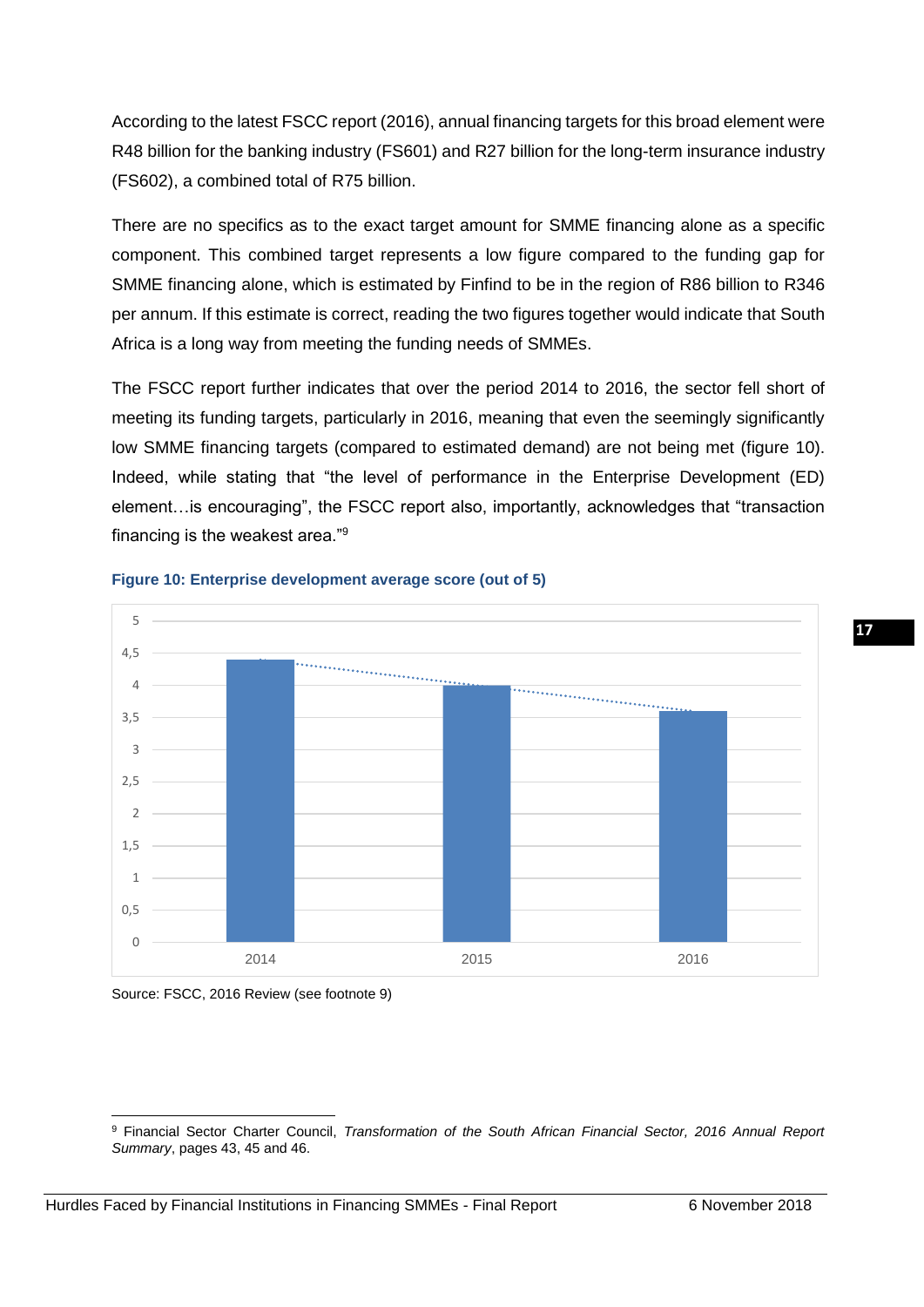The 2013 FSCC annual report presents the geographical profile of the sector's SMME financing spend, showing that almost 60% of total spend was in just two provinces – Gauteng and KwaZulu-Natal.<sup>10</sup>



#### **Figure 11: Geographic profile of SMME financing, 2013**

Source: FSCC, 2013 Annual Review (see footnote 10)

# 2.4 National Credit Regulator Review

The National Credit Regulator publishes statistics on "developmental credit", a broad category that encompasses SMME financing; educational loans; and acquisition, rehabilitation, and building or expansion of low-income housing. Similar to the case of the Financial Sector Charter Council discussed earlier, it is not possible to ascertain the exact proportion of SMME financing within this broad category, but it can be used as a rough proxy for SMME financing activity. Figures published in various Consumer Credit Market Reports show that a total of some R14,7 billion in developmental credit was granted in 2017, representing a 97% increase over 2013. However, although the trend in credit granted is still upwards, the rate of increase over 2016 was only 12%.

**<sup>.</sup>** <sup>10</sup> Financial Sector Charter Council, *Review on the Transformation of the Financial Sector of South Africa, 2013 Review*, pages 49.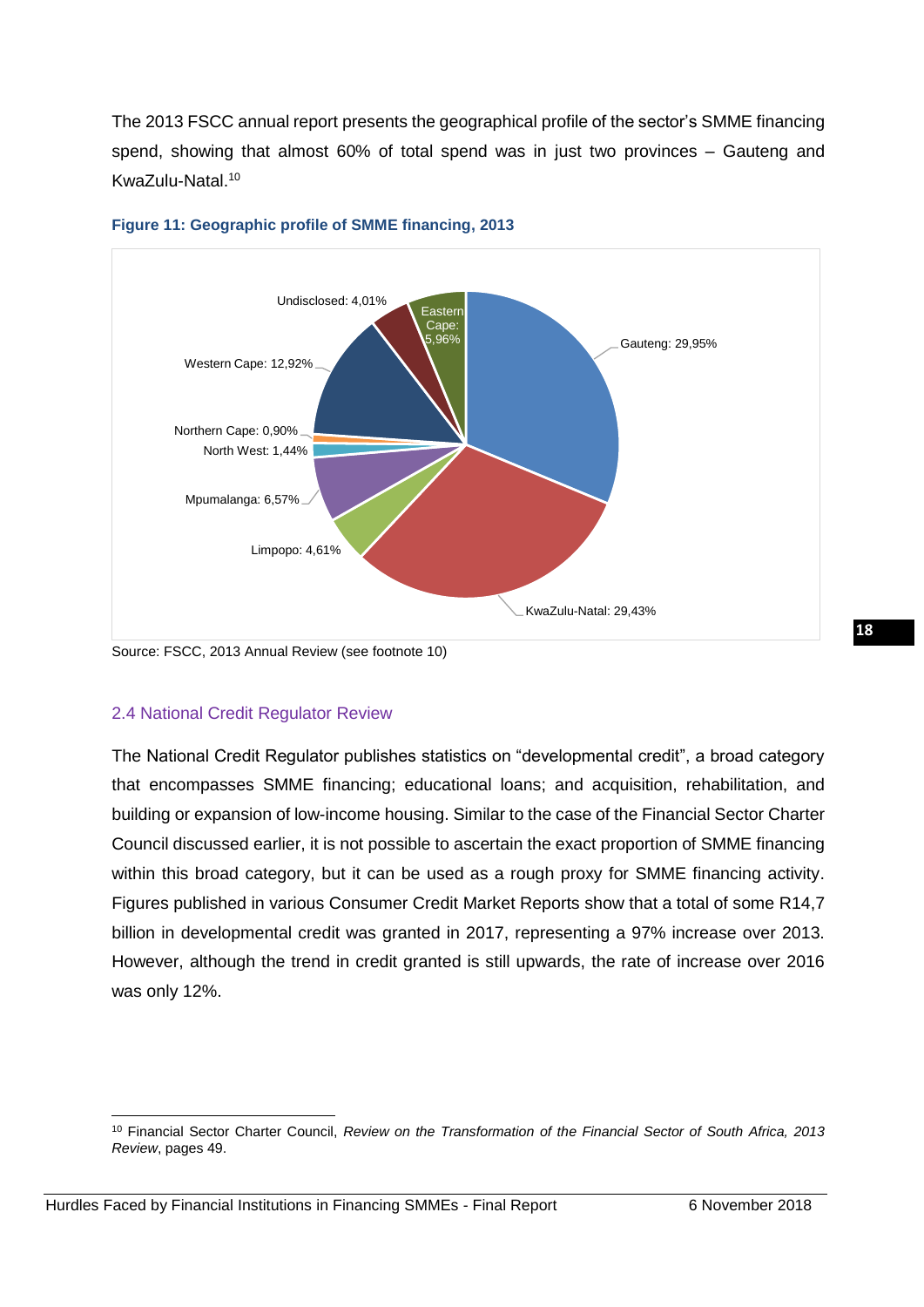

#### **Figure 12: Developmental credit granted, 2013-2017 (R000)**

Source: Based on various Consumer Credit Market Quarterly Reports.

#### **DATA ISSUES**

It is worth noting that the 2013 Financial Sector Charter Review cited earlier reports total SMME financing spend across the financial sector of R14.8 billion for that year. This does not tally with the NCR's "developmental credit" figure for the same year, which shows almost exactly half that amount (R7,4 billion) for a broad category that includes a number of financing beneficiaries, with SMMEs being just one of them. This, and other facts discussed elsewhere in this report, point to major data challenges in reporting SMME financing activity in the country. This is a critical gap that requires urgent attention and correction by all players in this field.

Data on the actual number of developmental credit accounts issued since the fourth quarter of 2012 right up to the first quarter of 2018 show major fluctuations, with the trend since the third quarter of 2017 generally downward.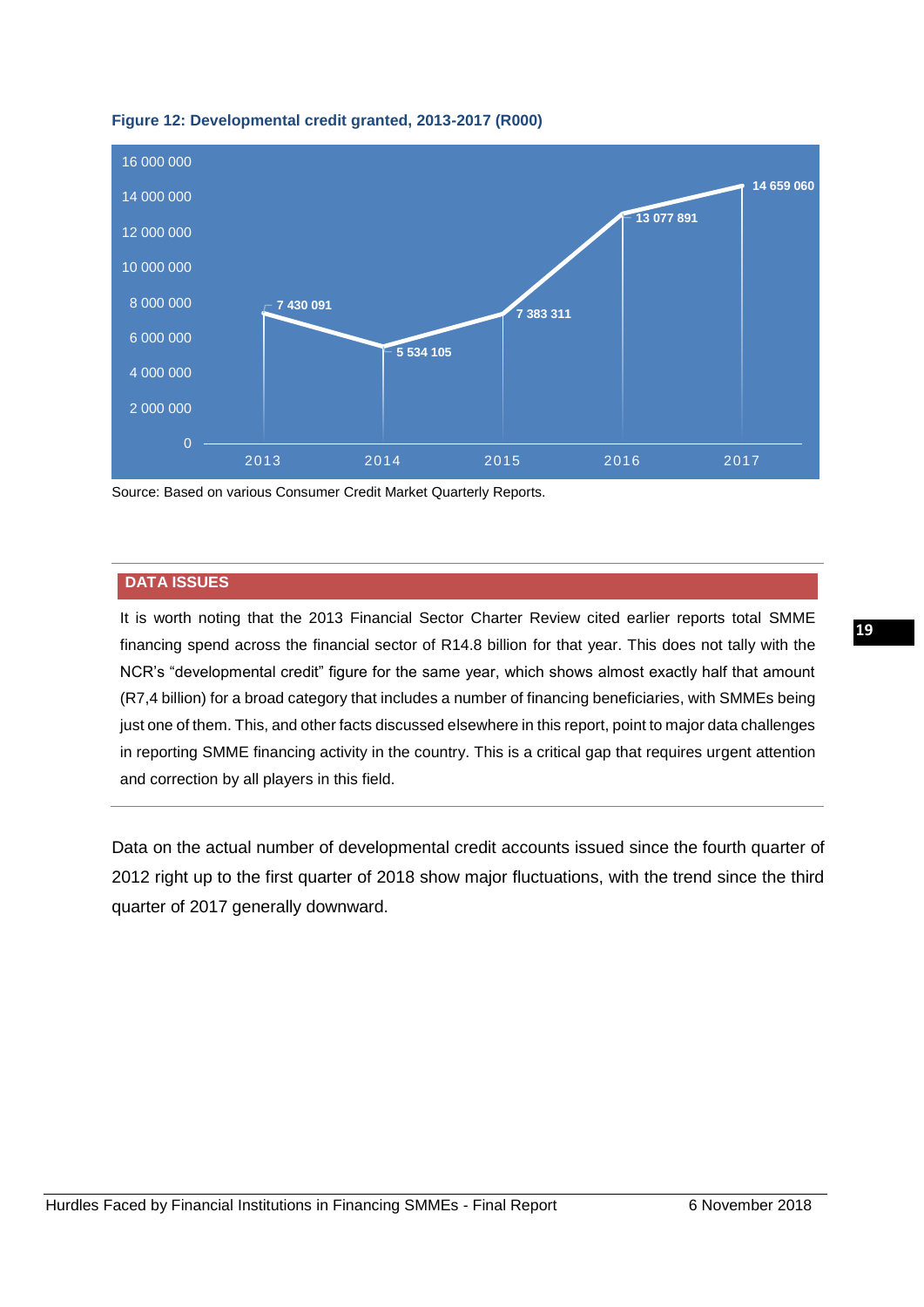

#### **Figure 13: Developmental credit granted (number of accounts, Q4/2012 to Q1/2018)**

Source: Based on various NCR Consumer Credit Market Quarterly Reports.

#### **AN ENTREPRENEUR'S VOICE**

"Clearly there's lack of support for newcomers. In fact, most financial institutions only look at your business once you have been in operation for at least 36 months. The question is: how much money will I need as an entrepreneur to keep the lights on for 36 months before I get funded?"

#### Co-founder: Black Beard

Johannesburg-based technology SMME behind SA's first "robo-advisory" platform, established in 2016. Current clients include Outsurance, Investec, Discovery and Merchant Capital, and the firm has offices in Cape Town and Pretoria, and a recent office opening in Dublin, Ireland

Source: Financial Mail, August 16-22, 2018, p.17.

#### 2.5 The Finfind Study

The most recent work on the topic of SMME financing is a report released in 2018 by Finfind. Finfind collects data from SMMEs seeking funding, who complete an online funding request form on its platform, providing detailed information about the business owner and the business and its state of funding readiness.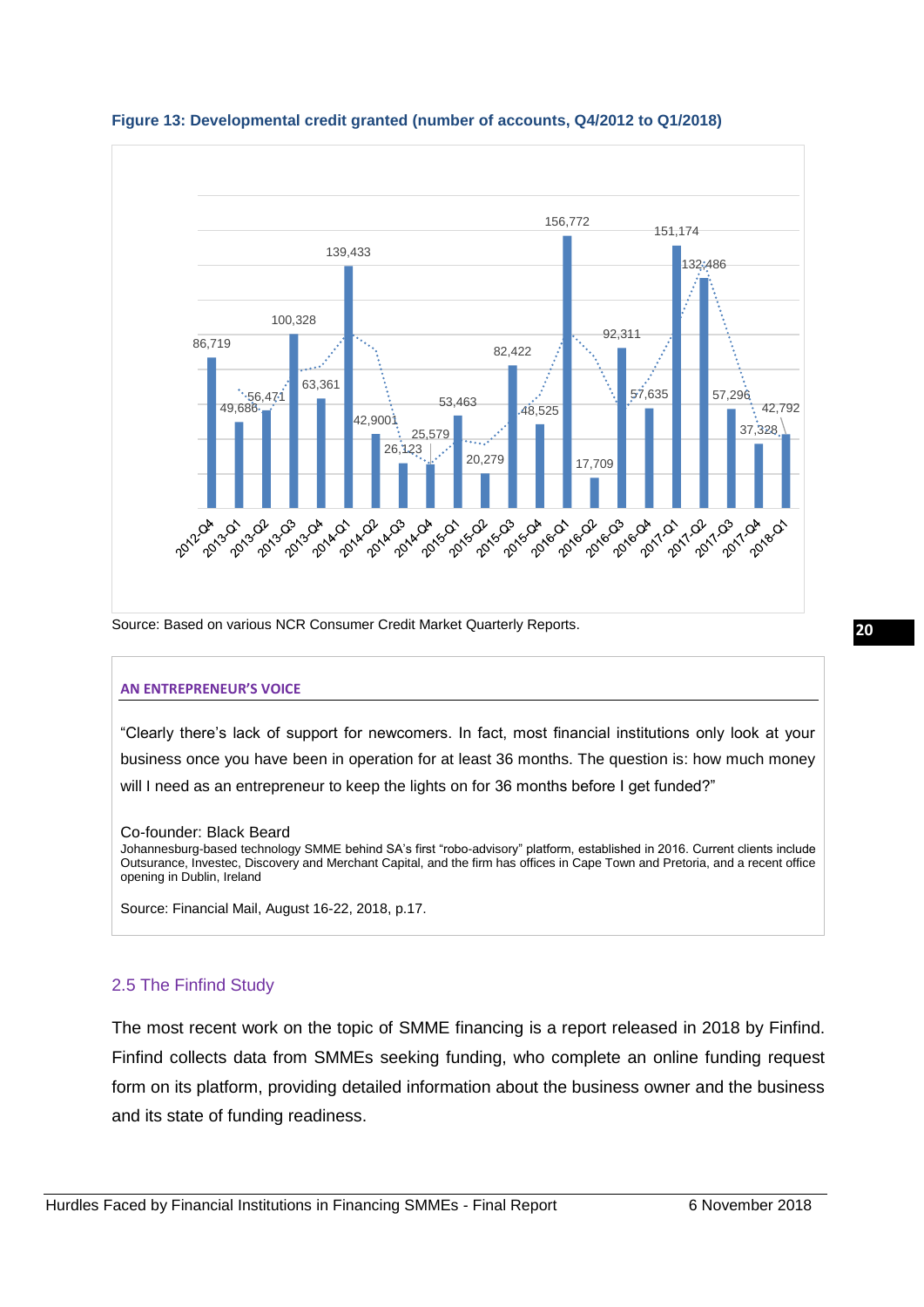The platform matches SMMEs seeking finance with an up-to-date database of more than 450 finance offerings from public and private sector funders.<sup>11</sup> The study was based on 11,033 SMMEs who sought financing in 2017. Funding requests of less than R50 and more than R50 million were excluded from the analysis. The graph below indicates clearly that the majority of those who sought funding via the platform in 2017 were early-stage businesses with less than four years of revenue-earning operation.



#### **Figure 14: Finfind 2017 funding requests, by stage of business**

Source: Based on Finfind, *Inaugural South African SMME Access to Finance Report*, released July 2018

The Finfind study finds that the single largest number of applicants (29%) sought financing of between R250,000 and R1 million, followed by those seeking funding ranging from R1m to R5m (18%). Taken together, those seeking funding of less than R250,000 constituted 44% of all applicants, meaning that a combined 73% of applicants sought financing of below R1 million.

<sup>1</sup> <sup>11</sup> Including start-up finance, expansion finance, equity finance, cash flow bridging finance, debtor finance, contract finance, asset finance, franchise finance, supplier finance, import and export finance, finance to buy out a partner, property finance and grant funding.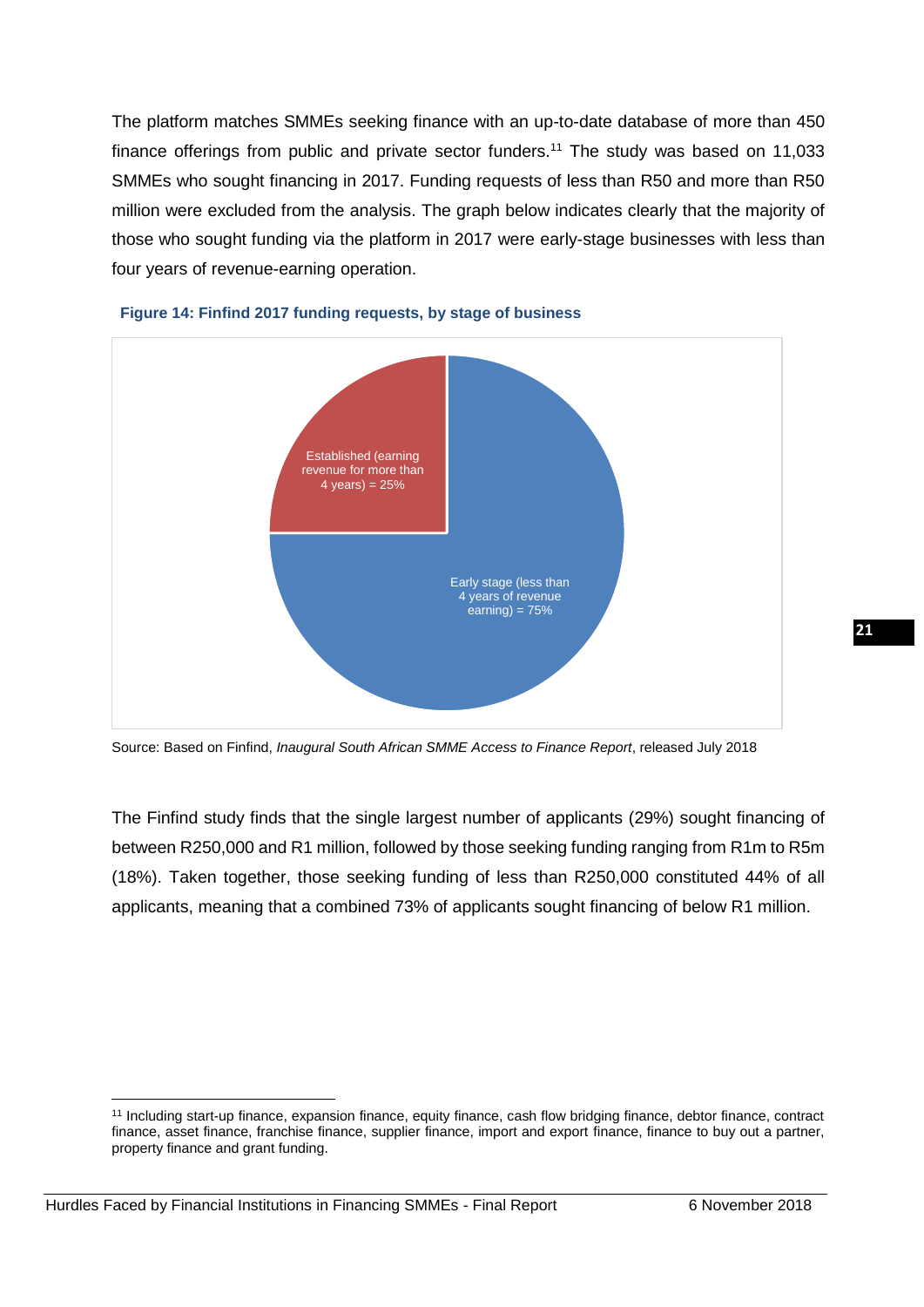

#### **Figure 15: SMME funding request, by size of amount**

Funders, on the other hand, mostly offered funding above R250,000, with most offering amounts between R250,000 and R5 million. The report observes that, "the appetite to fund smaller amounts is significantly less than the appetite for larger loan sizes. While most funding products say that they do offer funding for requests under R1 million, qualitative evidence suggests that many SMMEs are still struggling to raise funding in this range."



**Figure 16: Funder product offerings, by size of amount**

Source: Based on Finfind, 2018

Source: Based on Finfind, 2018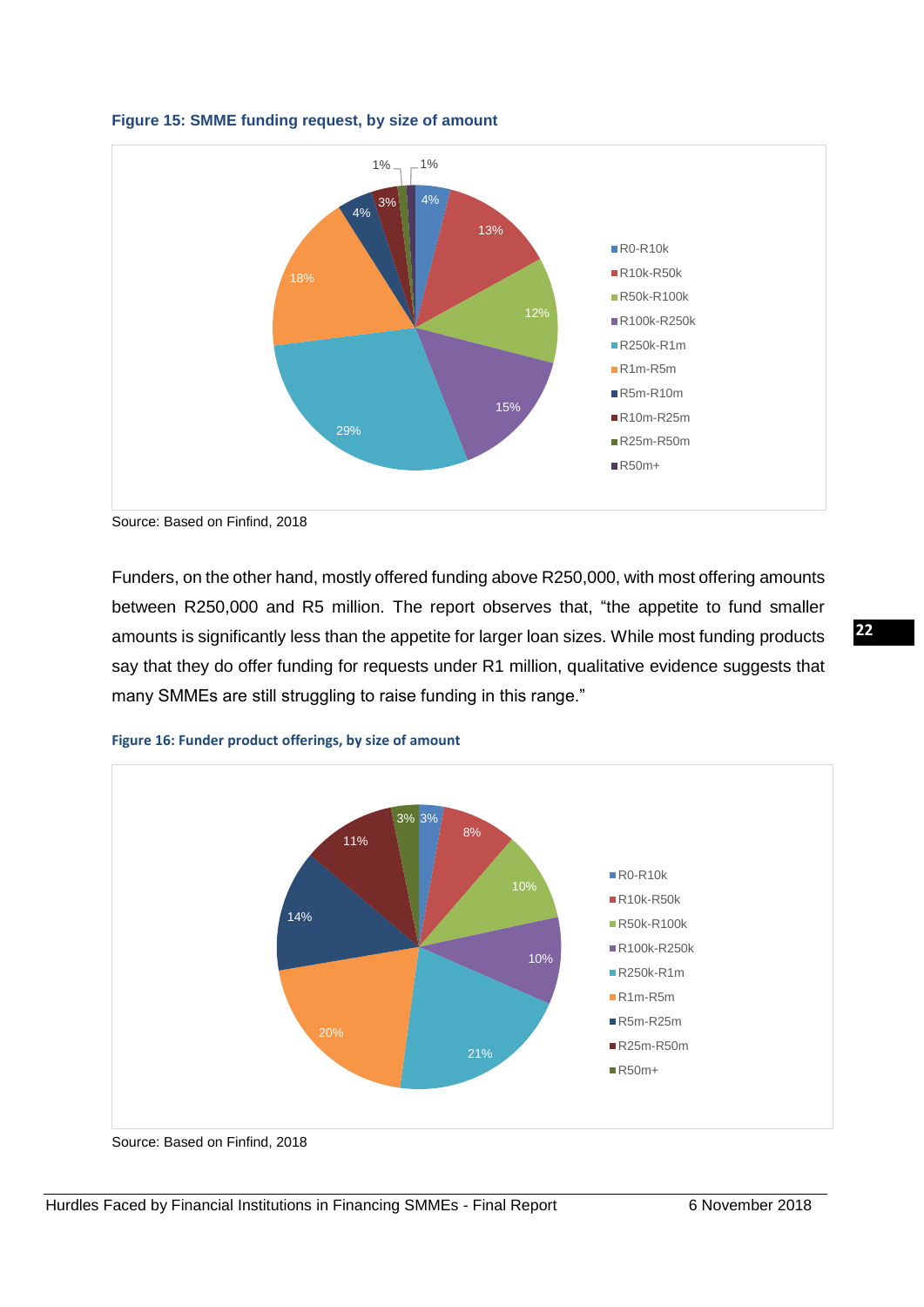The study found that the single most dominant reason for seeking funding was to start a new business, with just under one-third of all applicants seeking funding for this purpose (figure 17). On the other hand, funders are mostly offering funding for working capital and growth financing to existing businesses, meaning that funding for start-up operations is largely non-existent (figure 18). Based on this comparison of demand and supply, the Finfind report concludes that, "…there are definite SMME funding gaps. Whilst there is good supply of funding for working capital, asset finance and growth finance, there is a lack of appetite for funding start-ups and early-stage businesses."



#### **Figure 17: SMME funding request, by funding need**

Source: Based on Finfind, 2018

#### **Figure 18: Funding products on offer (number of products)**



Source: Based on Finfind, 2018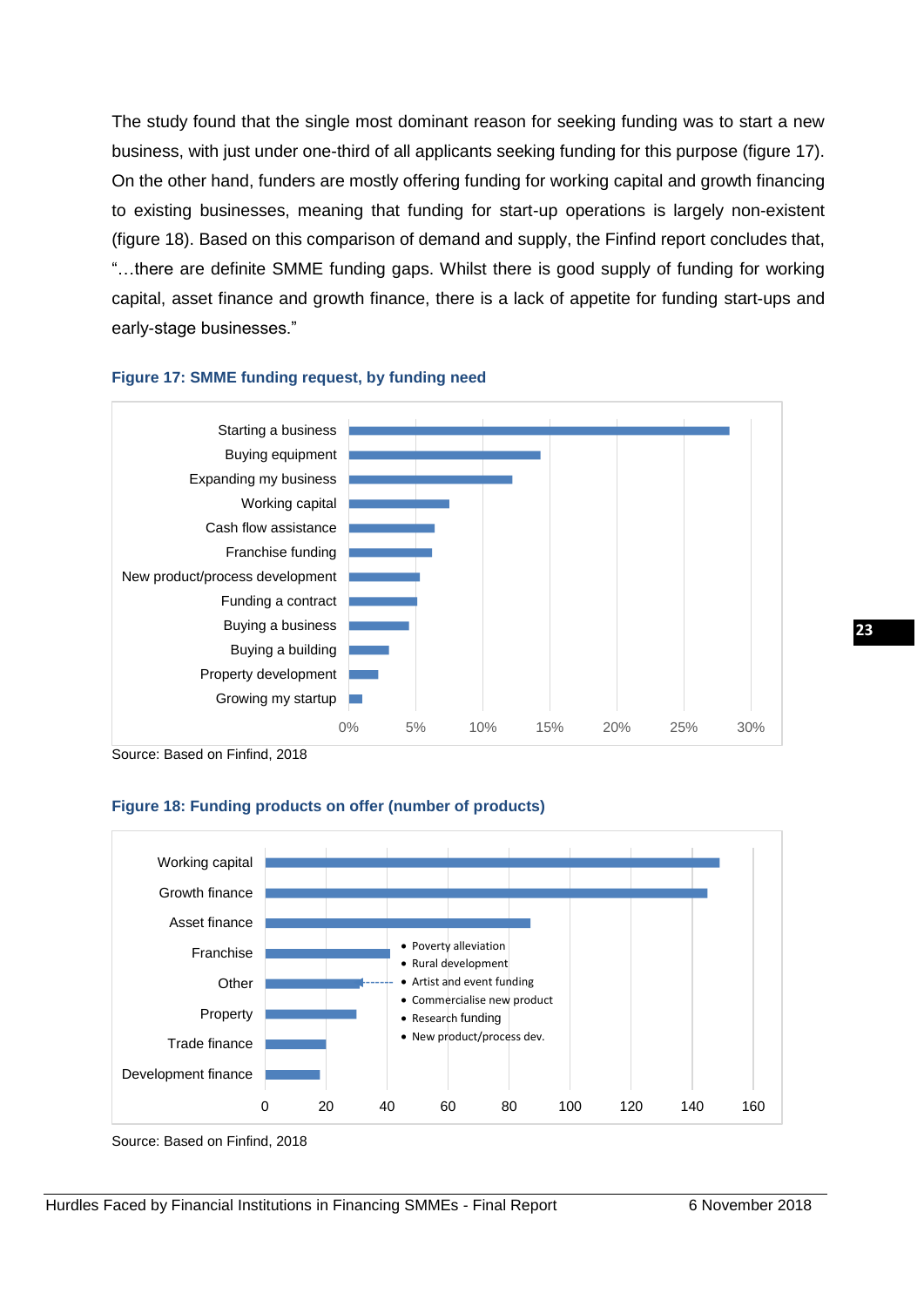Lastly, the Finfind study found that only a small number of funders offer funding seekers support to prepare their funding applications, with more public sector funders offering this type of support than their private sector counterparts. With evidence showing that one of the main reasons for SMME applicants failing to receive the funding they require is the poor quality of applications submitted, the small number of products offering application support points to a service gap in this important aspect.







#### Source: Based on Finfind, 2018 Source: Based on Finfind, 2018

#### Additional key issues are:

- The funding gap is significant, estimated at between R86 billion and R346 billion. Just the 11,033 funding seekers analysed in the study requested R40,9 billion in 2017. This is a tiny portion of the country's total SMME population.
- Size and stage of business have significant impact on success in acquiring funding, with early-stage and micro businesses less likely to receive funding.
- Given that many applicants lack the knowledge, principally in the financial area, needed to raise funding, the limited application assistance available means that many applicants that might be eligible for funding fail to meet the application quality requirements of funders and can therefore not access the funding they require.

**24**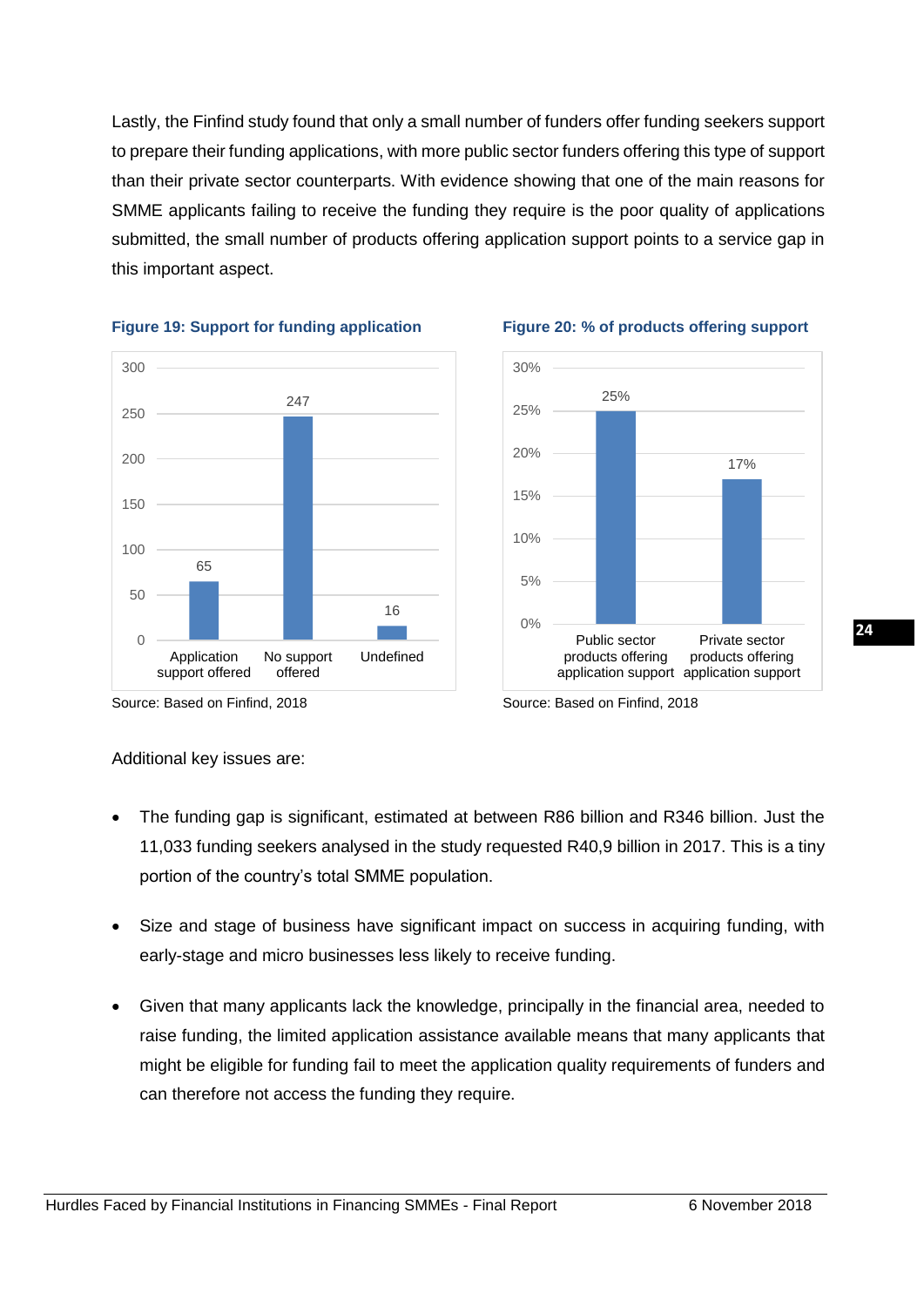• Similar to the SMME field as a whole, there are significant data gaps in the field of SMME financing and there is lack of transparency relating to number of SMMEs seeking funding, the reasons for applying, financing terms, rejection rates and reasons, interest rates, nonperforming loans and factoring volumes. This makes it almost impossible to fully understand the full picture of the state of SMME funding in South Africa. The OECD survey similarly found that, "…overall, there is a dearth of data on finance for small businesses" in South Africa.

# <span id="page-26-0"></span>**B. THE QUESTIONNAIRE SURVEY – FINANCIAL INSTITUTIONS AND SMME**

# 1. TARGET RESPONDENTS AND THEIR SELECTION

As described earlier, the study targeted financial institutions and SMMEs. Within financial institutions, the aim was to survey respondents occupying different roles that are relevant to SMME financing and general support. Within SMMEs, the owner of the business was the target respondent. Similar to the 2010 study, the survey took the form of an online questionnaire sent electronically to the prospective respondents. However, because there was no pre-existing database with accurate contact details of the respondents to the 2010 study to select prospective respondents from, the process had to start with each financial institution being contacted by telephone and requested to identity the appropriate person to participate in the study. Each identified individual was then contacted by telephone to introduce the study and request participation. Once the individual agreed to participate, he/she was emailed the questionnaire. Once the questionnaire was sent, the individual was called the second time to alert him or her about the email and to request completion and return of the questionnaire. In the majority of cases, individuals had to be called several times to return the completed questionnaire. BASA was also approached to intervene and encourage participation in the study, particularly by commercial banks.

#### 2. RESPONSE RATE

In the end, while eighty-one (81) pre-contacted individuals within financial institutions had promised to complete and return the questionnaire, only thirty-four (34) did. Against a target of ninety respondents, this was a 37,78 percent response rate, which is considered a reasonable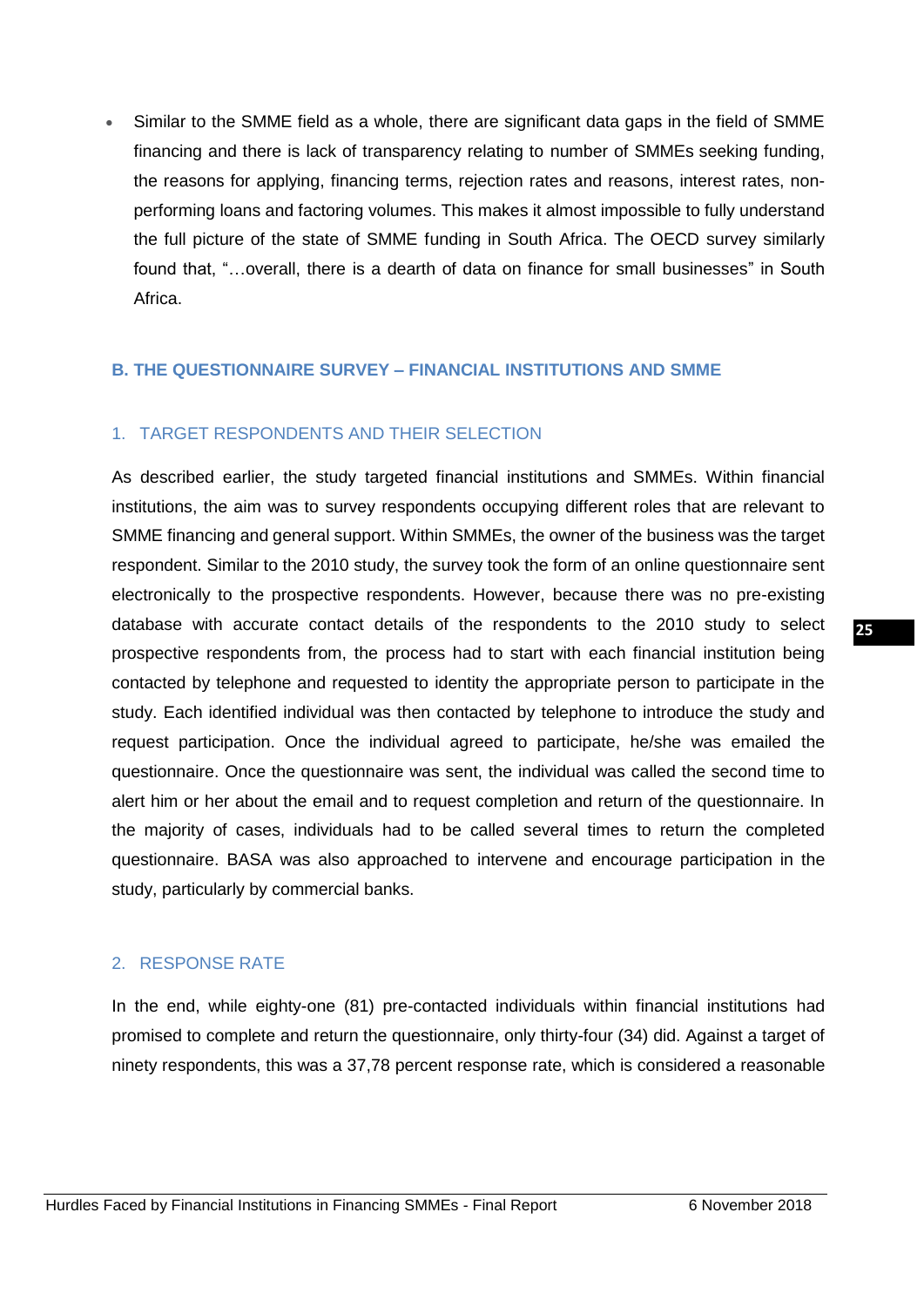response, in comparison to the 26 percent response rate for the 2010 study.<sup>12</sup> A target of thirty (30) to forty (40) SMME respondents was set at the beginning of the study and a final total of thirty-two (32) SMMEs responded, meaning that the target was achieved within this group. All in all, there being no existing sampling frame, the respondents were selected on the basis of their willingness to participate in the study. While the number of respondents was not large, some useful insights were gleaned from the responses received, which are considered beneficial for the exploratory study that this was.

# 3. RESPONDENT MAKEUP

Figure 21 presents financial institution respondents by type of their institutions. A third of the respondents were from public finance institutions, followed by commercial banks. The "other" category includes private equity firms, property finance institutions, and crowdfunding institutions.



#### **Figure 21: Respondents, by type of financial institution**

Source: Questionnaire survey, 2018

Figure 22 presents the respondent makeup by role within their employer financial institutions. On the part of SMMEs, the study sought to gauge the views of the owner of the business.

**<sup>.</sup>** <sup>12</sup> The 2010 study had a sample of 683 prospective respondents, out of which hese, 179 completed the survey. Being a review of the previous study, the current study had proposed 50% (total of 90) of the previous number of actual respondents (179) as a reasonable respondent target.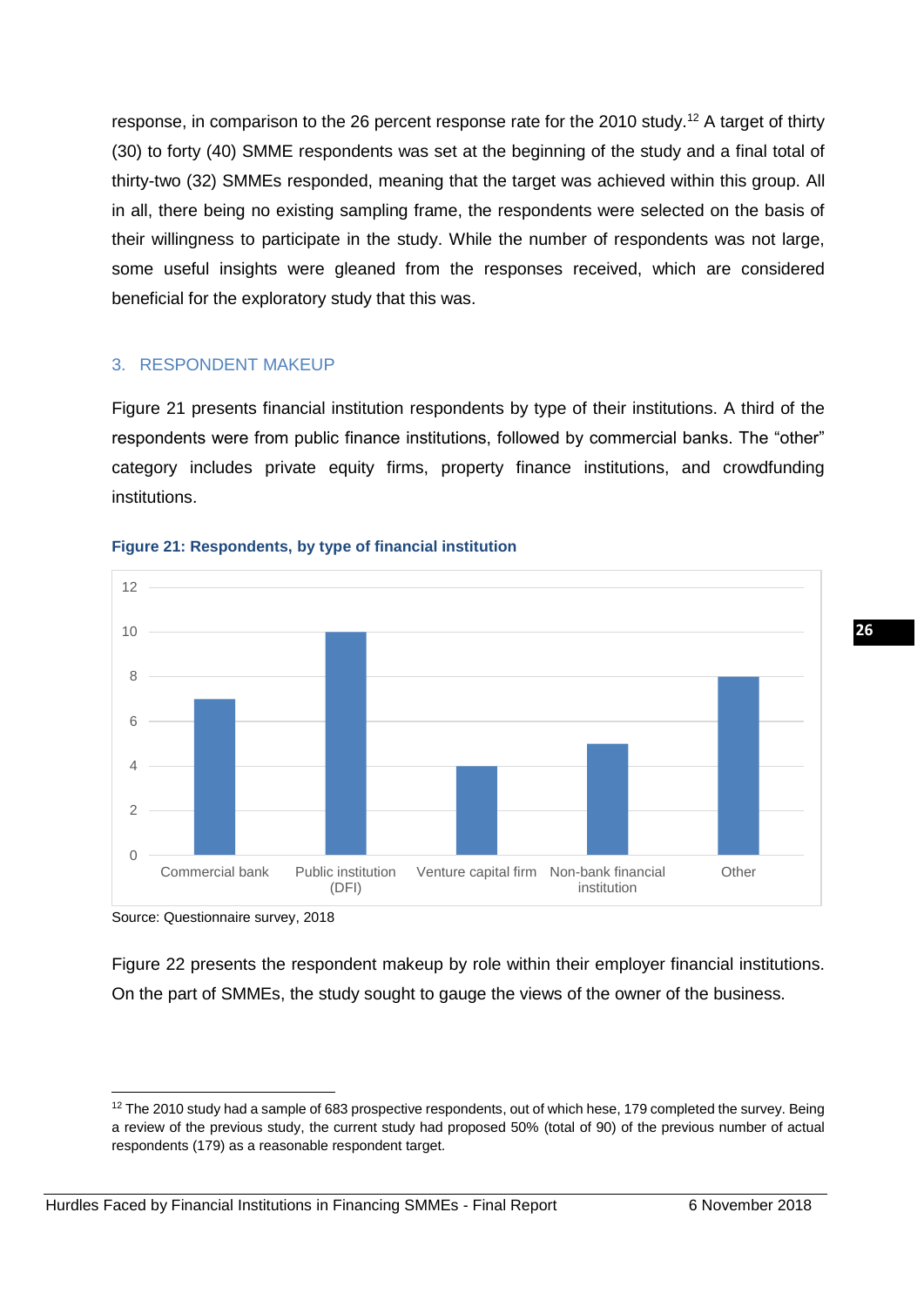



Source: Questionnaire survey, 2018

SMME respondents comprised 18 male and 14 percent female, meaning that the gap in gender distribution was not too large. The businesses represented by respondents were quite diverse, covering a wide range of industries and activities.

| <b>TABLE 5: Nature of business of SMME respondents</b> |                        |           |                        |           |                |
|--------------------------------------------------------|------------------------|-----------|------------------------|-----------|----------------|
|                                                        | Event technology       | $\bullet$ | Wholesale              |           | Export         |
|                                                        | IT (software)          | $\bullet$ | Education and training |           | Transportation |
|                                                        | Media                  | $\bullet$ | Market research        |           | Tourism        |
|                                                        | Hospitality            | $\bullet$ | Agriculture            | $\bullet$ | Recycling      |
|                                                        | Manufacturing          | $\bullet$ | Medical                |           | Fashion design |
|                                                        | Engineering consulting |           | Construction           | $\bullet$ | Photography    |
|                                                        | Event management       | $\bullet$ | Technology and         |           |                |
|                                                        |                        |           | development            |           |                |

Geographically, most SMME respondents were located across Gauteng, followed by Eastern Cape and Western Cape.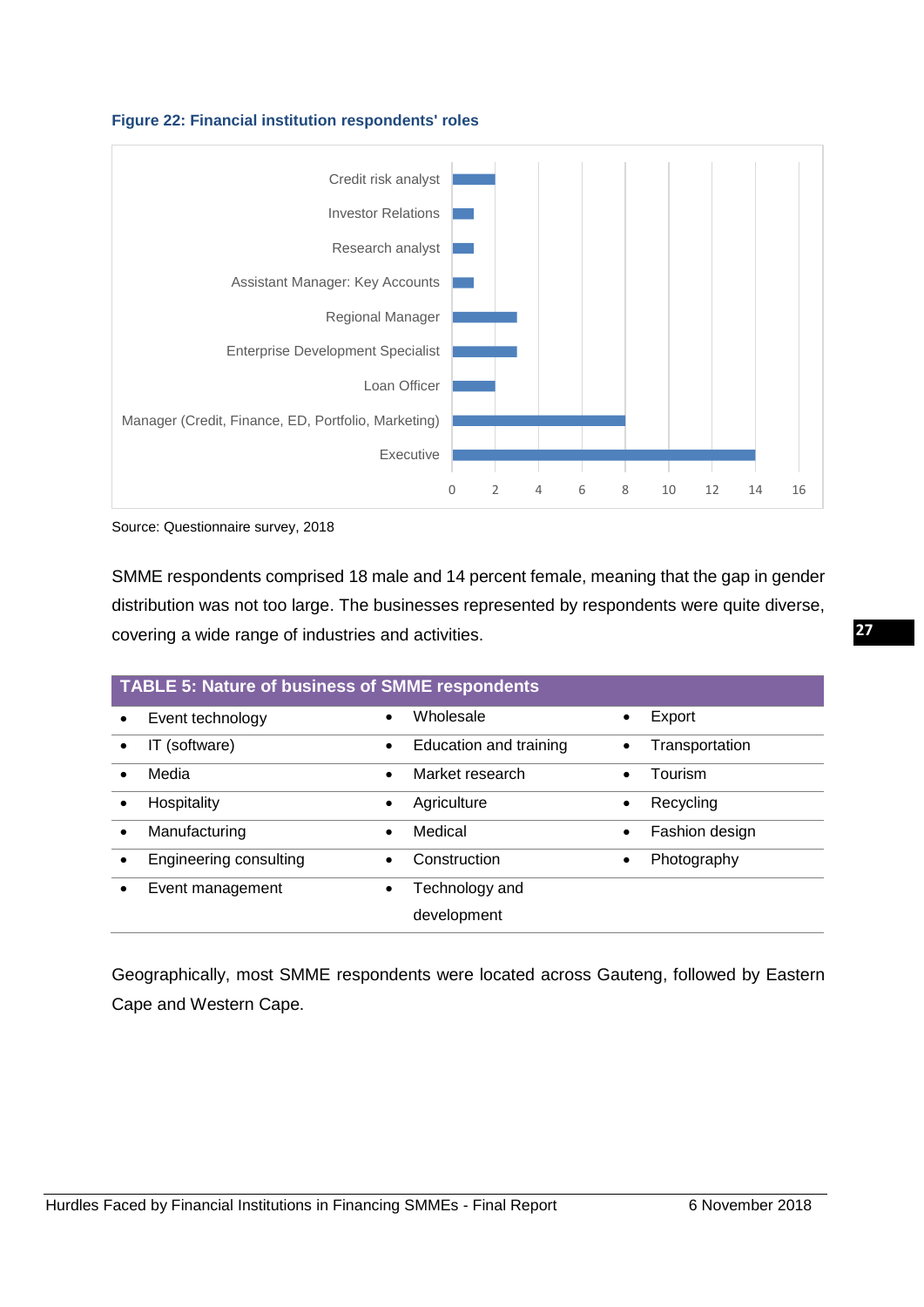



Source: Questionnaire survey, 2018

The businesses represented by SMME respondents were mostly well established, with the majority having been in operation for longer than three years, namely since 2014 or earlier.





Source: Questionnaire survey, 2018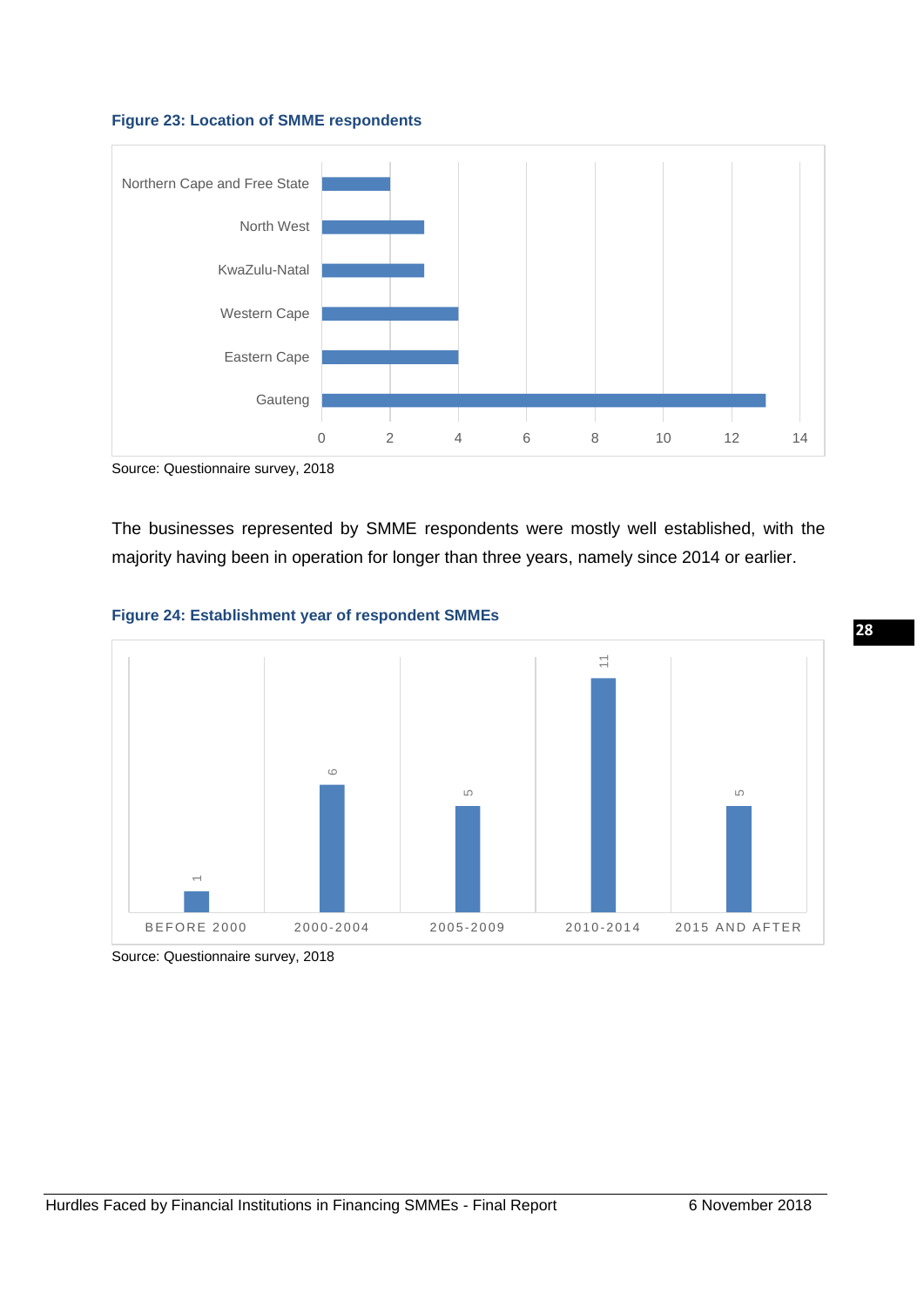# 4. PRODUCTS OFFERED, AND SIZE PROFILE OF SMMES SERVED

Debt financing is by far the most prevalent product offered to SMMEs, with equity financing coming in at a distant second. This underlines the importance of finding ways to overcome the hurdles that impede access to this type of finance, or to increase access to other forms of finance in order to reduce dependence on debt financing.





Source: Questionnaire survey, 2018

Note: "Other" includes customised finance solutions, asset finance, bridging finance, working capital finance, startup finance, and merchant cash advances. Figures don't add up to 34 because some institutions offer more than one type of product.

Similar to the 2010 study, this review finds that SMMEs with higher turnovers (between R1m and R20m per annum) are more likely to be successful in their application for financing compared to those with lower turnovers (below R1 million), with more than one-third of respondents indicating that they offer financing in the former turnover range, compared to less than a quarter that offer financing to applicants with less than R1m in turnover. This picture becomes even more pronounced when those reporting financing of clients with more than R20m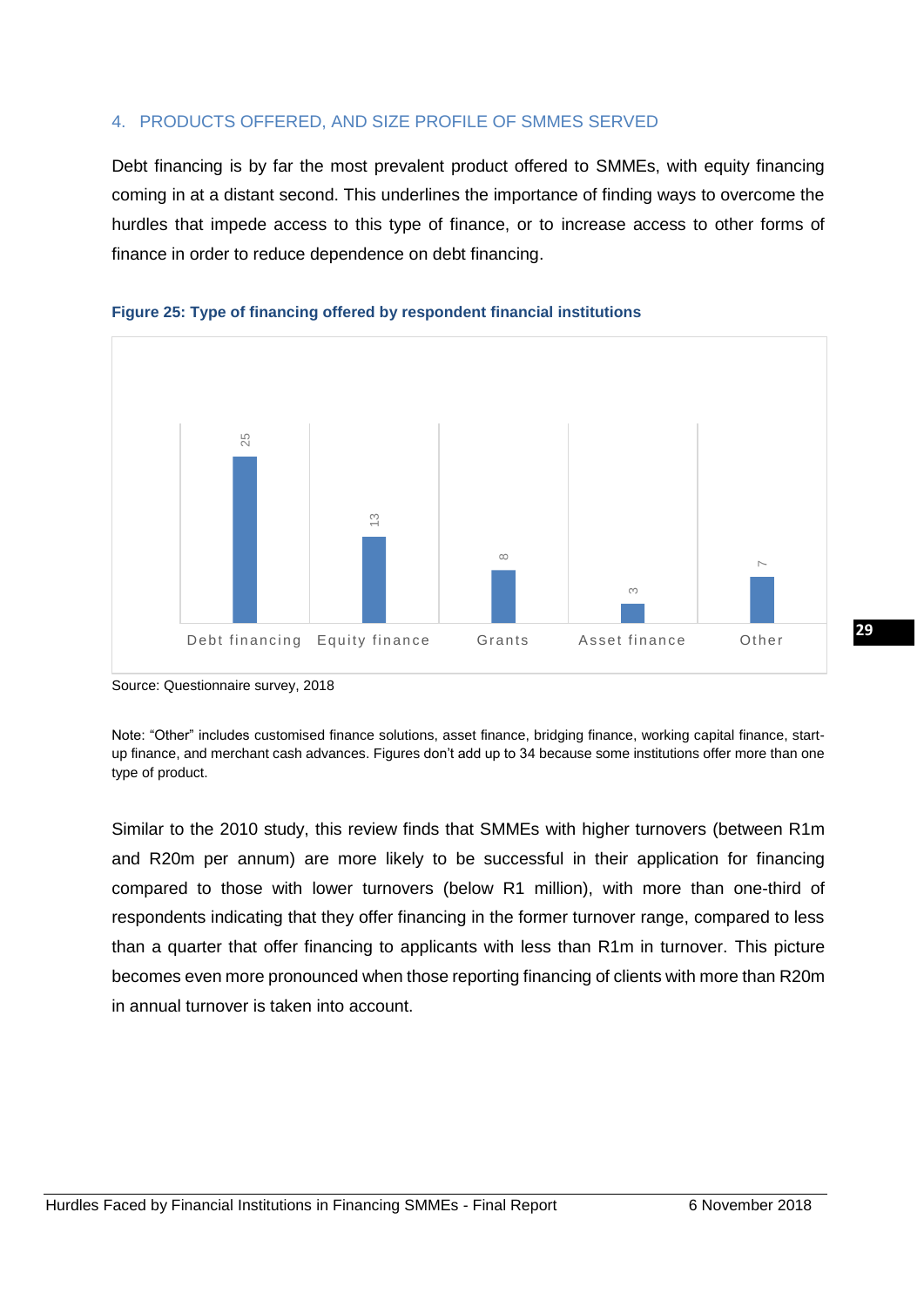

#### **Figure 26: SMMEs financed, by size of turnover – number of respondents**

Source: Questionnaire survey, 2018 (Note: Figures don't add up to 34 because institutions offer finance in more than one turnover band.)

Lastly, just over two-thirds of respondent SMMEs had approximate turnover of between R1m and R20m, matching the main category of SMME client financed by respondent financial institutions.



#### **Figure 27: Respondent SMMEs by size of turnover**

Source: Questionnaire survey, 2018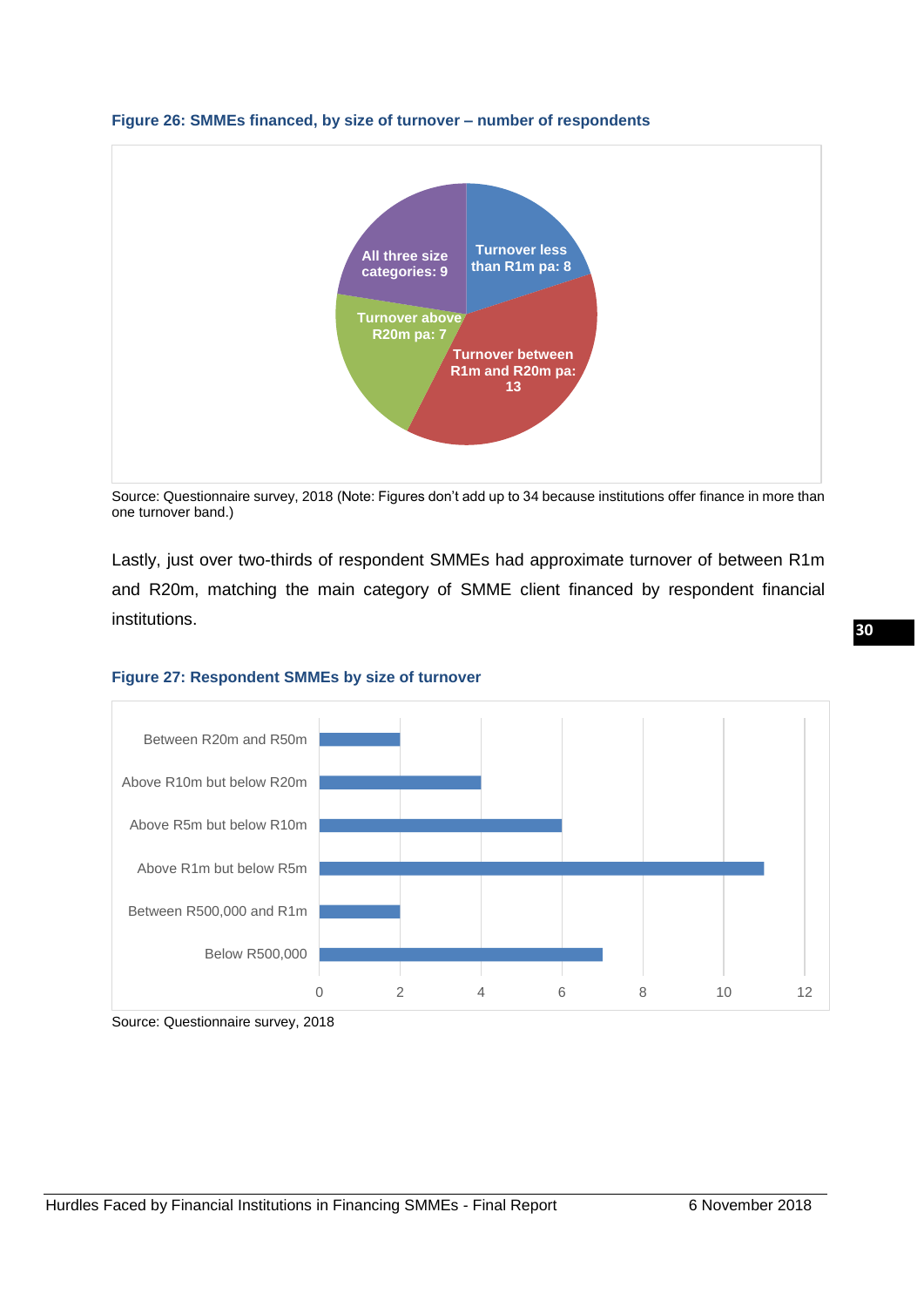# <span id="page-32-0"></span>**C. INTERVIEWS WITH COMMERCIAL BANKS**

Following the survey component of the study, and with the assistance of the Banking Association of SA, face-to-face interviews were arranged with the SMME divisions of the country's four largest commercial banks – Absa, First National Bank, Nedbank, and Standard Bank – and these were conducted during June and July 2018. Participants in these interviews were as follows:

| <b>Bank</b>                | <b>Participant designation</b><br><b>Number</b>                  |                |  |  |
|----------------------------|------------------------------------------------------------------|----------------|--|--|
|                            | <b>Collections Strategic Manager</b><br>$\bullet$                |                |  |  |
| Absa                       | <b>Product Manager</b>                                           |                |  |  |
|                            | Head: Enterprise Credit Risk<br>$\bullet$                        | 5              |  |  |
|                            | <b>Enterprise Business Support</b><br>$\bullet$                  |                |  |  |
|                            | Enterprise and Supplier Development Chain<br>$\bullet$           |                |  |  |
| <b>First National Bank</b> | Head: Transformation, ESD and Alternative Funding<br>$\bullet$   | 1              |  |  |
|                            | <b>Head of Business Banking</b><br>$\bullet$                     |                |  |  |
| <b>Mercantile Bank</b>     | Head of Business Banking and Centralised Operations<br>٠         | 2              |  |  |
|                            | Head: Strategic Initiatives<br>$\bullet$                         |                |  |  |
| <b>Nedbank</b>             | <b>National Acquisition Manager</b><br>$\bullet$                 |                |  |  |
|                            | Head: Retail Relationship Banking Credit Assessment<br>$\bullet$ | 4              |  |  |
|                            | <b>Retail Relationship Banking Sales</b><br>$\bullet$            |                |  |  |
|                            | Credit Evaluations Manager: Business Banking (x4)<br>$\bullet$   |                |  |  |
| <b>Standard Bank</b>       | <b>Credit Evaluation Officer</b><br>$\bullet$                    |                |  |  |
|                            | Credit Evaluation: Business Banking Lending<br>$\bullet$         | $\overline{7}$ |  |  |
|                            | <b>Business Lending Modernisation</b>                            |                |  |  |
|                            | <b>Total</b>                                                     | 19             |  |  |

<span id="page-32-1"></span>The results of these interviews are presented first, followed by the results of the survey component of the study. The results of the financial institutions and the SMME surveys are presented separately for the sake of clarity.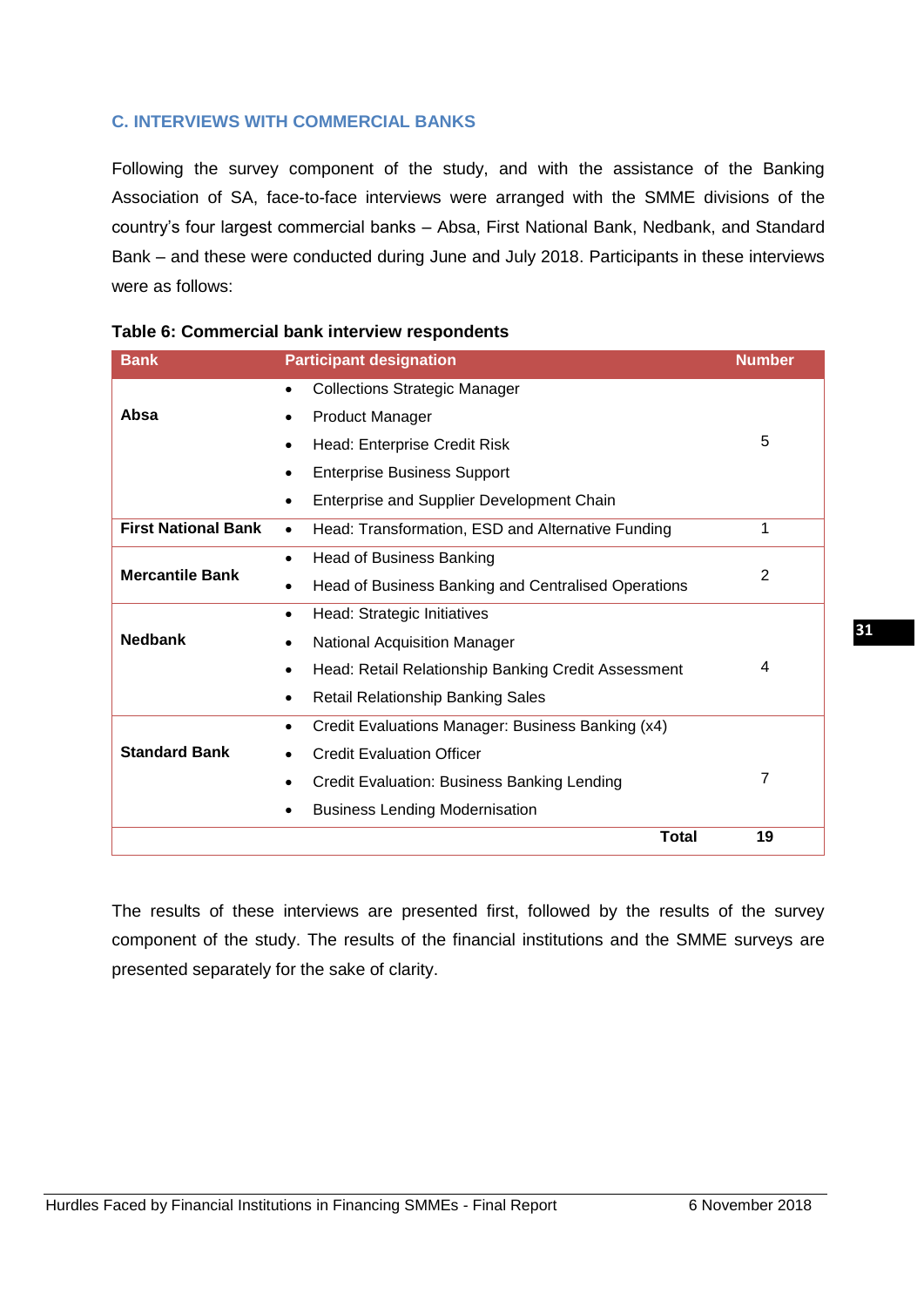# **IV. RESULTS – FINANCIAL INSTITUTION INTERVIEWS**

The main issues that came out of the in-depth interviews with the four banks are as follows:

- Banks argue that they see SMME lending as a definite opportunity to increase market share. Therefore, the fact that lending to this market segment remains so low is not because of lack of willingness to extend financing but because of the riskiness associated with it.
- Banks report significant barriers to financing SMMEs, particularly start-ups, due to factors they argue are beyond their control.
- The key factors influencing the rate of SMME financing are attributable to SMMEs themselves, banks themselves, and the external environment.

# <span id="page-33-0"></span>**A. SMME LENDING OFFERS AN OPPORTUNITY TO GROW MARKET SHARE**

The Finfind report argues, based on a fairly extensive review of international literature, that the high rate of concentration within South Africa's banking industry is one of the key reasons why there are ongoing challenges in terms of increasing lending to SMMEs. It says, "in South Africa, six banks hold 90% of the assets. A highly concentrated banking sector has been found to lower access to finance in SMMEs." The results of the African Development Bank study cited earlier suggest that one of the factors driving deeper penetration of SMME lending in the countries studied is higher levels of competitiveness in those markets, which forces banks to seek new growth opportunities, with SMME lending clearly being seen as one key opportunity.

South African banks counter the assertion that high levels of concentration have a negative bearing on SMME financing, arguing that, to the contrary, the South African banking scene is highly competitive, and banks do, in fact, see SMME financing as a market share growth opportunity. They argue that the reasons for ongoing challenges in SMME financing lie in the various difficulties associated with the dynamics of this market segment, and also have to do with external factors such as regulation and late payment (discussed later) and to some extent on other factors within the banks themselves. "All banks want to grow market share, so if they don't lend to SMMEs it's because there are problems in that market," said one respondent. One bank respondent, however, did remark that South Africa's banks are too concerned about earning big profits and less concerned about increasing their contribution to the development of the South African economy.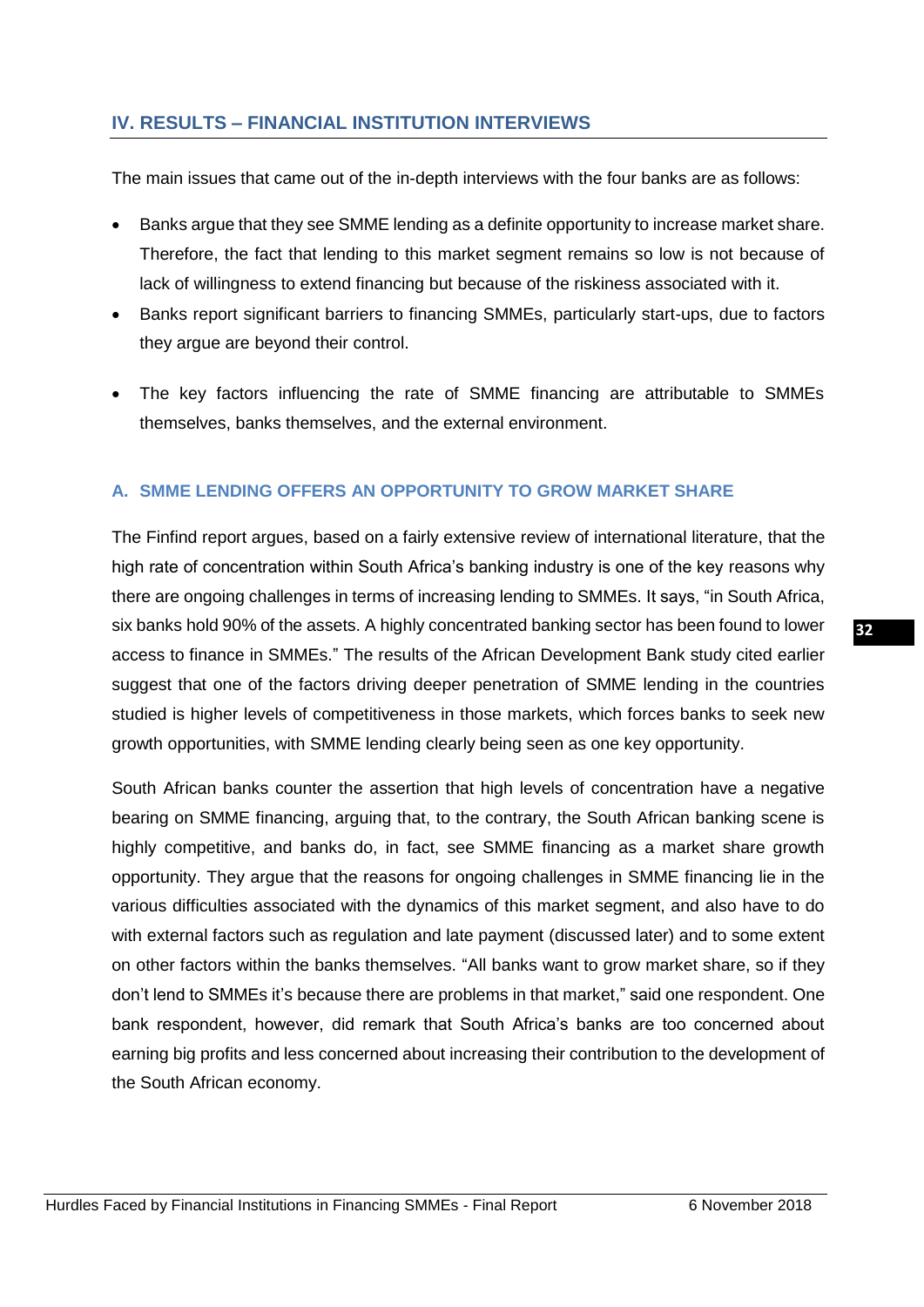# <span id="page-34-0"></span>**B. SMME MARKET DYNAMICS HAVE STRONG BEARING ON FINANCING**

Banks argue, in the main, that the SMME market, particularly the start-up and lower end of it, is highly risky. Its riskiness is principally associated with several factors attributable to both SMMEs themselves and to the external environment. SMME-related factors include:

- High rates of failure, which significantly push up bank losses.
- High costs of servicing the market relative to returns earned.
- Lack of business, particularly financial, acumen and industry knowledge and experience on the part of entrepreneurs.
- Weak financial structure of the applicant's business, with limited equity to support the level of facilities requested.
- Many applicants present unviable business proposals which they fail to clearly articulate for funding because they are so dependent on consultants to prepare their business plans.
- Lack of quality business information to enable the bank to correctly assess the prospective borrower's application and the risk associated with it.
- Negative, ill-disciplined borrower behaviour, especially misallocation of funds to activities they were not given for. This places demands on the banks to 'micromanage' borrowers, which also contributes to costs of servicing this market.
- Bad or inadequate credit profile on the part of the borrower.

Banks argued that they have tried various measures to deal with the challenge of poor business acumen on the part of borrowers. These have included offering business skills development seminars and training, and provision online business knowledge resources and mentorship. The impact of these measures, it seems, has not been particularly great, with some banks reporting that they have since either significantly curtailed these activities or discontinued them altogether.

# <span id="page-34-1"></span>**C. CERTAIN FACTORS INTERNAL TO BANKS REDUCE SMME FINANCING**

Banks acknowledge a rather strong sense of internal risk aversion towards participating in the start-up and lower end of the SMME market, with some confirming that their lending to this subsegment of the market has declined over the years. Some have also attributed lack of appetite to serve this market to the high costs associated with lending to it, weak internal understanding of SMMEs, and products that are too generic and are not sufficiently tailored to the specific needs of SMMEs. Part of the challenge with the quality of applications submitted to banks' credit committees was attributable to too strong a focus on the part of bank branches on driving sales volumes, resulting in inadequate due diligence on applications. This, in turn, drives up rejection rates or subsequent default and impairment rates.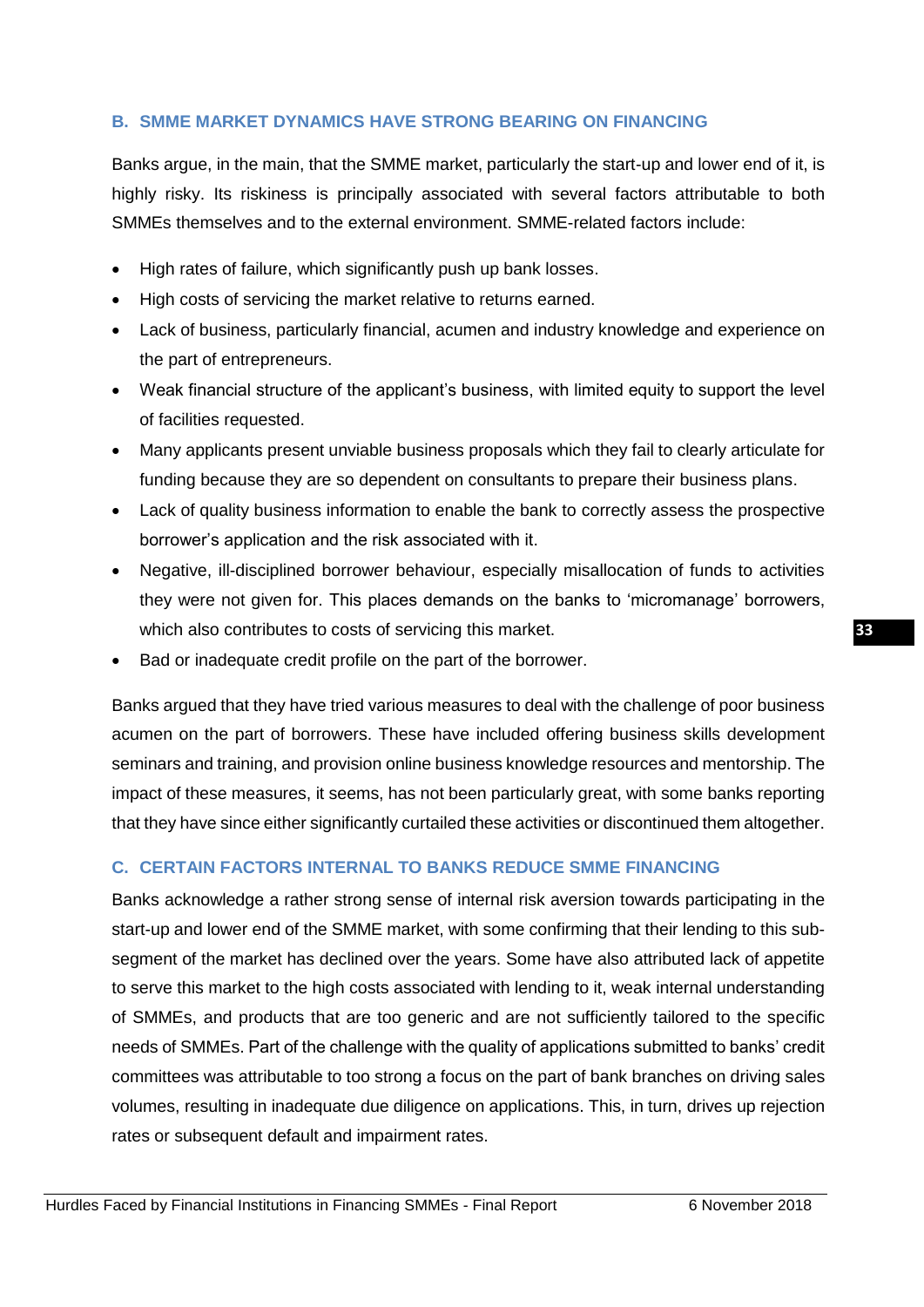"Banks need to understand the dynamics of SMMEs and provide appropriate products. They should train staff on SMME needs and employ innovative ways of lending," observed a respondent.

# <span id="page-35-0"></span>**D. SEVERAL EXTERNAL FACTORS REDUCE SMME FINANCING**

Banks insist that there are significant, mutually-reinforcing, external factors that work against increased financing of SMMEs, which neither banks nor SMMEs have any control over. Four factors, in the main, were identified:

# 1. WEAK ECONOMIC PERFORMANCE

The weak performance of the country's economy, which has persisted over a fairly extended period of time (figure 28), with resultant limited availability of viable business growth opportunities and high SMME failure rate, has significantly subdued bank interest in lending to SMMEs.



**Figure 28: South Africa's GDP, 2013-2017 (%)**

Source: Based on<https://www.focus-economics.com/countries/south-africa>

# 2. CREDIT REGULATION

One of the most lamented external factors in reducing SMME lending is the stance of the National Credit Regulator on reckless lending. A significant amount of information is required to assess the borrower's ability to afford the credit being sought, which many prospective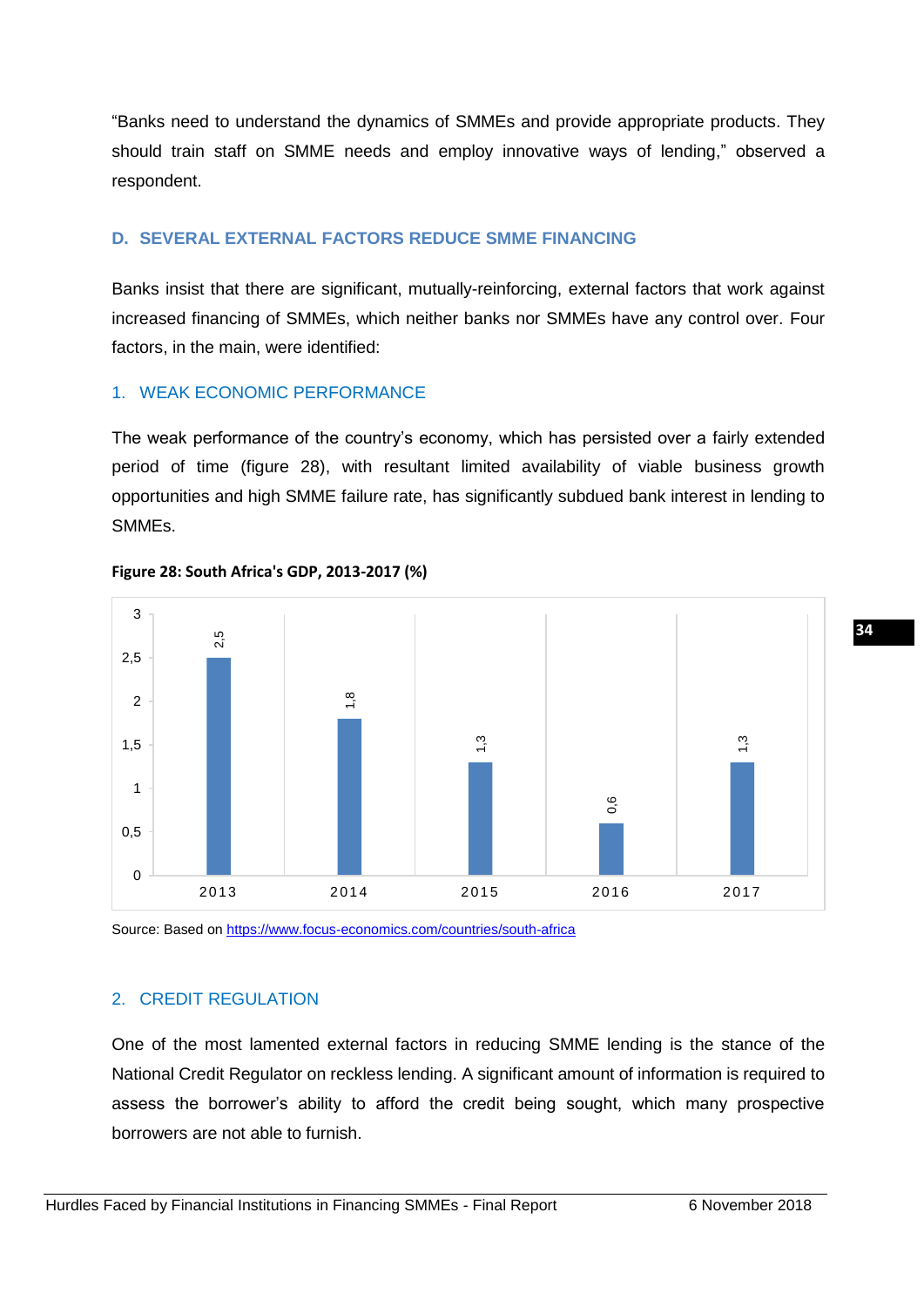A finding of reckless lending against the institution attracts penalties. This has contributed to an increase in lending risk aversion towards the SMME market. "The regulator (NCR) is controlling us, the regulation is a barrier," said one respondent. "NCA is the most difficult. It is one of the reasons (SMME) lending is not improving," said another. The effect of Basel III, which sets capital requirements for banks, has also been cited as a factor that has contributed to subdued appetite to lend to SMMEs. Yet another regulatory issue that was cited as creating funding difficulties for SMMEs is South African Revenue Service (SARS) investigations, which can take lengthy periods of time and in their course impair the tax compliance status of affected SMMEs, meaning that they cannot access government business, which in turn affects their sustainability and ability to service their credit facilities. "It's hard for us, but even worse for our customers," concluded a third respondent.

# 3. LATE PAYMENT BY CUSTOMERS

A demonstrated ability to pay back credit extended to them is one of the key factors in decisions to approve or decline financing to SMMEs. The cashflow position of the borrower business plays an important role in this regard. Because late payments have such devastating effect on the cashflow positions of SMMEs, they have been singled out as one of the key contributors to bank reluctance to lend to SMMEs. Besides, with healthier cashflows, SMMEs would not be so much in need of external financing, and so the magnitude of the financing problem would be somewhat reduced.

Almost without exception, all banks said they view the presentation of a government contract by prospective borrowers as a source of loan repayment funds as an instant "red flag", because of the problem of "stretched" payment. The sentiment on the issue was expressed by some respondents as follows:

- "It has become increasingly difficult for businesses to secure finance: most of my clients deal with government and government is the stumbling block; it does not pay on time and is therefore considered an extreme risk by the banks. That disqualifies the clients (borrowers)."
- "We look at government contracts differently because of stretched payments."
- "SMMEs charge very thin margins in order to get business. Non-payment has a catastrophic effect, it's a disaster. We cannot place reliance on government contracts anymore."

# 4. LACK OF EFFECTIVE RISK MITIGATION MEASURES

With the SMME market in general, and start-up and smaller SMMEs in particular, being seen by financing institutions as posing high levels of risk, and therefore negatively impacting their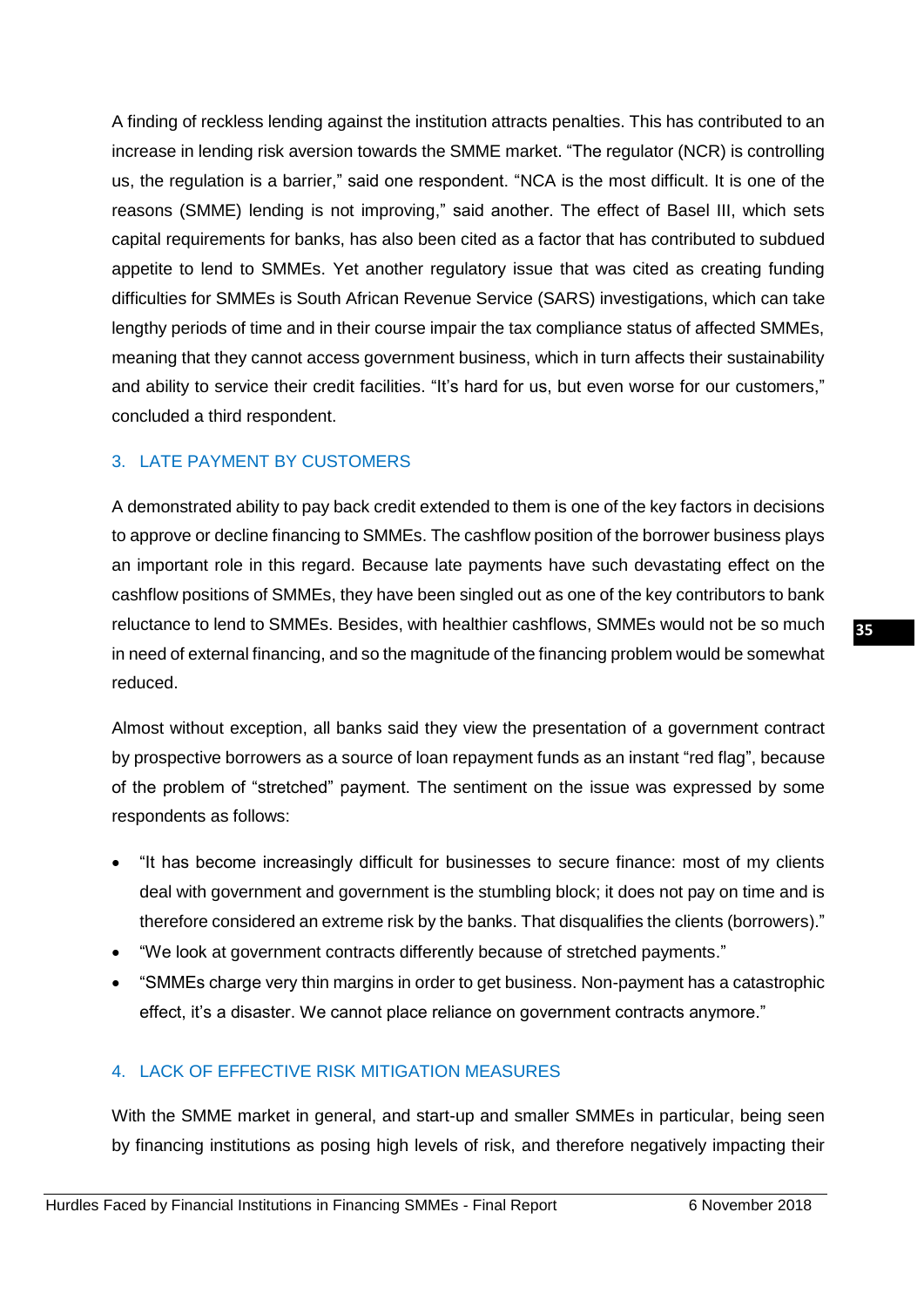access to finance, having effective risk mitigation measures in place would go a long way in easing access to finance for them. This is what the government's credit guarantee scheme, operated by SEFA, was meant to do. But all indications are that the scheme has virtually ceased to operate in any meaningful way. The scheme is reported to have guaranteed loans of a paltry R12 million in 2015/2016.<sup>13</sup> All four major banks reported during the interviews that they had either significantly scaled down or completely phased out the use of the SEFA credit guarantee scheme, citing extreme difficulties in successfully processing claims under the scheme, due to its stringent rules governing claims.

It is important to note that the financing challenges discussed above are not affecting commercial financiers alone, but also public sector financiers. SEFA, the government's main SMME financing agency, is reported to have suffered impairments of around 58% on its direct SMME lending operations during the 2015/16 financial year, forcing it to resolve to cut back on extending new funding while concentrating on recovering outstanding loans.

The agency attributed the increase in impairments to both difficult market conditions, and the behaviour of borrowers: in efforts to mitigate risk, the agency often opens joint bank accounts with its clients so as to control the use of funds paid into those account, but there are instances where clients simply switch to another account, thereby making it impossible for the agency to monitor the client's financial activities. One of the most important risk mitigation measures the agency relied upon for its direct lending operations is cession of government contracts by client SMMEs. This is, however, prohibited by National Treasury rules, thus taking away this instrument as a risk mitigation tool.<sup>14</sup>

# <span id="page-37-0"></span>**V. RESULTS – FINANCIAL INSTITUTIONS SURVEY**

The next section of the report presents the main findings of the financial institution's questionnaire survey.

#### <span id="page-37-1"></span>**A. KEY REASONS FOR SMME FAILURE TO OBTAIN FINANCE**

The 2010 study found the most important criteria for evaluating SMME applications for finance were the ability of the SMME to repay the loan, based on its cash flow status, and its own contribution.

1

<sup>&</sup>lt;sup>13</sup> Stephen Timm, "Small business financing: Less help for now," 21 April 2016.

<sup>&</sup>lt;sup>14</sup> Stephen Timm, "Small business financing: Less help for now," 21 April 2016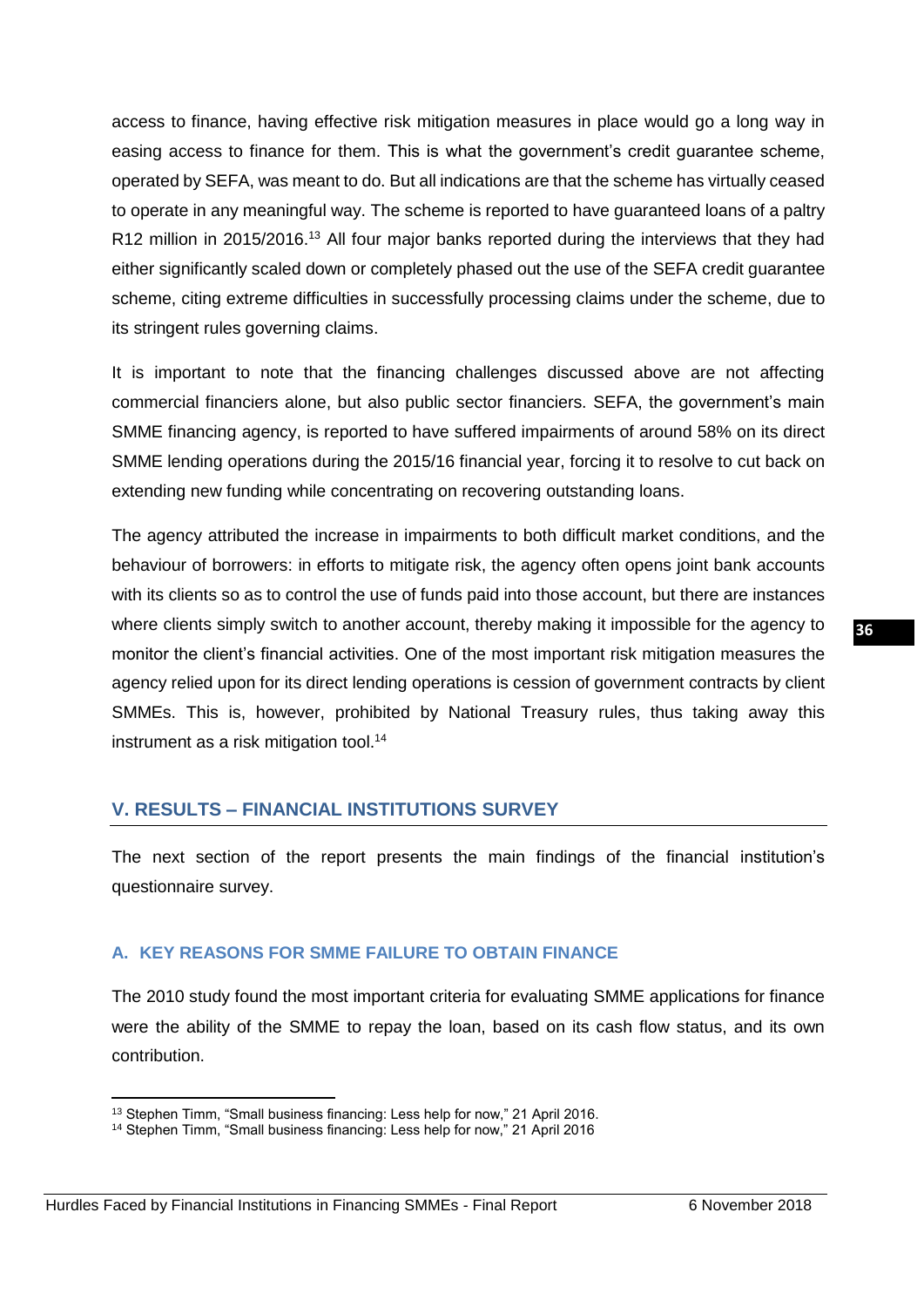This review confirms that these two factors remain a key obstacle to accessing finance for SMMEs. With weak or missing financial information supplied by the SMME applicant, identified by respondents to this study as the main impediment to SMME financing, financial institutions have a difficult time assessing the ability of SMME applicants to meet their loan repayment obligations. Similarly, insufficient collateral to back the loan remains a key financing obstacle. Therefore, there has been no change in this aspect since the 2010 study. Financing impediments remain pretty much the same, eight years later.



#### **Figure 29: Main obstacles to SMME financing**

Source: Questionnaire survey, 2018. (Note: "Other" includes absence of personal or business relationship with the client and that the financial institution does not finance the applicant's industry or type of business).

#### <span id="page-38-0"></span>**B. SUPPORT OFFERED TO SMME APPLICANTS BEFORE FUNDING**

Nearly two-thirds of the respondents indicated that they offer support to their SMME applicants both before and after granting the finance applied for, with only a handful reporting that no support at all is offered. This finding does not tally with the Finfind report, which showed that only 17% of private sector products offer this type of support. An explanation of this might be that the Finfind study covered a much wider range of products that do not offer support, thereby diluting the role of commercial banks, in particular, in offering support. Indeed, during face-toface interviews almost all commercial banks reported that they offer financial support of one kind or the other to SMMEs approaching them for funding. This suggests that financial institutions are making efforts to go beyond just offering finance, to providing some form of business development support both as a means to mitigate their financing risk and to assist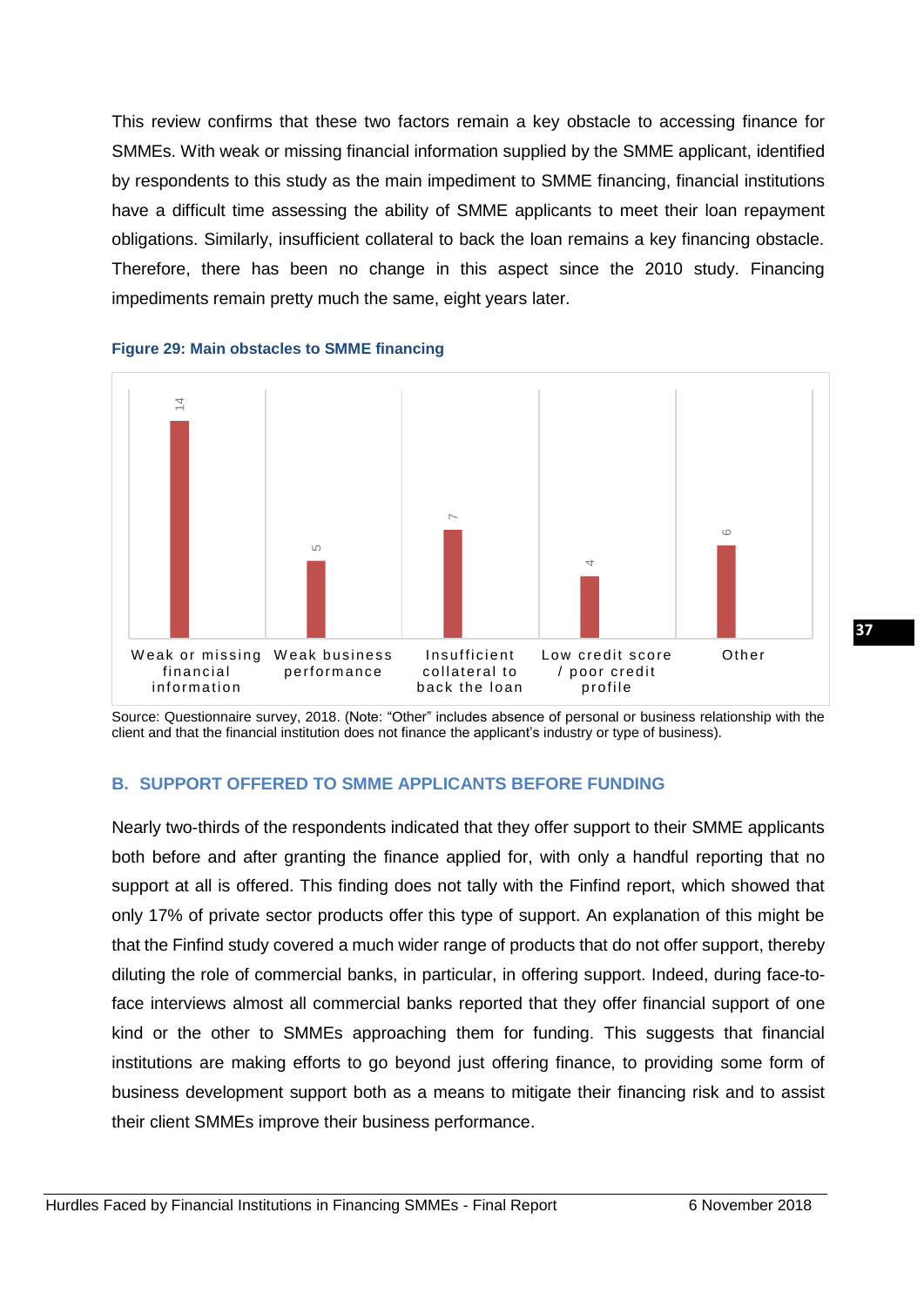



Source: Questionnaire survey, 2018.

In the main, this support takes the form of mentoring, training, business skills development, and offering other specific measures aimed at assisting SMMEs reduce their risk status. In the majority of cases (22 out of 34) this support is delivered directly by the financing institution itself, whereas others use external service providers. The main reasons for using an external provider, where this is the case, is that the financial institution either lacks internal capacity or expertise to deliver the service or that it costs the institution less to use an external provider.

| TABLE 6: Business support offered to SMME clients before financing                          |    |
|---------------------------------------------------------------------------------------------|----|
| Help SMMEs assess their own financial status and risk profile before applying for finance   | 11 |
| Offer SMMEs one-on-one or group support such as mentoring or training                       | 19 |
| Assist SMMEs implement specific measures to reduce their risk status                        | 19 |
| Assist SMMEs to prepare and understand their own financial statements                       | 14 |
| Assist SMMEs to prepare and understand their own business plans and finance<br>applications | 17 |
| Assist SMMEs to develop their business skills                                               | 19 |
| Other (financial education, marketing strategy development, overall business modelling)     | 5  |

Source: Questionnaire survey, 2018. (Note: Figures don't add up to 32 because institutions offer several types of assistance to SMMEs).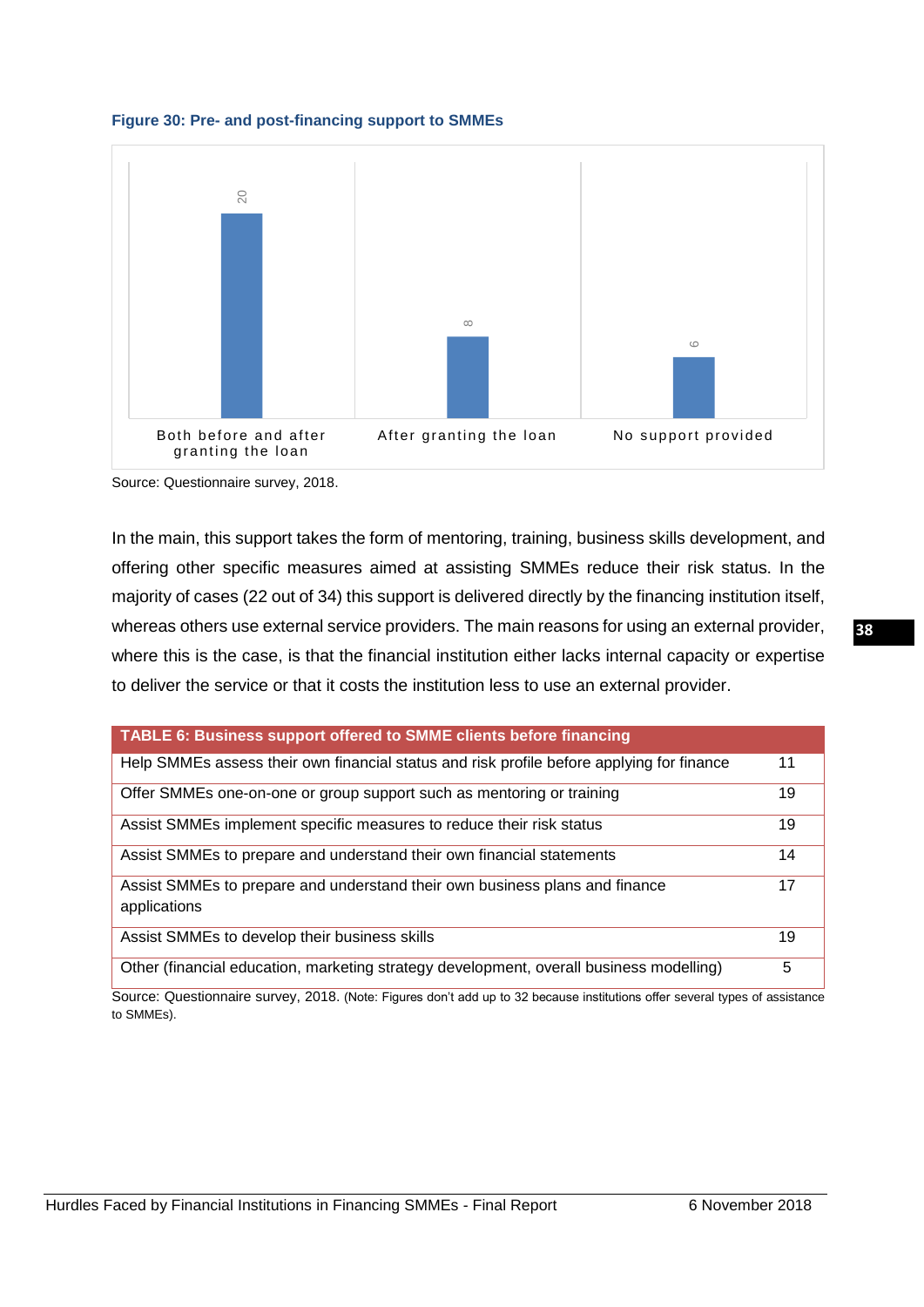# <span id="page-40-0"></span>**C. IMPROVEMENTS TO PRE-FUNDING SUPPORT OFFERED TO APPLICANTS**

Seventeen respondents reported that their financial institutions had introduced improvements to their existing pre-financing support measures. The balance of respondents said their institutions had not introduced any improvements. Some of the improvements cited included:

**TABLE 7: Business support improvements during the past eight years**

- Introduced specialist programmes such as Technical Assistance Programme, Individual Liability Programme, Larger Loan Programme, and financial education
- Funded SMMEs participating in business incubation programmes
- Increased national footprint to reach SMMEs with non-financial support and targeted products introduced to support targeted groups, namely, women, youth, and entrepreneurs with disability
- Introduced technical committees to review the application before being tabled for final investment decisions. Also introduced investment readiness workshops to ensure that SMMEs receive the necessary assistance before applying for funding
- Established a dedicated function within the institution, with primary focus on SMME support
- Invested in more qualified staff and better capacity as well as the launch of the S12J Fund
- Introduced an in-house credit rating team that assists SMMEs to put together their funding proposals before these are sent for funding assessment
- Increased the speed at which the institution can fund a business from point of application

# <span id="page-40-1"></span>**D. IMPROVED PROCESSING OF APPLICATIONS AND STAFF UPSKILLING**

In addition to improvements to pre-financing support offered to SMMEs to improve their chances of obtaining financing, almost all financial institutions, with a small exception, reported that over the past eight years they had made changes to the way they process SMME funding applications.

| TABLE 8: Changes to the processing of SMME finance applications                   |    |
|-----------------------------------------------------------------------------------|----|
| Introduced new policy on handling SMME applications for finance                   | 16 |
| Introduced a degree of lenience in assessing SMME funding applications            | 9  |
| Introduced new products that are more appropriate to the financing needs of SMMEs | 19 |
| Introduced a higher level of risk tolerance / appetite towards financing SMMEs    | 11 |
| Introduced new processes for assessing SMME finance applications                  | 15 |
| Made special efforts to better understand SMME financing needs and challenges     | 21 |
| No change                                                                         | 2  |

Note: Figures don't add up to 34 because some institutions made more than one change.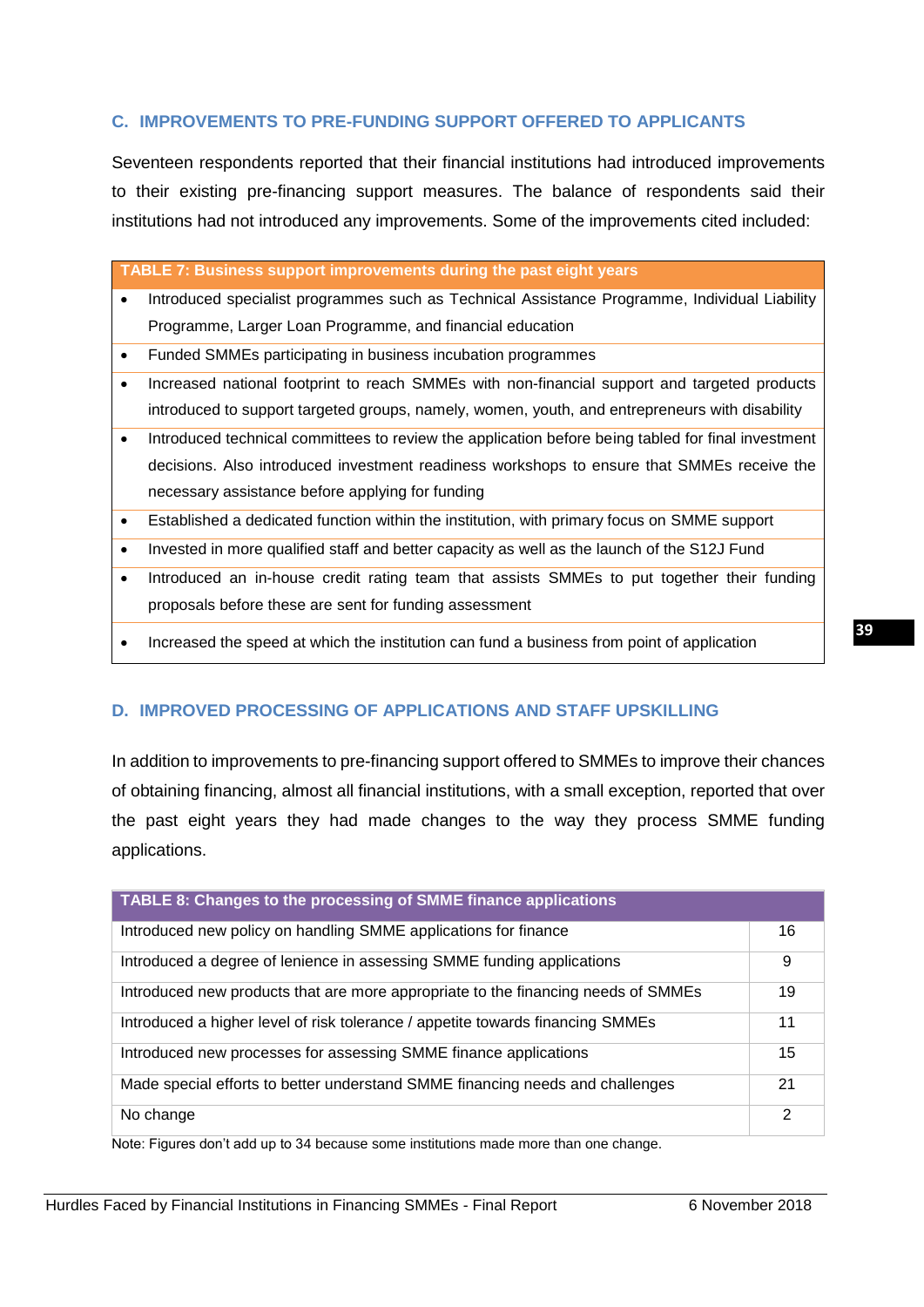Moreover, over 70 per cent of the respondents reported the introduction by their financial institutions of capacity and skills development initiatives aimed at sensitising credit and SMME financing personnel about the specific needs of SMMEs.



**Figure 31: New measures aimed at sensitising financial institution staff about SMME needs?**

Source: Questionnaire survey, 2018.

Some of the reported impacts of the staff sensitisation and upskilling initiatives are:

| <b>TABLE 9: Effect of staff sensitisation and upskilling</b>                                                                                      |  |
|---------------------------------------------------------------------------------------------------------------------------------------------------|--|
| The credit quality of information coming through has improved and better informs decision-making<br>$\bullet$                                     |  |
| Faster turnaround times in processing of applications and more accurate understanding of the<br>$\bullet$<br>needs and capacities of SMME clients |  |
| Staff with different roles now able to provide assistance to clients<br>$\bullet$                                                                 |  |
| Increase in the number of SMMEs formalising their businesses<br>$\bullet$                                                                         |  |
| A more SMME-centric process, resulting in a material difference in the quality of assessment and<br>$\bullet$<br>engagement with SMME clients     |  |
| Improvements in the quality and efficiency of due diligence assessments by the funding and the<br>$\bullet$<br>incubation team                    |  |
| SMME clients now have a better understanding of what financial institutions look at when<br>$\bullet$<br>assessing applications                   |  |
| Increase in the number of youth beneficiaries supported and value of funding channelled to them<br>$\bullet$                                      |  |
| Staff are now more skilled and have better understanding of the clients' cash flow constraints<br>$\bullet$                                       |  |
| Higher approval rates and lower impairments. SMME book has grown month on month and<br>$\bullet$<br>institution has attracted more customers      |  |
| There has been growth in number of clients, increase in loan size, and improved client profitability<br>$\bullet$                                 |  |
| Staff empathy has increased, resulting in more appropriate processes for SMMEs<br>٠                                                               |  |
|                                                                                                                                                   |  |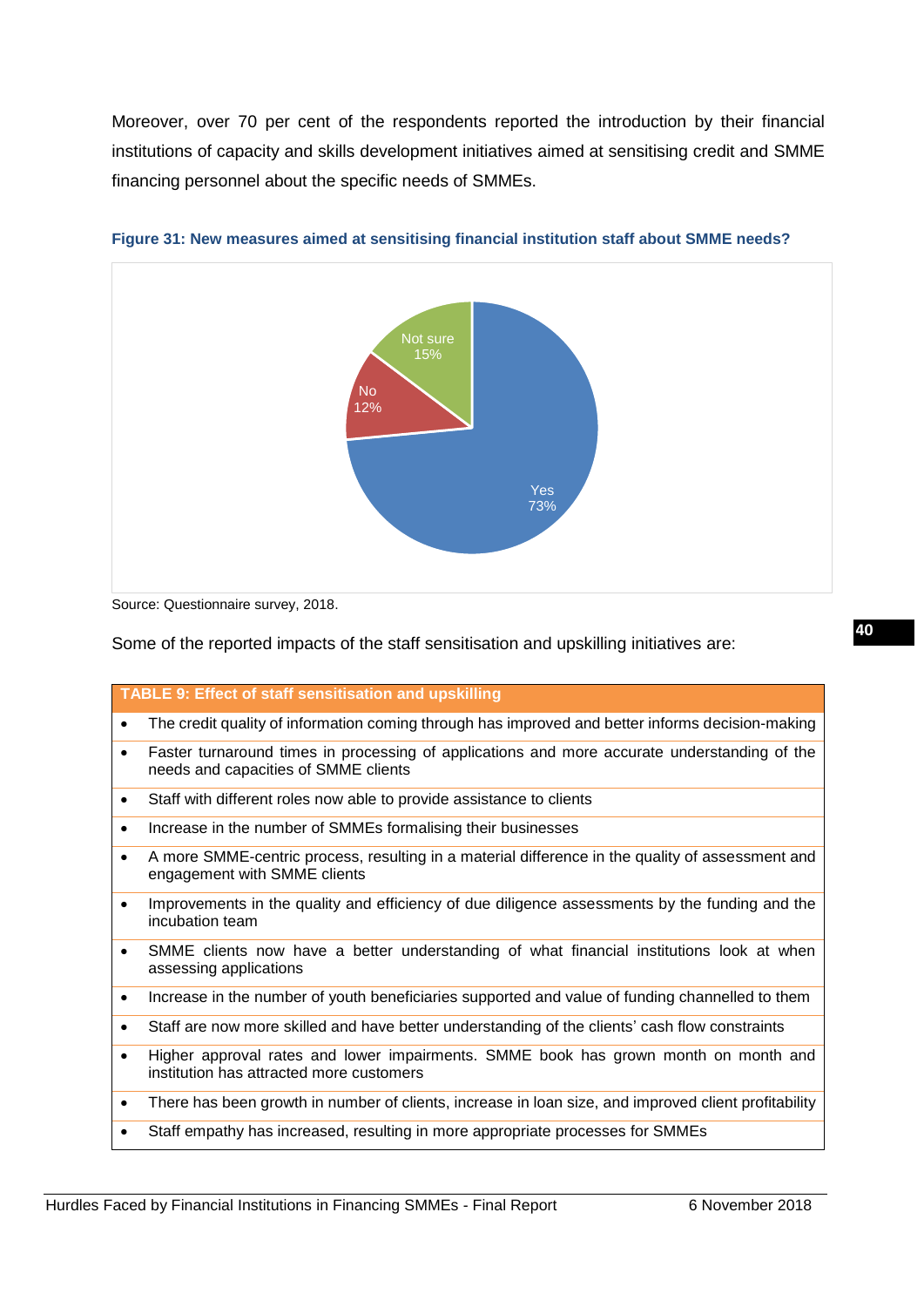These new and improved measures, and staff upskilling initiatives, have reportedly had fairly marked impact in improving SMME access to finance, with a combined 22 respondents giving them a strongly positive impact rating (rated 4 to 5).

| TABLE 10: Effect of internal measures on improving access to finance over the past 5 years |  |  |    |                    |  |  |
|--------------------------------------------------------------------------------------------|--|--|----|--------------------|--|--|
| No impact                                                                                  |  |  |    | Significant impact |  |  |
|                                                                                            |  |  | 15 |                    |  |  |

Accordingly, the majority of respondents (31) believe that SMME access to finance from their institution is better now compared to 8 years ago.

# <span id="page-42-0"></span>**E. NEW POST-FINANCING SUPPORT MEASURES**

A larger number of respondents reported the introduction of new post-financing support measures over the past eight years, with most (17) of these having been introduced by the financial institution on its own, while in other cases these were introduced in collaboration with other partners.



#### **Figure 32: Post-financing support measures introduced by financial institutions**

The most important reasons for introducing these new post-financing measures were to assist SMMEs to improve their business success prospects (which, of course, has a direct bearing on their ability to repay the funding extended to them) and to mitigate the financial institution's funding risk.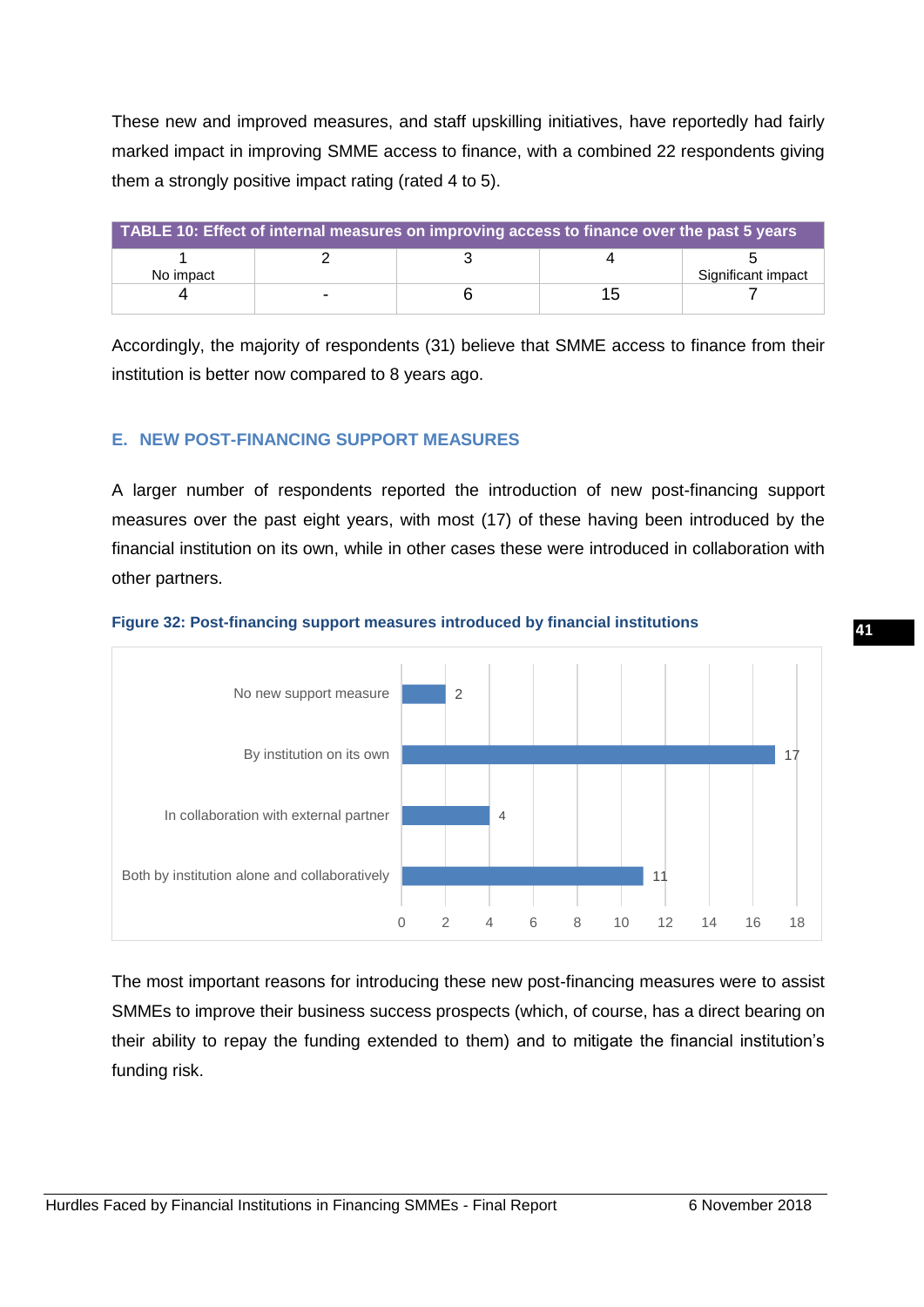Coupled with the third major reason for introducing these measures, namely to ensure that SMMEs repay the funding they have received from the institution, it is clear that overall risk mitigation is by far the most important motivation for financial institutions extending non-financial support to their SMME clients.

| <b>TABLE 11: Reasons for introducing new post-funding support</b>                         |    |
|-------------------------------------------------------------------------------------------|----|
| Mainly to assist SMMEs to improve their business success prospects                        | 27 |
| Mainly to mitigate the financing risks faced by the institution                           | 19 |
| Mainly to ensure SMMEs repay the financing offered to them by the institution             | 18 |
| Mainly to ensure retention of existing SMME clients                                       | 11 |
| Mainly to grow the institution's SMME market share by attracting new SMME clients         | 13 |
| Other (identify growth opportunities for SMMEs, enhance institution's investment returns) | 2  |
| Note: Figures don't add up to 34 due to multiple responses.                               |    |

This raises the question as to whether financial institutions would extend any support at all to non-client SMMEs, motivated purely by a desire to contribute to the growth of SMMEs per se. The fourth most important reason for introducing this support, namely to grow the institution's SMME market share, might seem to provide an affirmative answer to this question. However, even here, the financial institution's interests, namely attracting new SMME clients, hold supreme.

# <span id="page-43-0"></span>**F. GAPS IN POST-FINANCING SUPPORT**

Although respondents believed that there are gaps in the provision of post-funding support to SMMEs, no specific gaps were consistently identified by any significant number of them. Responses were all over the place, indicating the existence of a felt need but one that respondents could not define with any degree of certainty. Gaps mentioned included:

- Risk management and strategic planning for SMMEs themselves
- Ongoing skills development
- Provision of specialised industry knowledge and skills
- Continuous, customised support as and when an SMME needs it
- Access to markets

While respondents may not have been able to pinpoint with any degree of specificity specific gaps in post-financing support, they were clear that closing existing gaps is a shared responsibility for all players in the SMME support environment, with the financial institutions themselves and the government bearing a significant portion of this responsibility.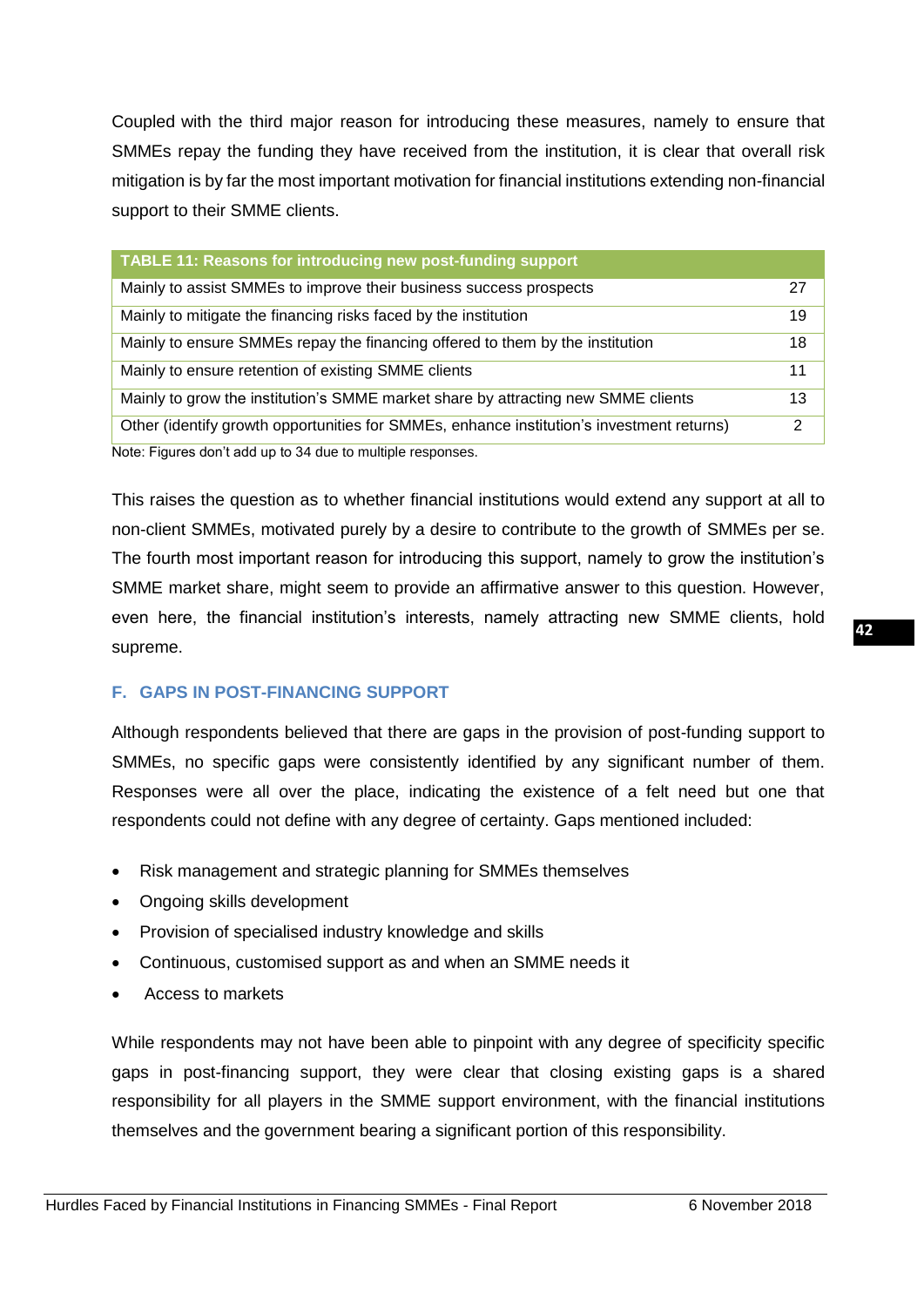This suggests that a need exists for much closer working together among the various players to find effective solutions to issues of SMME financing and support more generally, something that is lacking to a large extent.





Source: Questionnaire survey, 2018. (Note: Figures don't add up to 34 due to multiple responses).

# <span id="page-44-0"></span>**G. SUPPORT MEASURES INTRODUCED BY EXTERNAL PARTIES**

In contrast to the higher number that reported the introduction of improved or new support measures by their institutions, more than half (17) did not know of any measures introduced or currently being offered by stakeholders outside of the financial institution to ease SMME access to finance. Third party measures mentioned by the other 15 respondents included preinvestment support, online business tools, franchisors partnering with finance providers to ensure the continued growth of their franchisees, large corporates offering enterprise development support and partnering with banks to help grow and finance SMMEs they deal with in their programmes.

# <span id="page-44-1"></span>**H. OVERALL STATE OF SMME ACCESS TO FINANCE**

Although the majority of respondents (29) believe that SMME access to finance from their own institution is better now compared to 8 years ago, half of all respondents (17) believe that access to finance by SMMEs generally has only marginally improved since the 2010 study, compared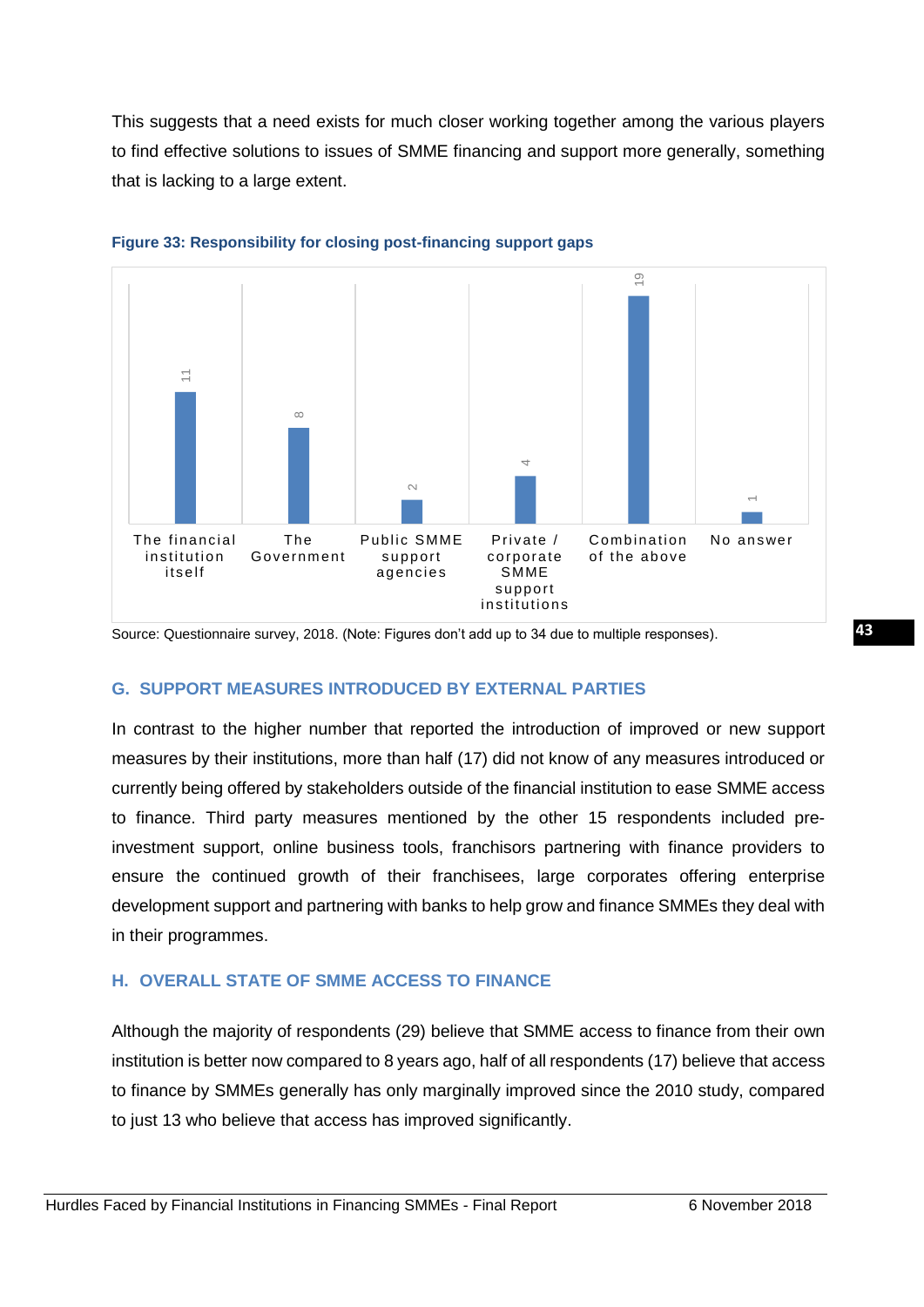Taking into account the balance who believe that there has been no change or there has been a marginal decline in access, then the state of access to finance by the country's SMMEs clearly remains precarious.





<span id="page-45-0"></span>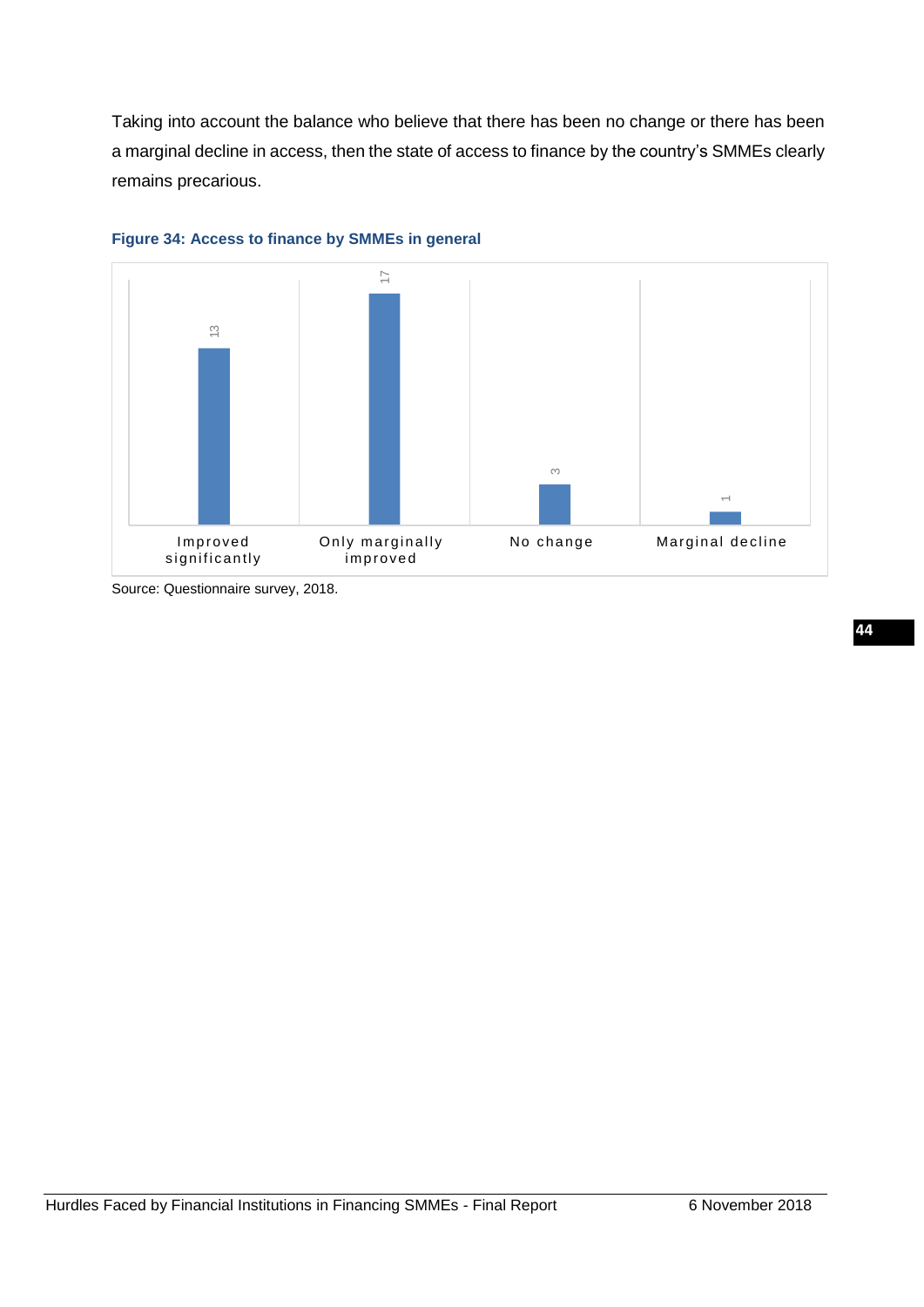# **VI. RESULTS – SMME SURVEY**

This section presents the results of the questionnaire survey completed by 32 SMMEs.

# <span id="page-46-0"></span>**A. APPLICATION FOR FINANCE**

Twenty-three respondent SMMEs had approached a financial institution to seek finance for their businesses during the past eight years, with the largest number having applied for finance during the past two years (2016 and 2017).



#### **Figure 35: Year SMME applied for finance**

Source: Questionnaire survey, 2018.

Commercial banks were approached by more than half of the SMMEs that sought funding, while public financial institutions were approached by over one-third of applicants. This clearly indicates the importance of these two types of institutions, and the main type of financing they offer, namely loan financing, as the main source of business financing for SMMEs.



#### **Figure 36: Type of financial institution approached for finance**

Source: Questionnaire survey, 2018.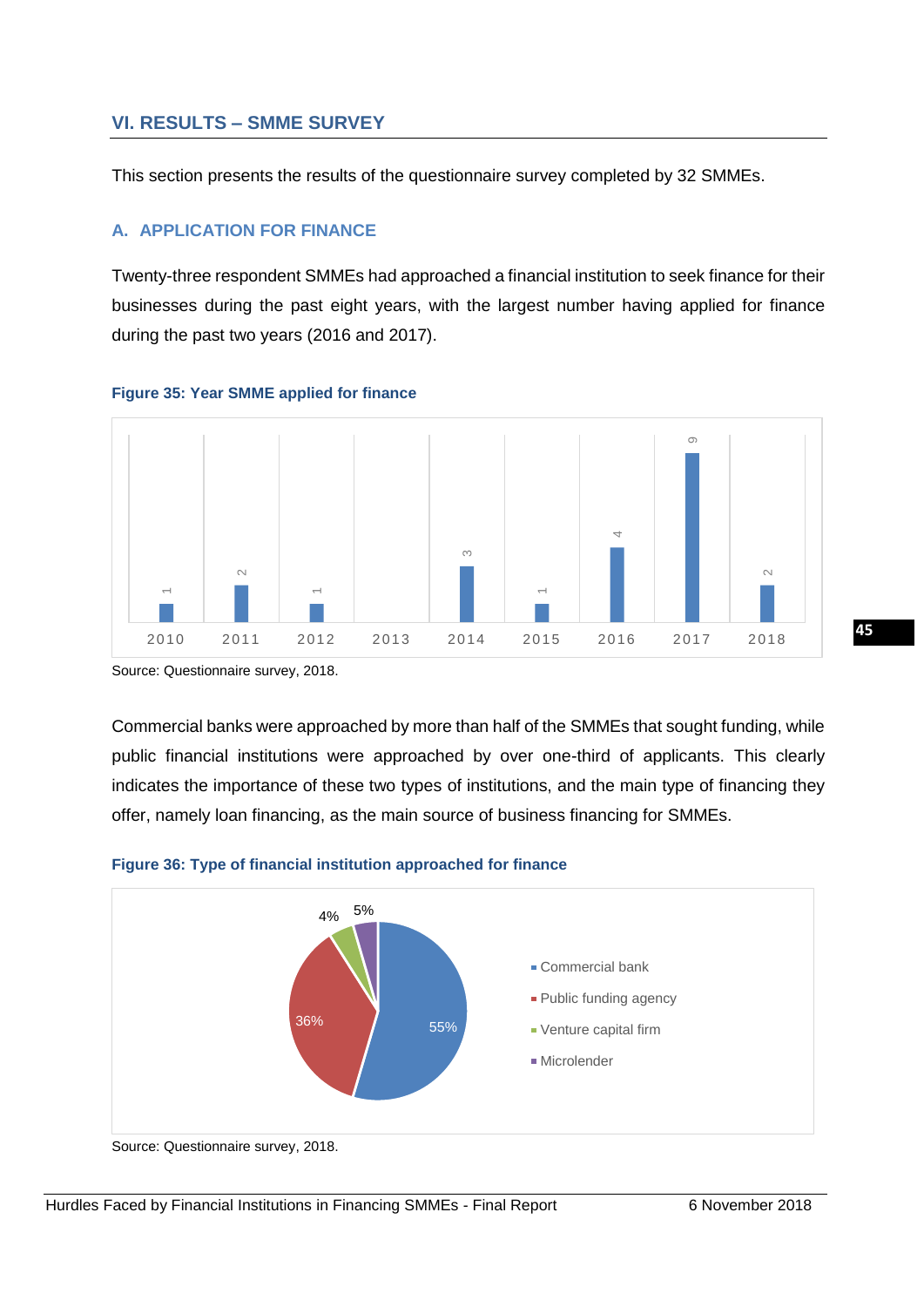Of those who approached commercial banks to seek financing for their businesses, the largest number (27) approached the bank their business normally banks with. Some of the reasons given by those who chose to approach a bank other than the one their businesses normally bank with were "to secure more favourable terms" and "we knew our bank would not approve our application". Confirming the observations made earlier, bank overdrafts and term loans were the two types of products most applied for. In third place were bridging finance and grants.





The amounts requested varied from a low of R20,000 to a high of R5million, with the average of just over R500,000. This confirms the earlier report that most SMMEs seek financing between R250,000 and R500,000. The main reason for seeking finance, cited by eighteen of those that applied for finance, was cash flow and working capital, followed by asset finance.

# <span id="page-47-0"></span>**B. PRE-APPLICATION SUPPORT**

Most of the respondent businesses that applied for finance neither sought nor received preapplication support. Of the six that did receive pre-application support, four received it from a source other than a financial institution, while a third received it from a financial institution.

# <span id="page-47-1"></span>**C. APPLICATION OUTCOMES AND REASONS**

Of those that applied for finance (23), thirteen reported that their application was not successful. Of the ten whose applications were successful, just over one-third received all the funding they had applied for, while the rest received less than the full amount they had applied for. A third of the unsuccessful applicants were not furnished with reasons why their applications were declined.

Source: Questionnaire survey, 2018.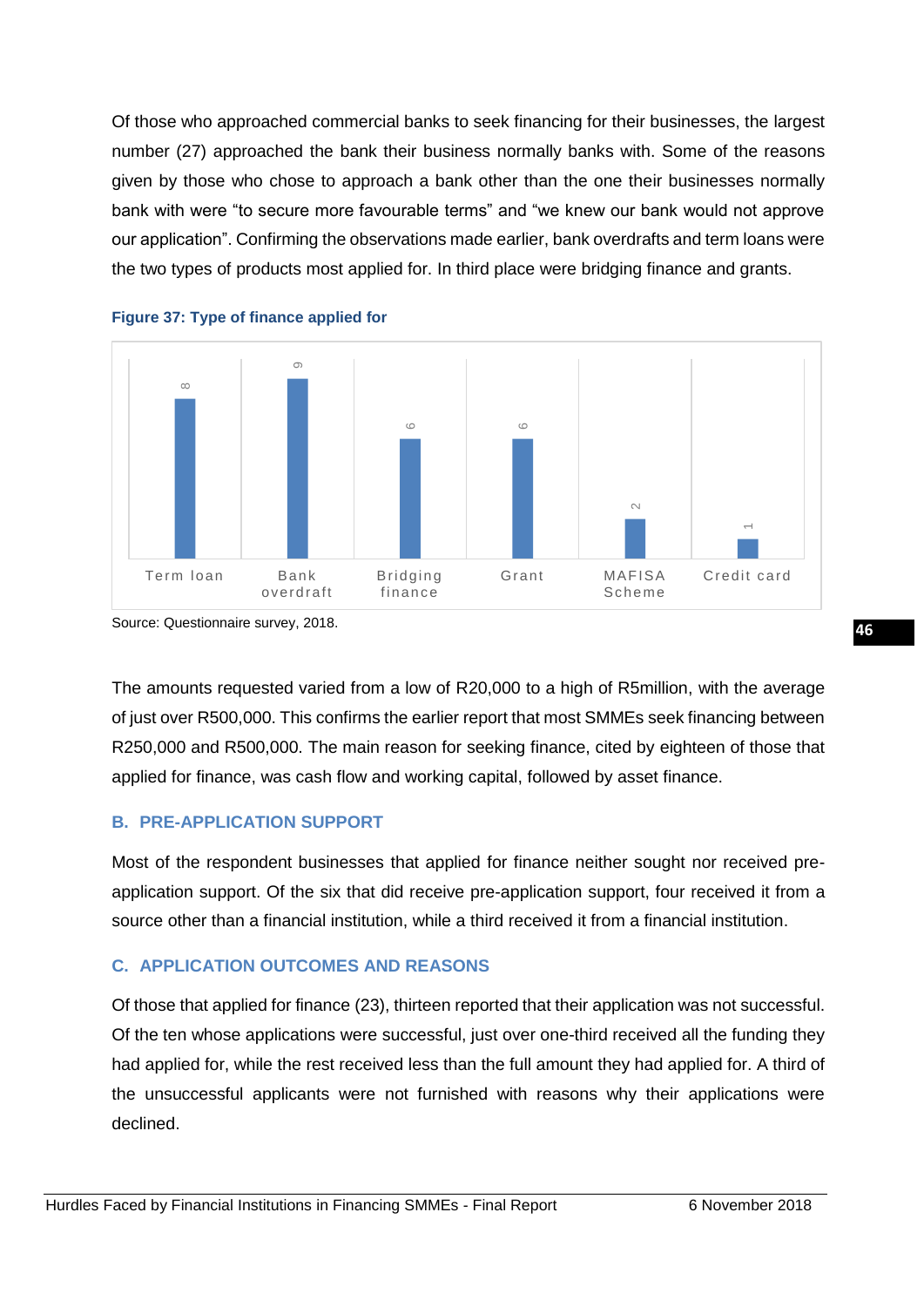For the rest who were informed why their applications were unsuccessful, or why less than the full amount applied for was approved, the main reasons were insufficient collateral (one-third), weak business performance, and poor credit profile (in that order of importance). This stands in contrast to the reason given by financial institutions as being the main obstacle to access to finance, namely, weak or missing financial information (figure 29).

# <span id="page-48-0"></span>**D. VIEWS ON GENERAL SMME ACCESS TO FINANCE**

Contrary to the view expressed by financial institutions that access to finance for SMMEs in general has improved significantly, only three out of the thirty-two SMMEs agreed that there has been marked (rated 4 to 5) improvement in access over the past five years.

| TABLE 12: Has access to finance for SMMEs has improved over the past 5 years? |  |  |  |                |
|-------------------------------------------------------------------------------|--|--|--|----------------|
| Strongly disagree                                                             |  |  |  | Strongly agree |
|                                                                               |  |  |  |                |

Similarly, only six out of the thirty-two SMMEs believe there has been improvement in the ways financial institutions treat small businesses applying for finance, with half (16) saying there has been no improvement and one-third not sure.



#### **Figure 38: Has treatment of SMMEs by financial institutions improved over the past 5 years?**

Source: Questionnaire survey, 2018.

Of the top impediments to access to finance identified by SMMEs, lack of collateral was named as the number one obstacle. Red tape came in second, while weak cash flow and poor creditworthiness came in joint-third.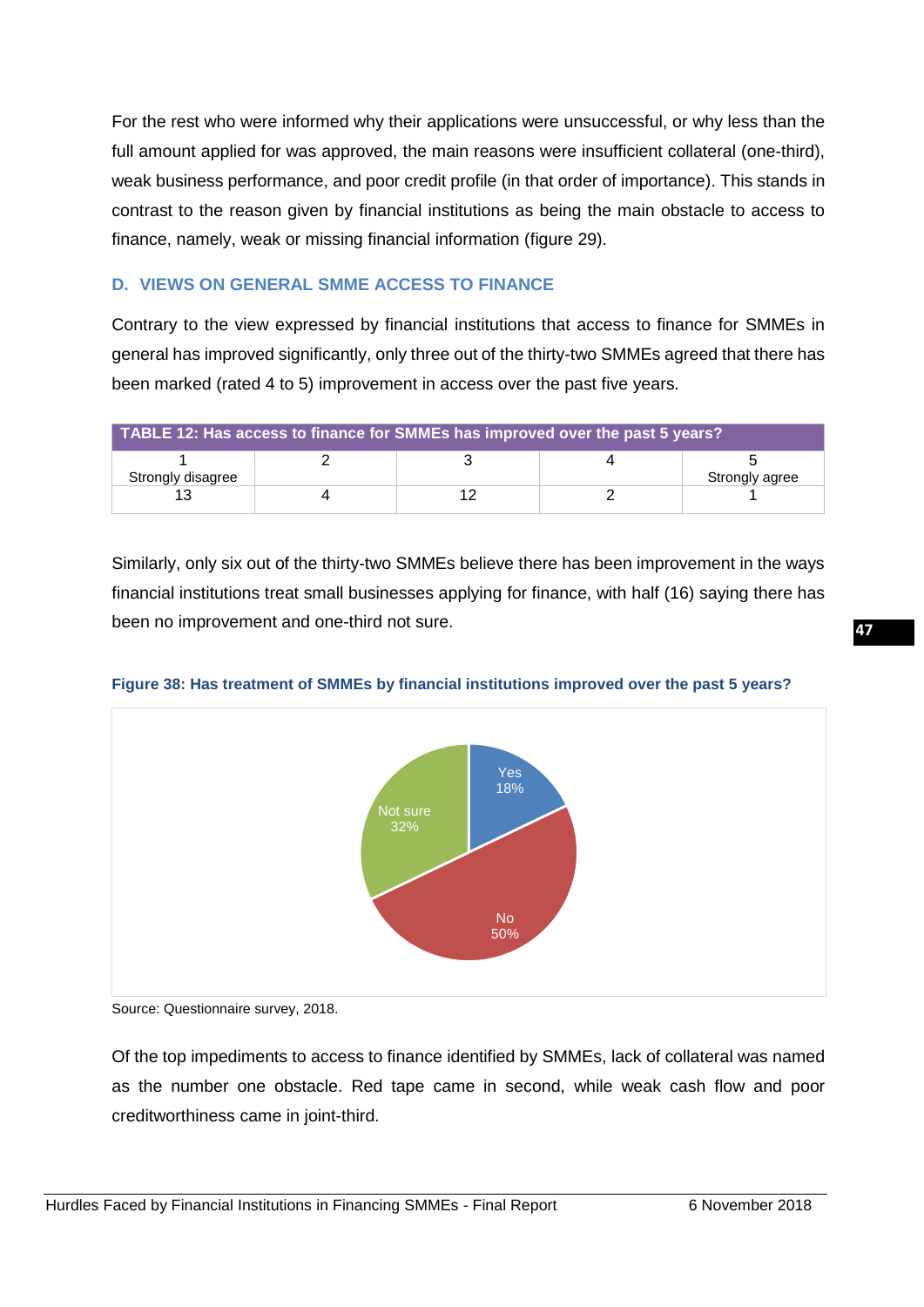# <span id="page-49-0"></span>**VII. CONCLUSIONS AND RECOMMENDATIONS**

This study does not find evidence of significant shifts in SMME financing since the 2010 FSP study. In fact, with the exception of the Financial Sector Charter Council, which takes a more positive view on the matter, the OECD, Finfind and the National Credit Regulator convey the message that access to finance for SMMEs remains a challenge. Indeed, face-to-face interviews with the country's four largest commercial banks revealed that they face significant challenges in their efforts to finance SMMEs. These challenges are both within, but mainly outside the financial institutions themselves, and relate to both borrower capacity and behaviour and the regulatory and economic environment.

Out of this study emerges two somewhat divergent views on the current status regarding access to finance for SMMEs. While both financial institutions and SMMEs share the view that access remains difficult, financial institutions paint a more positive picture than do SMMEs. For instance, financial institutions believe access to finance has improved since the 2010 study. SMMEs take a clearly different view on this, seeing the situation as having largely stayed the same. Financial institutions assert that weak or missing financial information is the biggest impediment to financing SMMEs, followed by insufficient collateral and weak business performance. SMMEs place collateral at the top of the list by a significant margin, followed by weak business performance, red tape, weak cash flows and poor credit record. Just over 60 percent of financial institutions report that they provide pre- and post-financing support to SMMEs and report improvements to existing support, application handling processes, and staff upskilling, plus introduction of new support measures. They credit these actions for what they see as improved access to finance for SMMEs, at least from their own institutions. Yet over 80 percent of SMMEs say they never received any support when they approached financial institutions for financing and refute the claim that access to finance has improved. In fact, half of SMME respondents believe that treatment of SMMEs by financial institutions has not improved, while the other one-third is undecided on the question, leaving only a small number affirming that treatment has become better.

One area where there seems to be agreement between both financial institutions and SMMEs is that there remain some significant gaps in the overall provision of finance-related support to SMMEs. Most respondents among financial institutions believe these gaps need to be tacked collaboratively by several stakeholders, including financial institutions themselves, the government, corporates and public SMME support agencies.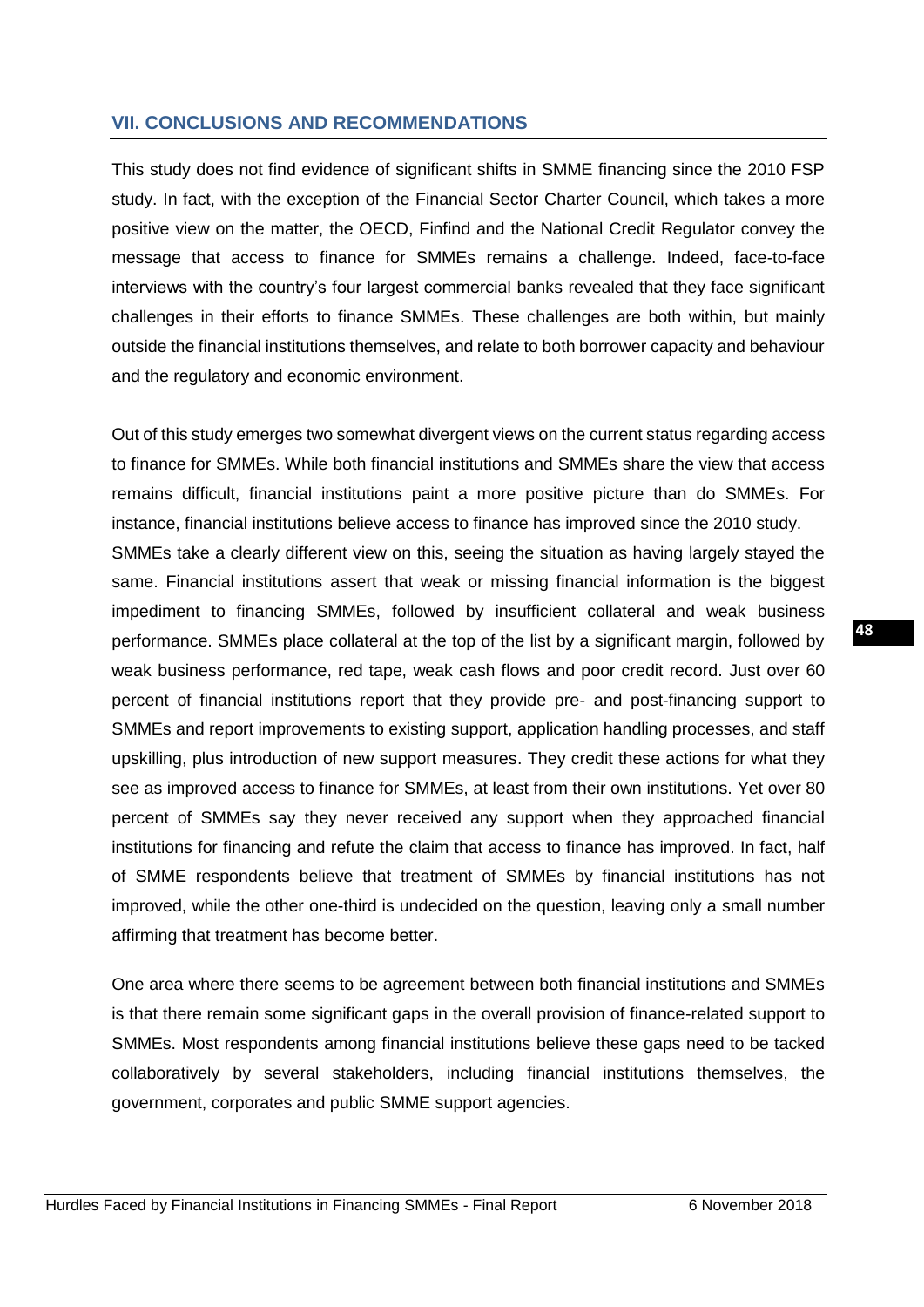The 2010 FSP study recommended four actions to achieve four outcomes aimed at improving access to finance for SMMEs:

Outcome 1: Improve financial institutions internal systems to approve SMME financing

Outcome 2: Develop new products for the SMME market

Outcome 3: Promote use of loan guarantee schemes

Outcome 4: Facilitate an enabling regulatory and legislative environment

In general, these proposals still hold valid as there is not much evidence that there have been any significant changes in any of the areas above since the last study. To the above, this study would add that six key actions need to be undertaken to improve access to finance for SMMEs:

Action 1: Undertake a review of the impact of the National Credit Act on SMME lending.

- Action 2: Invest in developing the business and financial acumen of entrepreneurs, particularly those starting out, so that they can identify viable business opportunities and formulate business and funding proposals that demonstrate their full grasp of the opportunities they seek to pursue.
- Action 3: Have an open conversation about the problems experienced by both sides, namely banks and SEFA, with the SEFA credit guarantee scheme and fundamentally redesign the scheme to make it more user-friendly. Simultaneously investigate other risk mitigation mechanisms used successfully in various parts of the world, such as mutual guarantees, to determine their suitability for the South Africa market.
- Action 4: Support initiatives aimed at helping entrepreneurs that have 'thin' credit files to develop positive credit profiles.
- Action 5: Have an open, public dialogue with various stakeholders, including government and SMME representative organisations, about the negative impact that lack of disciplined financial management behaviour and a culture of non-payment on the part of borrowers has on the general environment for SMME financing in the country.